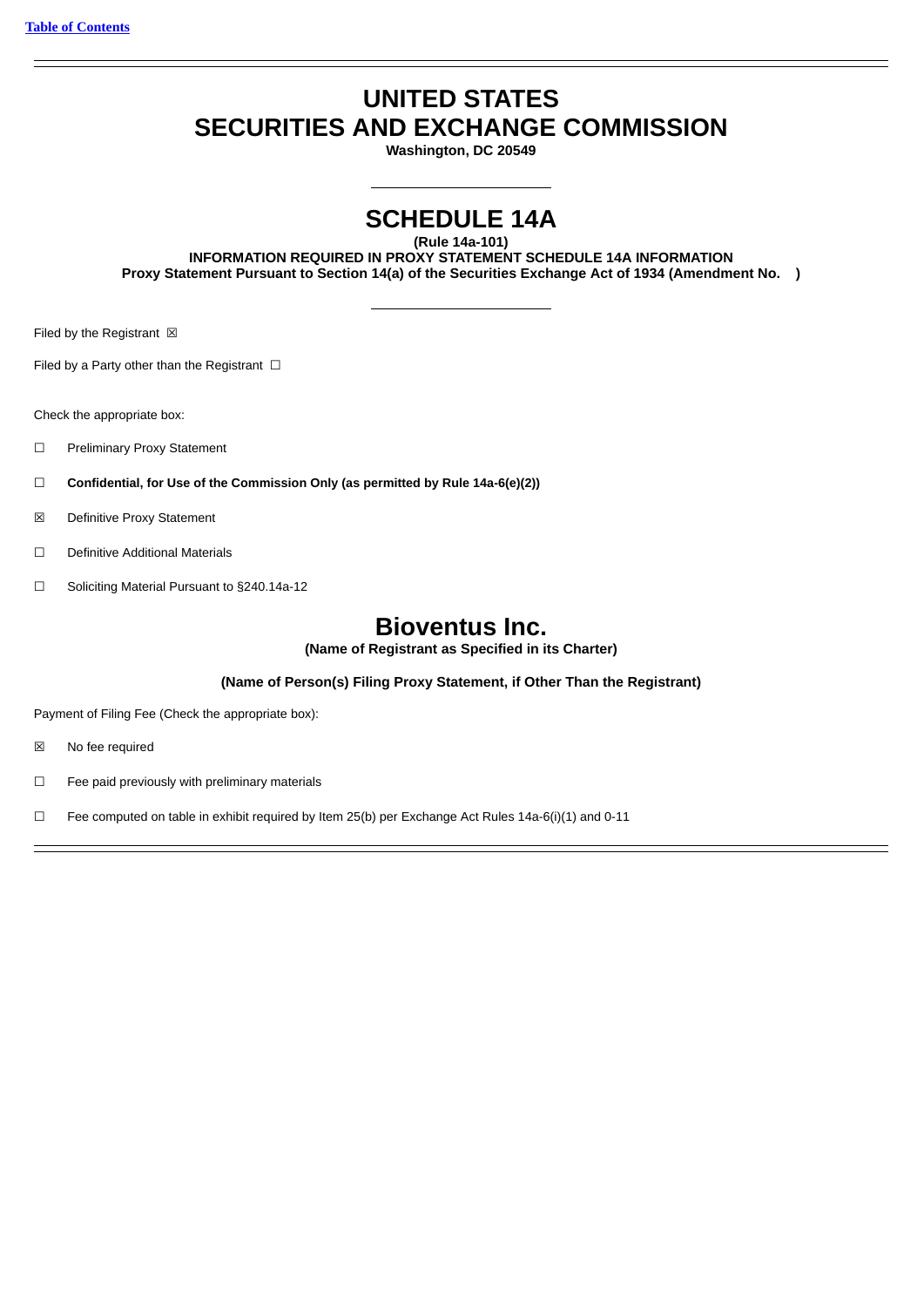

**NOTICE & PROXY STATEMENT Annual Meeting of Stockholders**

June 17, 2022 10:00 a.m. (Eastern time) Meeting to be held virtually

**BIOVENTUS INC. 4721 EMPEROR BOULEVARD, STE 100 DURHAM, NORTH CAROLINA 27703**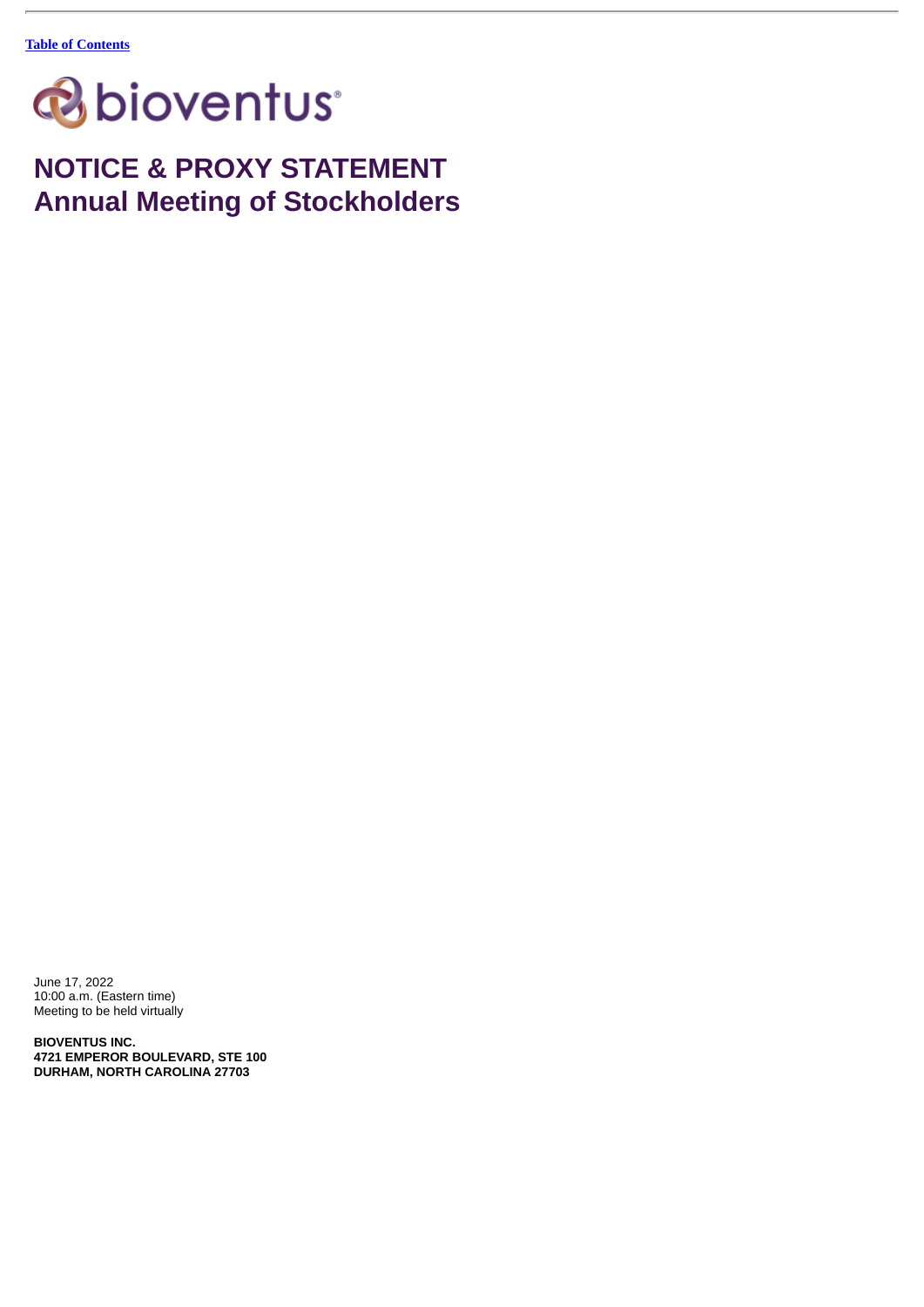# Dear Fellow Stakeholders:



"We have built a foundation of key products and technology-focused areas that we believe enhance our potential to achieve consistent double-digit growth over the coming years... Our diversified, market-leading products coupled with our strong execution will create exceptional stakeholder value and ultimately improve the lives of patients."

**KEN REALI**

#### April 29, 2022

2021 was a transformational year at Bioventus. I am extremely proud of the way our entire organization worked together to strengthen our longterm outlook. We have built a foundation of key products and technologyfocused areas that we believe enhance our potential to achieve consistent double-digit growth over the coming years. We are proud of the fact that we expect to impact greater than 600,000 patients this year with our medical devices to help return them to an active and healthy lifestyle.

In February 2022, we marked the one-year anniversary of our initial public offering. Becoming a public company put us on the path to complete our acquisitions of Bioness in March 2021 and Misonix in October 2021. These acquisitions helped us to enhance our scale, leverage our infrastructure and build our three customer focused verticals: Pain Treatments, Restorative Therapies, and Surgical Solutions. Importantly, these verticals cut across the spectrum of orthopedic specialties and leverage key demographic trends that exist in an aging and active population. This strategy has allowed Bioventus to build a diversified business and utilize our strong commercial organization to provide an increasing number of medical devices to our orthopedic customers.

We delivered strong commercial execution and were resilient in our response to the challenging dynamics brought on by the pandemic throughout 2021. We exceeded our initial sales plans, increased our targets throughout the year, and generated significant organic revenue growth. Thanks to the continued hard work and dedication of our entire team, the outlook for Bioventus has never been stronger.

Additionally, this past year we took great strides in developing and enhancing our corporate culture to align with our strategy for growth. Bioventus employees are dedicated to achieving Results, building relationships of mutual trust in a Caring work environment and continuously Learning as we build scale and momentum in our business. We continue to focus on our workforce diversity, equity and inclusion efforts through our Diversity, Equity and Inclusion Council and through the formation of Employee Resource Groups. We believe these programs are critical for us to engage and develop our current employees and recruit future talent, all working together to build a transformative work environment. We also took the opportunity to increase the diversity of our Board of Directors over this past year through the addition of experienced and well qualified individuals who will provide additional strategic guidance to Bioventus.

In closing, I would like to thank you for your continued interest and support of Bioventus. We look forward to building on the energy and momentum from 2021. I am confident in our growth strategy and the ability of our talented team to continue to meet and exceed expectations. Our diversified, market-leading products coupled with our strong execution will create exceptional stakeholder value and ultimately improve the lives of patients.

Sincerely,

Kenneth M. Reali Chief Executive Officer and Director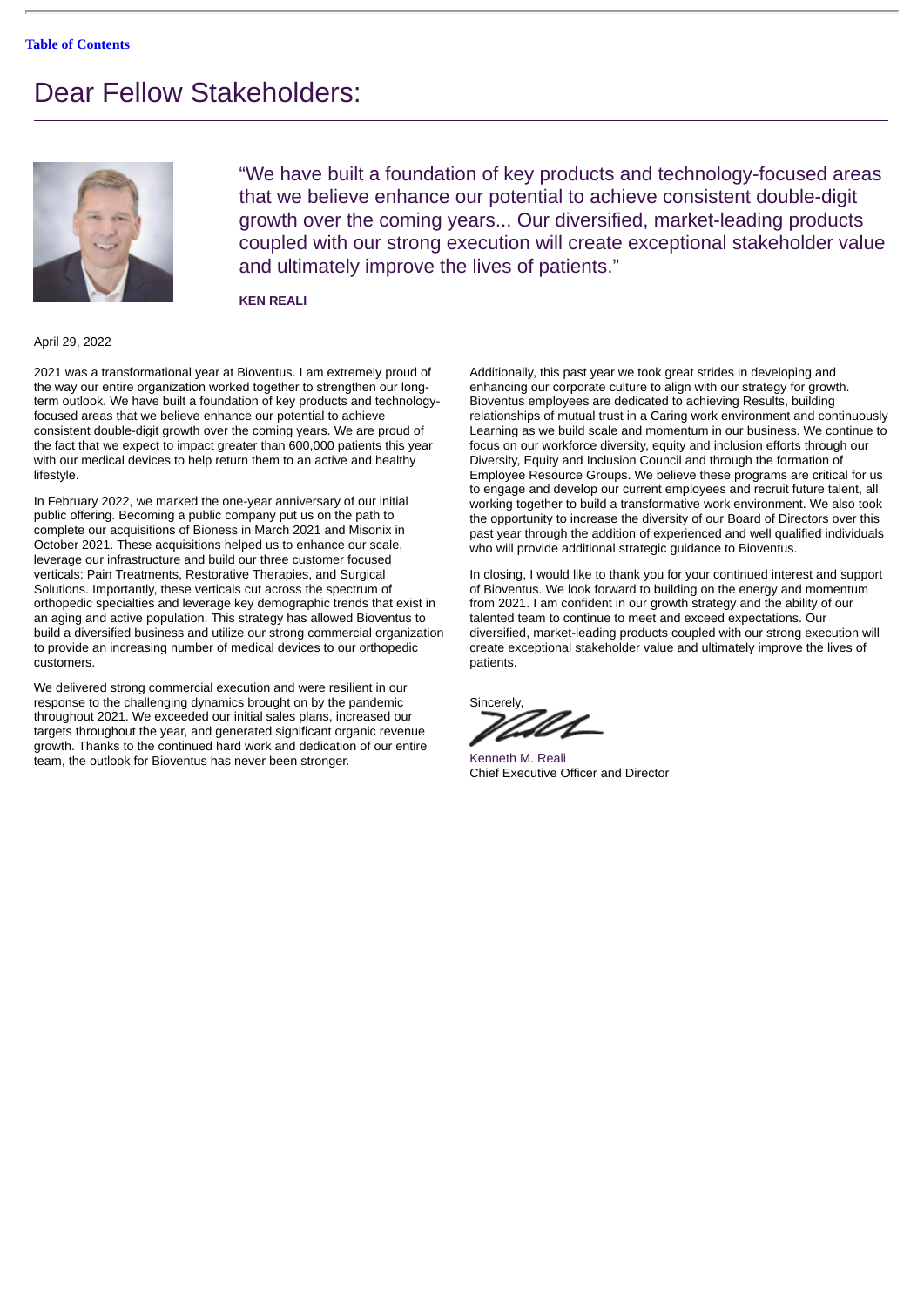# <span id="page-3-0"></span>Table of Contents

| <b>Proxy Statement</b>                                                                             | 3              |
|----------------------------------------------------------------------------------------------------|----------------|
| <b>Proposals</b>                                                                                   | 3              |
| Recommendations of the Board                                                                       | 3              |
| <b>Information about this Proxy Statement</b>                                                      | 5              |
| Questions and Answers about the 2022 Annual Meeting of<br><b>Stockholders</b>                      | $\overline{7}$ |
| Proposals to be Voted on                                                                           | 12             |
| <b>Proposal 1: Election of Directors</b>                                                           | 12             |
| Proposal 2: Ratification of Appointment of Independent<br><b>Registered Public Accounting Firm</b> | 20             |
| Report of the Audit and Risk Committee of the Board of Directors                                   | 22             |
| Independent Registered Public Accounting Firm Fees and Other<br><b>Matters</b>                     | 23             |
| <b>Executive Officers</b>                                                                          | 24             |
| <b>Corporate Governance</b>                                                                        | 26             |
| <b>General</b>                                                                                     | 26             |
| <b>Board Composition</b>                                                                           | 26             |
| Director Independence                                                                              | 27             |
| <b>Director Candidates</b>                                                                         | 27             |
| <b>Communications from Stockholders</b>                                                            | 28             |
| Board Leadership Structure and Role in Risk Oversight                                              | 28             |
| <b>Code of Compliance and Ethics</b>                                                               | 28             |
| <b>Anti-Hedging Policy</b>                                                                         | 28             |
| Attendance by Members of the Board of Directors at Meetings                                        | 29             |

| <b>Committees of the Board</b>                                               | 30 |
|------------------------------------------------------------------------------|----|
| <b>Audit and Risk Committee</b>                                              | 30 |
| <b>Compensation Committee</b>                                                | 31 |
| Nominating and Corporate Governance Committee                                | 32 |
|                                                                              |    |
| <b>Executive and Director Compensation</b>                                   | 33 |
| 2021 Summary Compensation Table                                              | 33 |
| <b>Narrative to Summary Compensation Table</b>                               | 34 |
| Outstanding Equity Awards at 2021 Fiscal Year End                            | 37 |
| <b>Director Compensation</b>                                                 | 38 |
| Securities Authorized for Issuance under Equity Compensation<br><b>Plans</b> |    |
|                                                                              |    |
|                                                                              | 41 |
| Security Ownership of Certain Beneficial Owners and Management               |    |
|                                                                              | 44 |
| <b>Certain Relationships and Related Person Transactions</b>                 |    |
|                                                                              |    |
| <b>Stockholders' Proposals</b>                                               | 50 |
|                                                                              |    |
| <b>Compensation Committee Interlocks and Insider Participation</b>           | 51 |
|                                                                              |    |
| <b>Other Matters</b>                                                         | 51 |
|                                                                              |    |
| <b>Solicitation of Proxies</b>                                               | 51 |
|                                                                              |    |
| <b>Bioventus's Annual Report on Form 10-K</b>                                | 52 |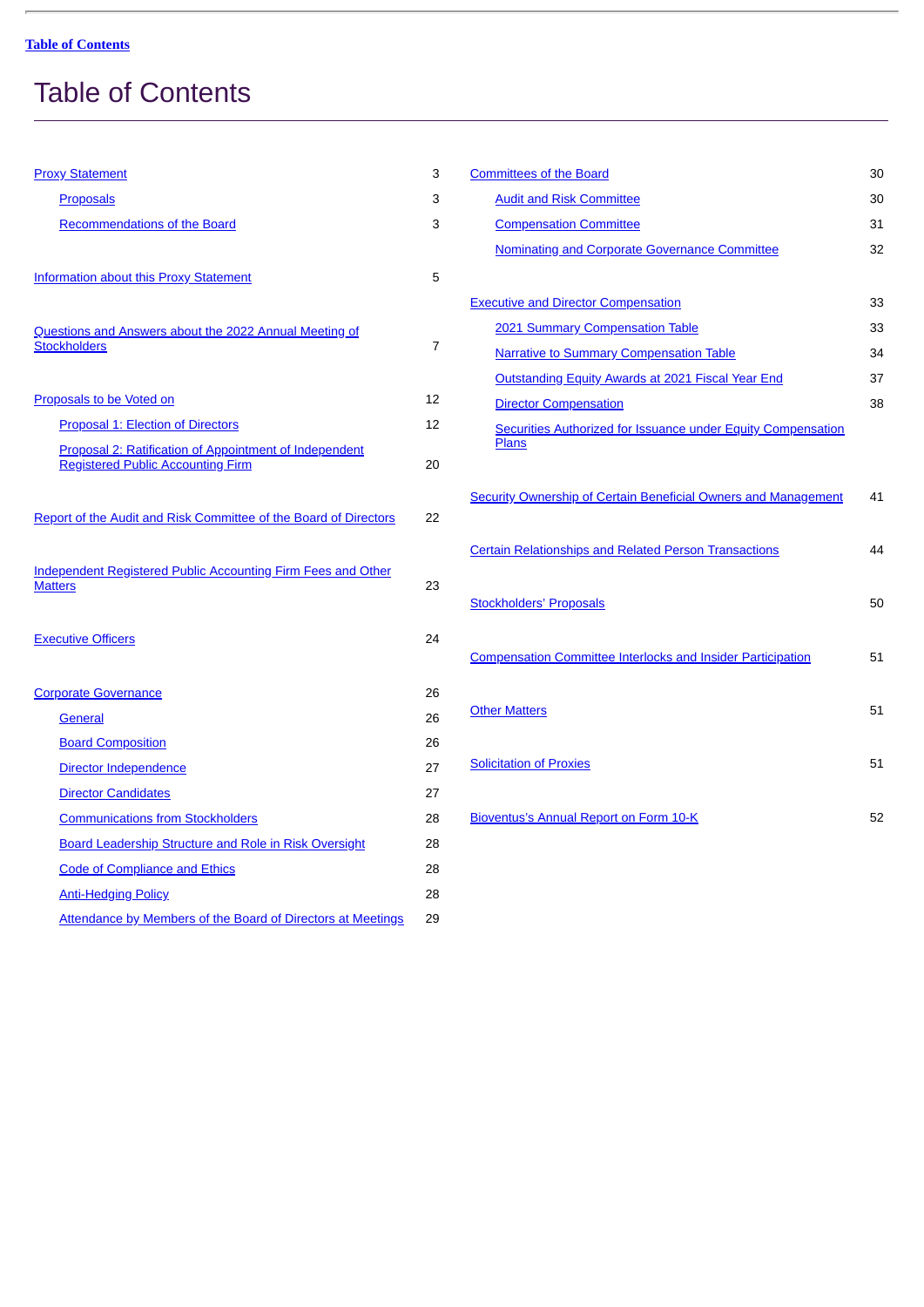# *C* bioventus<sup>®</sup>

# Notice of Annual Meeting of Stockholders

The 2022 Annual Meeting of Stockholders (the "Annual Meeting") of Bioventus Inc. will be held as follows:



Friday, June 17, 2022



10:00 a.m. Eastern time

# 숂 **Where**

The 2022 Annual Meeting will be a virtual meeting of stockholders to be held as a live webcast over the Internet at: www.virtualshareholdermeeting.com/BVS2022

Record Date

April 22, 2022

Holders of our Class A and Class B common stock at the close of business on the record date are entitled to receive notice of, and to vote at, the 2022 Annual Meeting, or any continuation, postponement or adjournment of the 2022 Annual Meeting.

The list of these stockholders will also be available on the bottom of your screen during the Annual Meeting after entering the 16-digit control number included on your Notice of Internet Availability of Proxy Materials, on your proxy card or on the instructions that accompanied your proxy materials. The Annual Meeting may be continued or adjourned from time to time without notice other than by announcement at the Annual Meeting.

### Items of Business

|   | To elect Michelle McMurry-Heath, Guido J. Neels, Guy P. Nohra,<br>and Stavros G. Vizirgianakis as Class I Directors to serve until<br>the 2025 Annual Meeting of Stockholders, and until their<br>respective successors shall have been duly elected and<br>qualified; |
|---|------------------------------------------------------------------------------------------------------------------------------------------------------------------------------------------------------------------------------------------------------------------------|
|   | To ratify the appointment of Grant Thornton LLP as our<br>independent registered public accounting firm for the fiscal year<br>ending December 31, 2022; and                                                                                                           |
| 3 | To transact such other business as may properly come before<br>the Annual Meeting or any continuation, postponement, or<br>adjournment of the Annual Meeting.                                                                                                          |

# Proxy Voting

Your vote is important. We encourage you to mark, date, sign and return the enclosed proxy/voting instruction card or, if you prefer, to vote by telephone or by using the internet.

April 29, 2022

By Order of the Board of Directors

Anthony D'Adamio Senior Vice President, General Counsel and Secretary Durham, North Carolina

It is important that your shares be represented regardless of the number of shares you may hold. Whether or not you plan to attend the Annual Meeting online, we urge you to vote your shares via the toll-free telephone number or over the Internet, as described in the enclosed materials. If you received a copy of the proxy card by mail, you may sign, date and mail the proxy card in the enclosed return envelope. Promptly voting your shares will ensure the presence of a quorum at the Annual Meeting and will save us the expense of further solicitation. Submitting your proxy now will not prevent you from voting your shares at the Annual Meeting if you desire to do so, as your proxy is revocable at your option.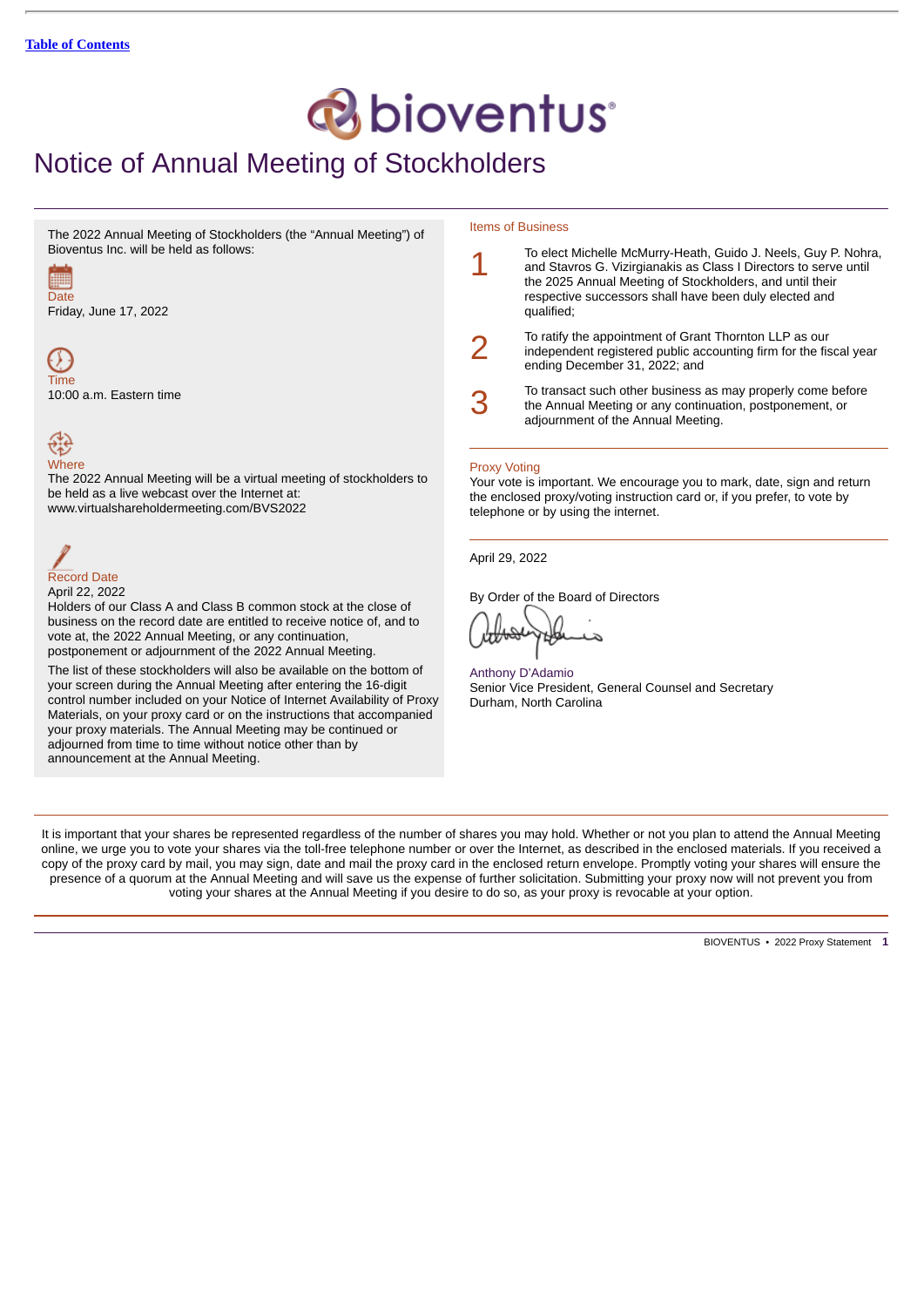# Proxy Summary

This summary highlights information contained elsewhere in this Proxy Statement. This summary does not contain all the information that you should consider, and you should read the entire Proxy Statement carefully before voting. Page references are supplied to help you find further information in this Proxy Statement.

# **Annual Meeting of Stockholders**

**DATE & TIME** 10:00 a.m. on Friday, June 17, 2022, Eastern Time

**VIRTUAL MEETING** www.virtualshareholdermeeting.com/BVS2022. **RECORD DATE** April 22, 2022

### **MAILING DATE**

This proxy statement will be first mailed or made available to stockholders on or about May 4, 2022.

# **VOTING**

Holders of our Class A and Class B common stock ("Common Stock") as of the Record Date are entitled to vote. Each share of common stock is entitled to one vote for each of the proposals to be voted on.

A complete list of holders of record of our Class A common stock and Class B common stock will be open to the examination of any stockholder for a period of ten days prior to the Annual Meeting at our principal executive offices at 4721 Emperor Boulevard, Suite 100, Durham, North Carolina 27703. The list of these stockholders will also be available on the bottom of your screen during the Annual Meeting after entering the 16-digit control number included on your Notice of Internet Availability of Proxy Materials, on your proxy card or on the instructions that accompanied your proxy materials. The Annual Meeting may be continued or adjourned from time to time without notice other than by announcement at the Annual Meeting.

# **Voting Matters and Vote Recommendation** *(page 3)*

The following table summarizes the proposals to be considered at the 2022 Annual Meeting and the Board's voting recommendation with respect to each proposal.

| <b>Proposals</b>                                                                                        |                                                                                                              |                                                                                                                                                     | <b>Board Vote</b><br><b>Recommendation</b> |  |
|---------------------------------------------------------------------------------------------------------|--------------------------------------------------------------------------------------------------------------|-----------------------------------------------------------------------------------------------------------------------------------------------------|--------------------------------------------|--|
| Election of Class I Directors                                                                           |                                                                                                              |                                                                                                                                                     | <b>FOR</b>                                 |  |
| Ratification of Grant Thornton LLP as our Independent Registered Public Accounting Firm for 2022<br>FOR |                                                                                                              |                                                                                                                                                     |                                            |  |
| How to Cast Your Vote (page 8)                                                                          |                                                                                                              |                                                                                                                                                     |                                            |  |
| You can cast your votes by any of the following methods:                                                |                                                                                                              |                                                                                                                                                     |                                            |  |
| <b>INTERNET</b><br>(www.proxyvote.com)<br>until 11:59 p.m., Eastern Time on Thursday, June<br>16, 2022  | <b>TELEPHONE</b><br>$(1 - 800 - 690 - 6903)$<br>until 11:59 p.m., Eastern Time on Thursday,<br>June 16, 2022 | <b>MAIL</b><br>Completing, signing and returning your proxy<br>card or voting instruction card so that it is<br>received by Thursday, June 16, 2022 |                                            |  |



Whether you are a stockholder of record or hold your shares in "street name," you may participate in and vote online at the 2022 Annual Meeting. You will need to enter your 16-digit control number (included in your Notice, your proxy card or the voting instructions that accompanied your proxy materials) to vote your shares at the 2022 Annual Meeting. Instructions on how to attend the 2022 Annual Meeting live over the Internet, and how to vote your shares during the 2022 Annual Meeting, are posted at www.virtualshareholdermeeting.com/BVS2022.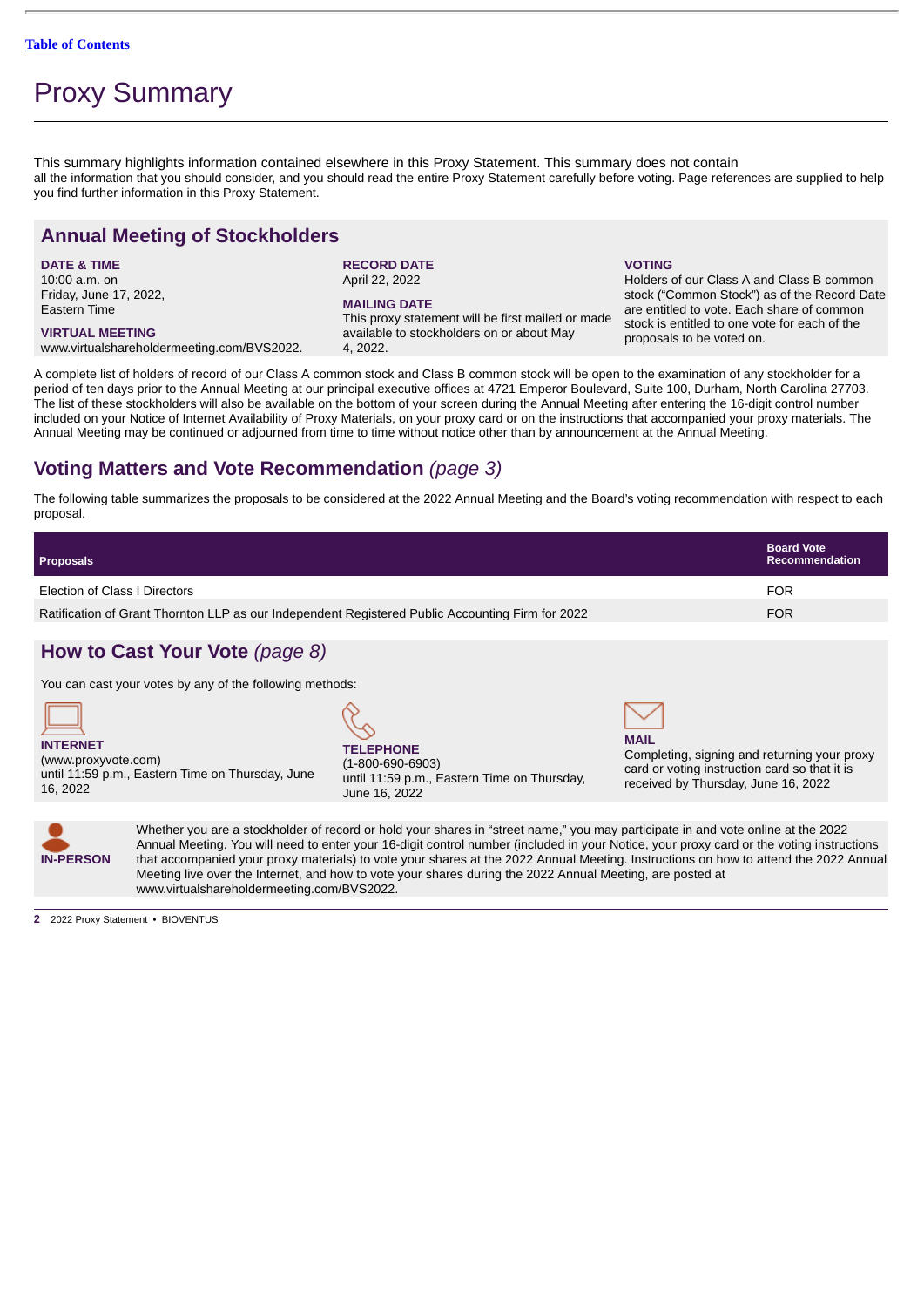# <span id="page-6-0"></span>Proxy Statement

This proxy statement is furnished in connection with the solicitation by the Board of Directors (the "Board") of Bioventus Inc. of proxies to be voted at our 2022 Annual Meeting of Stockholders to be held on Friday, June 17, 2022 (the "Annual Meeting"), at 10:00 a.m. Eastern time, and at any continuation, postponement, or adjournment of the Annual Meeting. The Annual Meeting will be a completely virtual meeting, which will be conducted via live webcast. You will be able to attend the Annual Meeting online and submit your questions and vote during the meeting by visiting *www.virtualshareholdermeeting.com/BVS2022* and entering your 16-digit control number included in your Notice of Internet Availability of Proxy Materials, on your proxy card or on the instructions that accompanied your proxy materials.

Holders of record of shares of our Class A common stock, \$0.001 par value per share ("Class A common stock"), and Class B common stock, \$0.001 par value per share ("Class B common stock" and, together with our Class A common stock, the "Common Stock"), as of the close of business on April 22, 2022 (the "Record Date"), will be entitled to notice of and to vote at the Annual Meeting and any continuation, postponement, or adjournment of the Annual Meeting. As of the Record Date, there were 61,099,995 shares of Class A common stock and 15,786,737 of Class B common stock outstanding and entitled to vote at the Annual Meeting, representing 79.5% and 20.5% of the combined voting power of our Common Stock, respectively. Each share of Common Stock is entitled to one vote on any matter presented to stockholders at the Annual Meeting.

This proxy statement and the Company's Annual Report to Stockholders for the year ended December 31, 2021 (the "2021 Annual Report") will be released on or about May 4, 2022 to our stockholders as of the Record Date.

In this proxy statement, "Bioventus", "Company", "we", "us", and "our" refer to Bioventus Inc.

# **IMPORTANT NOTICE REGARDING THE AVAILABILITY OF PROXY MATERIALS FOR THE STOCKHOLDER MEETING TO BE HELD JUNE 17, 2022.**

**This Proxy Statement and our 2021 Annual Report to Stockholders are available at http://www.proxyvote.com/. To view these materials please have your 16-digit control number(s) available that is included in your Notice of Internet Availability of Proxy Materials, on your proxy card or on the instructions that accompanied your proxy materials. On this website, you can also elect to receive distributions of our proxy statements and annual reports to stockholders for future annual meetings by electronic delivery. For specific instructions on making such an election, please refer to the instructions on your proxy card or voting instruction form.**

# <span id="page-6-1"></span>Proposals

At the Annual Meeting, our stockholders will be asked:

- To elect Michelle McMurry-Heath, Guido J. Neels, Guy P. Nohra and Stavros G. Vizirgianakis as Class I Directors to serve until the 2025 Annual Meeting of Stockholders, and until their respective successors shall have been duly elected and qualified;
- To ratify the appointment of Grant Thornton LLP ("Grant Thornton") as our independent registered public accounting firm for the fiscal year ending December 31, 2022; and
- To transact such other business as may properly come before the Annual Meeting or any continuation, postponement, or adjournment of the Annual Meeting.

We know of no other business that will be presented at the Annual Meeting. If any other matter properly comes before the stockholders for a vote at the Annual Meeting, however, the proxy holders named on the Company's proxy card will vote your shares in accordance with their best judgment.

# <span id="page-6-2"></span>Recommendations of the Board of Directors

The Board recommends that you vote your shares as indicated below. If you return a properly completed proxy card, or vote your shares by telephone or Internet, your shares of Common Stock will be voted on your behalf as you direct. You may also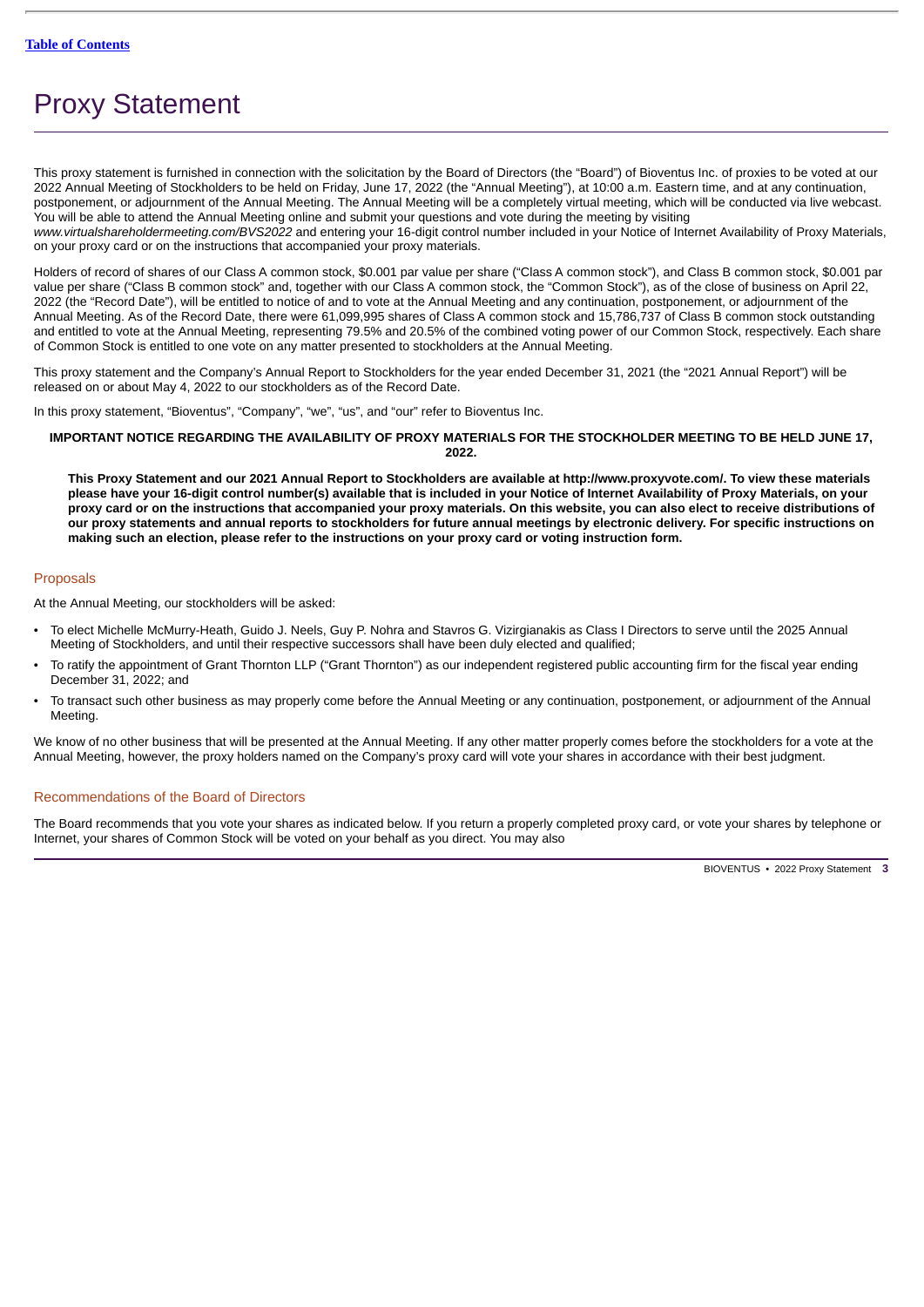# **PROXY STATEMENT**

vote your shares online at the Annual Meeting. If not otherwise specified, the shares of Common Stock represented by the proxies will be voted, and the Board recommends that you vote:

- FOR the election of Michelle McMurry-Heath, Guido J. Neels, Guy P. Nohra and Stavros G. Vizirgianakis as Class I Directors; and
- FOR the ratification of the appointment of Grant Thornton as our independent registered public accounting firm for the fiscal year ending December 31, 2022.

If any other matter properly comes before the stockholders for a vote at the Annual Meeting, the proxy holders named on the Company's proxy card will vote your shares in accordance with their best judgment.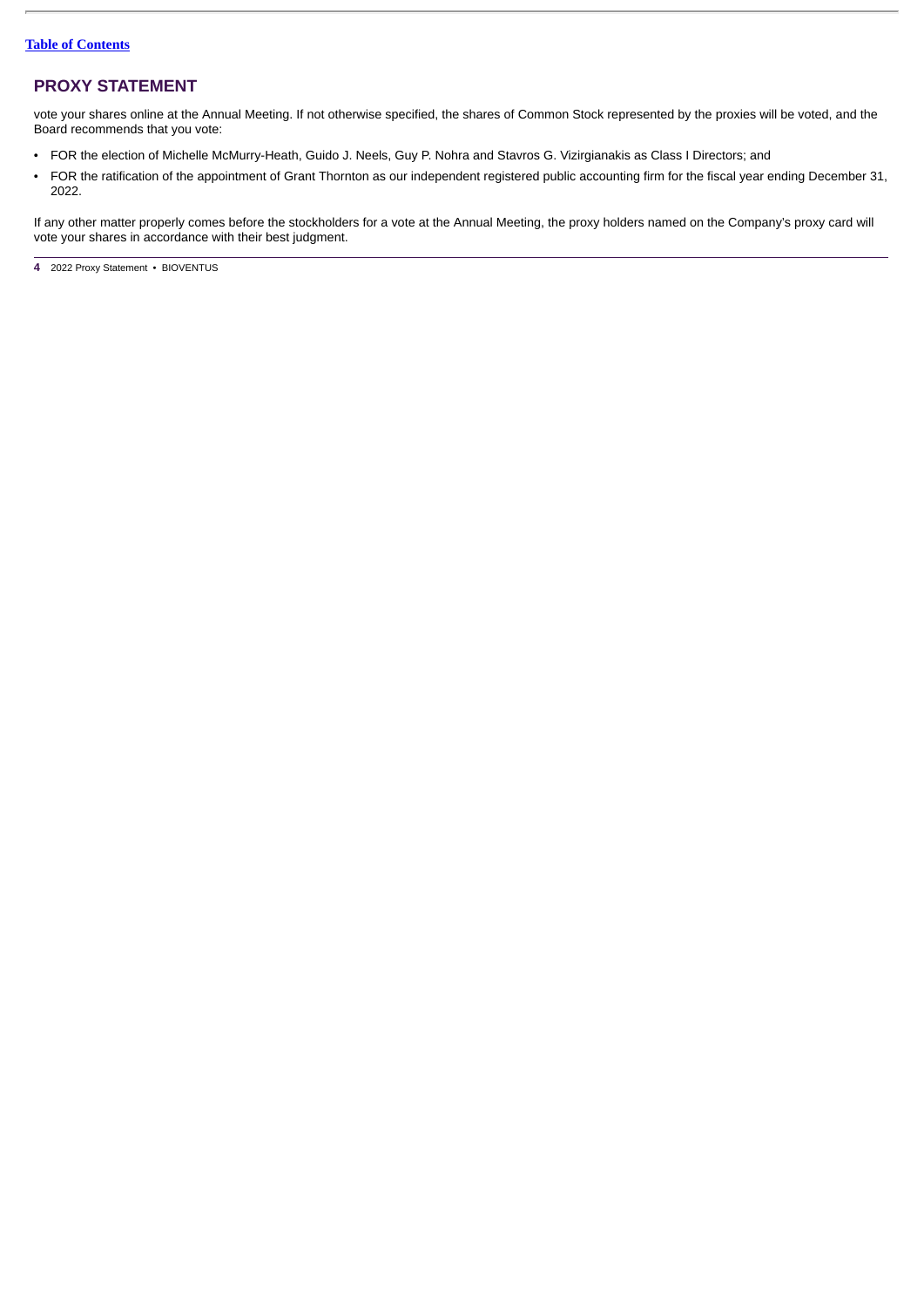# <span id="page-8-0"></span>Information About this Proxy Statement

**Why you received this proxy statement.** You are viewing or have received these proxy materials because Bioventus's Board is soliciting your proxy to vote your shares at the Annual Meeting. This proxy statement includes information that we are required to provide to you under the rules of the Securities and Exchange Commission ("SEC") and that is designed to assist you in voting your shares.

**Notice of Internet Availability of Proxy Materials.** As permitted by SEC rules, Bioventus is making this proxy statement and its 2021 Annual Report available to its stockholders electronically via the Internet. On or about May 4, 2022, we will mail to our stockholders a Notice of Internet Availability of Proxy Materials (the "Internet Notice") containing instructions on how to access this proxy statement and our 2021 Annual Report and vote online. If you received an Internet Notice by mail, you will not receive a printed copy of the proxy materials in the mail unless you specifically request them. Instead, the Internet Notice instructs you on how to access and review all of the important information contained in the proxy statement and 2021 Annual Report. The Internet Notice also instructs you on how you may submit your proxy over the Internet. If you received an Internet Notice by mail and would like to receive a printed copy of our proxy materials, you should follow the instructions for requesting such materials contained on the Internet Notice.

**Printed Copies of Our Proxy Materials.** If you received printed copies of our proxy materials, then instructions regarding how you can vote are contained on the proxy card included in the materials.

**Householding.** The SEC's rules permit us to deliver a single set of proxy materials to one address shared by two or more of our stockholders. This delivery method is referred to as "householding" and can result in significant cost savings. To take advantage of this opportunity, we have delivered only one set of proxy materials to multiple stockholders who share an address, unless we received contrary instructions from the impacted stockholders prior to the mailing date. We agree to deliver promptly, upon written or oral request, a separate copy of the proxy materials, as requested, to any stockholder at the shared address to which a single copy of those documents was delivered.

If your household received a single set of proxy materials this year, but you would prefer to receive your own copy, please contact Broadridge Householding Department, by calling their toll free number, 1-866-540-7095 or by writing to: Broadridge, Householding Department, 51 Mercedes Way, Edgewood, New York 11717. You will be removed from the householding program within 30 days of receipt of your instructions at which time you will then be sent separate copies of the documents. If you are currently a stockholder sharing an address with another stockholder and wish to receive only one copy of future proxy materials for your household, please contact Broadridge at the above phone number or address.

**Forward-Looking Statements.** This proxy statement contains forward-looking statements within the meaning of Section 27A of the Securities Act of 1933, as amended, and Section 21E of the Securities Exchange Act of 1934, as amended. All statements contained in this proxy statement that do not relate to matters of historical fact should be considered forward-looking statements, including, without limitation, statements concerning Bioventus's future growth, benefits of acquisitions, strategy and expected customers. In some cases, you can identify forward-looking statements by terminology such as "aim," "anticipate," "assume," "believe," "contemplate," "continue," "could," "due," "estimate," "expect," "goal," "intend," "may," "objective," "plan," "predict," "potential," "positioned," "seek," "should," "target," "will," "would" and other similar expressions that are predictions of or indicate future events and future trends, or the negative of these terms or other comparable terminology, although not all forward-looking statements contain these words. Forward-looking statements are inherently subject to risks and uncertainties, some of which cannot be predicted or quantified. Factors that could cause actual results to differ materially from those contemplated in this proxy statement include, but are not limited to, the adverse impacts on our business as a result of the COVID-19 pandemic; our dependence on a limited number of products; our ability to develop, acquire and commercialize new products, line extensions or expanded indications; the continued and future acceptance of our existing portfolio of products and any new products, line extensions or expanded indications by physicians, patients, third-party payers and others in the medical community; our ability to achieve and maintain adequate levels of coverage and/or reimbursement for our products, the procedures using our products, or any future products we may seek to commercialize; our ability to recognize the benefits of our investments; our ability to complete acquisitions or successfully integrate new businesses, products or technologies in a cost-effective and non-disruptive manner; competition against other companies; and the other risks identified in the Risk Factors section of the Company's public

filings with the Securities and Exchange Commission ("SEC"), including Bioventus' Annual Report on Form 10-K for the period ended December 31, 2021, and as such factors may be further updated from time to time in Bioventus' other filings with the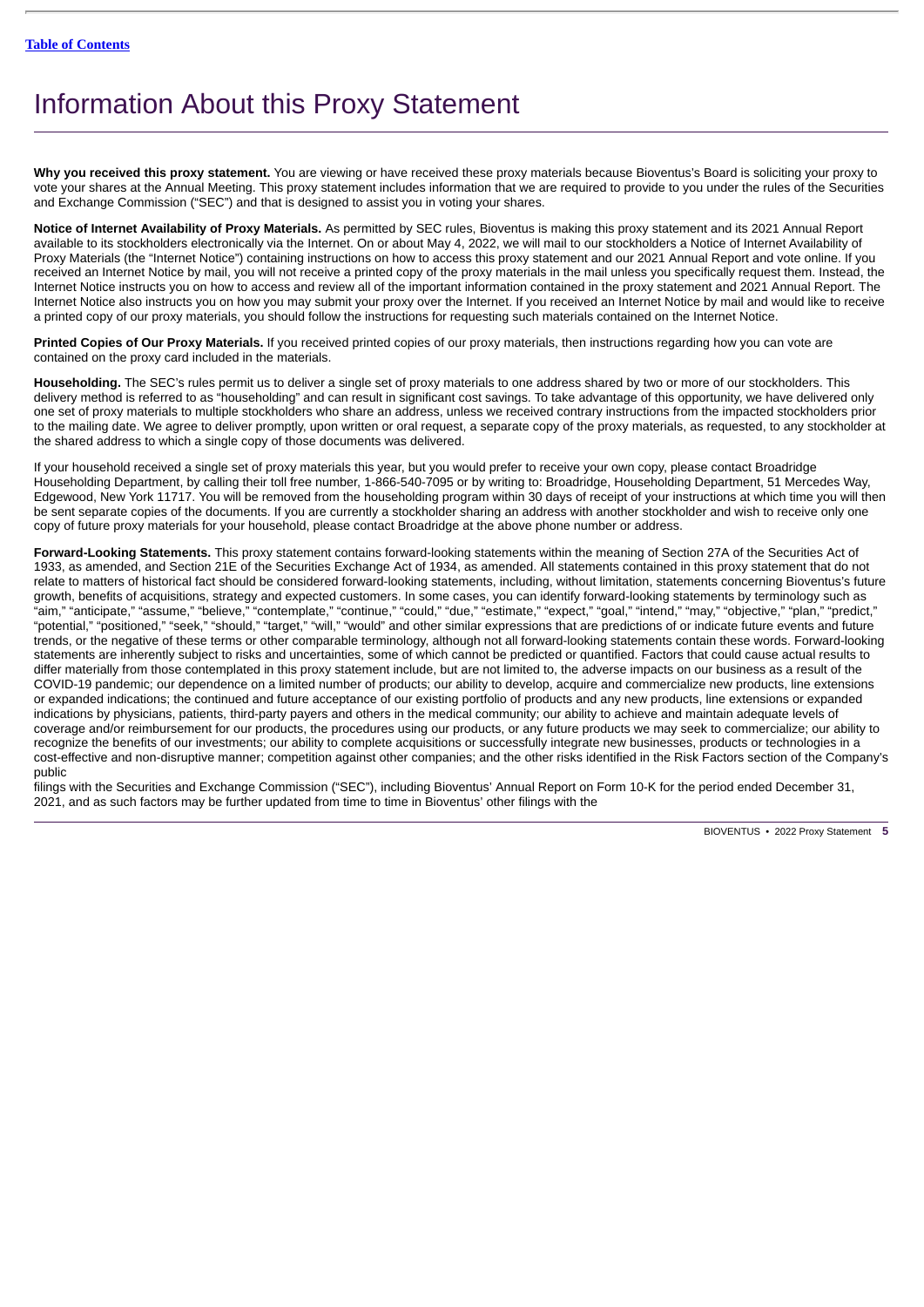# **INFORMATION ABOUT THIS PROXY STATEMENT**

SEC, which are accessible on the SEC's website at www.sec.gov and the Investor Relations page of Bioventus' website at ir.bioventus.com. Except to the extent required by law, the Company undertakes no obligation to update or review any estimate, projection, or forward-looking statement. Actual results may differ from those set forth in this proxy statement due to the risks and uncertainties inherent in the Company's business.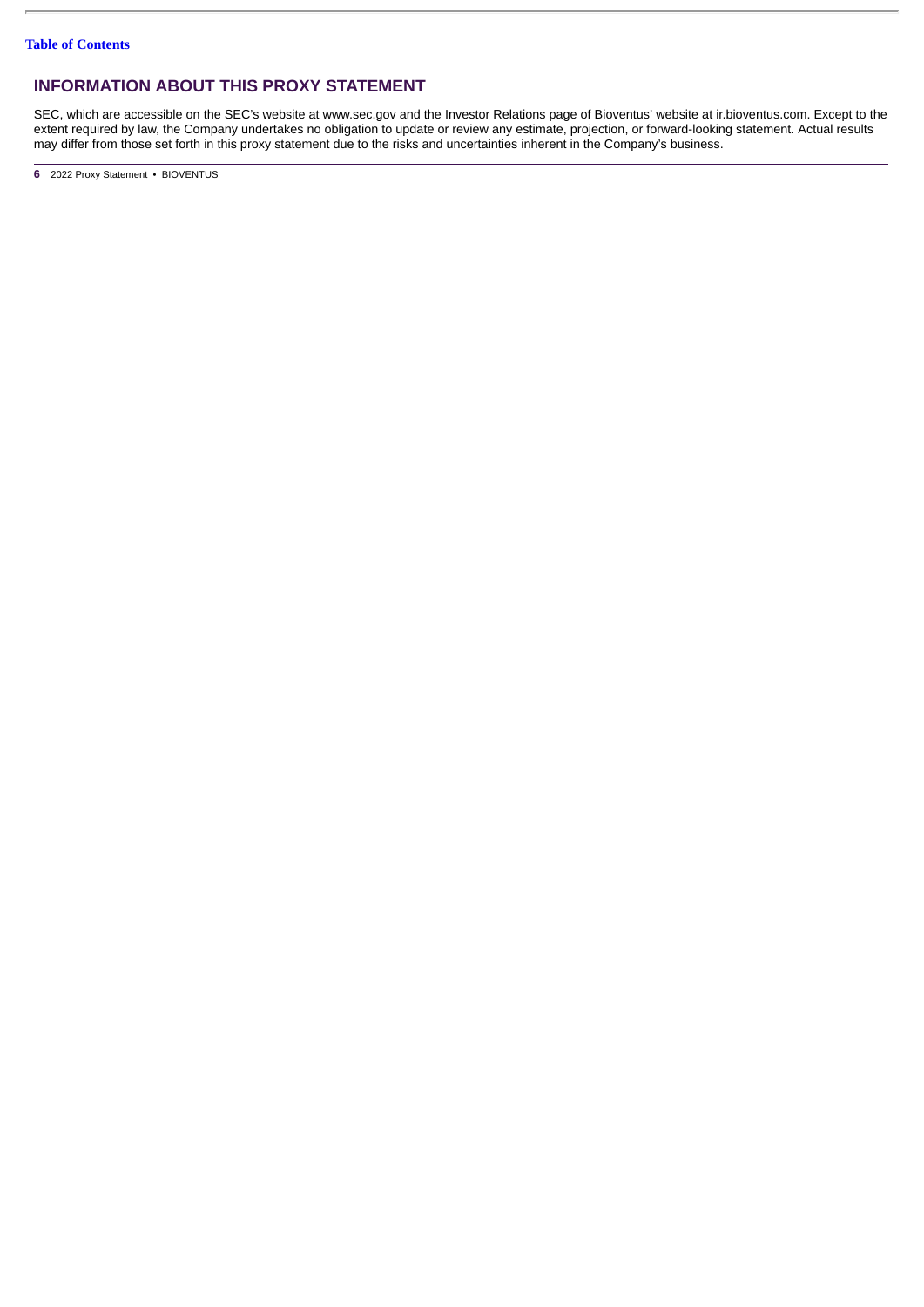# <span id="page-10-0"></span>Questions and Answers About the 2022 Annual Meeting of **Stockholders**

# Who is entitled to vote at the Annual Meeting?

The Record Date for the Annual Meeting is April 22, 2022. You are entitled to vote at the Annual Meeting only if you were a holder of record of the Company's Common Stock at the close of business on that date, or if you hold a valid proxy for the Annual Meeting. Each outstanding share of Common Stock is entitled to one vote for all matters before the Annual Meeting. At the close of business on the Record Date, there were 61,099,995 shares of Class A common stock and 15,786,737 shares of Class B common stock outstanding and entitled to vote at the Annual Meeting.

### What is the difference between being a "record holder" and holding shares in "street name"?

A record holder holds shares in his or her name. If you are a record holder, your set of Proxy Materials has been sent to you directly by us.

Shares held in "street name" means shares that are held in the name of a bank or broker on a person's behalf. Proxy Materials have been forwarded to you by that organization if your shares are held in "street name."

# Am I entitled to vote if my shares are held in "street name"?

Yes. If your shares are held by a bank or a brokerage firm, you are considered the "beneficial owner" of those shares held in "street name." If your shares are held in street name, these proxy materials are being provided to you by your bank or brokerage firm, along with a voting instruction card if you received printed copies of our proxy materials. As the beneficial owner, you have the right to direct your bank or brokerage firm how to vote your shares, and the bank or brokerage firm is required to vote your shares in accordance with your instructions. If your shares are held in street name and you would like to vote at the Annual Meeting, you may visit www.virtualshareholdermeeting.com/BVS2022 and enter the 16-digit control number included in the voting instruction card provided to you by your bank or brokerage firm. If you hold your shares in street name and you did not receive a 16-digit control number, you may need to log in to your bank or brokerage firm's website to access the meeting and vote. Instructions should also be provided on the voting instruction card provided by your bank or brokerage firm.

# How many shares must be present to hold the Annual Meeting?

A quorum must be present at the Annual Meeting for any business to be conducted. The presence at the Annual Meeting online or by proxy, of the holders of a majority in voting power of the Common Stock issued and outstanding and entitled to vote on the Record Date will constitute a quorum.

# Who can attend the Annual Meeting?

Bioventus has decided to hold the Annual Meeting entirely online this year. You may attend the Annual Meeting online only if you are a Bioventus stockholder who is entitled to vote at the Annual Meeting, or if you hold a valid proxy for the Annual Meeting. You may attend and participate in the Annual Meeting by visiting the following website: *www.virtualshareholdermeeting.com/BVS2022*. To attend and participate in the Annual Meeting, you will need the 16-digit control number included in your Internet Notice, on your proxy card or on the instructions that accompanied your proxy materials. If your shares are held in "street name," you may visit www.virtualshareholdermeeting.com/BVS2022 and enter the 16-digit control number included in the voting instruction card provided to you by your bank or brokerage firm. If you hold your shares in street name and you did not receive a 16-digit control number, you may need to log in to your bank or brokerage firm's website to access the meeting and vote. Instructions should also be provided on the voting instruction card provided by your bank or brokerage firm.

If you lose your 16-digit control number, you may join the Annual Meeting as a "Guest" but you will not be able to vote, ask questions or access the list of stockholders as of the Record Date. You will need to obtain your own Internet access if you choose to attend the Annual Meeting online and/or vote over the Internet. The meeting webcast will begin promptly at 10:00 a.m. Eastern time. We encourage you to access the meeting prior to the start time. Online check-in will begin at 9:45 a.m., Eastern time, and you should allow ample time for the check-in procedures.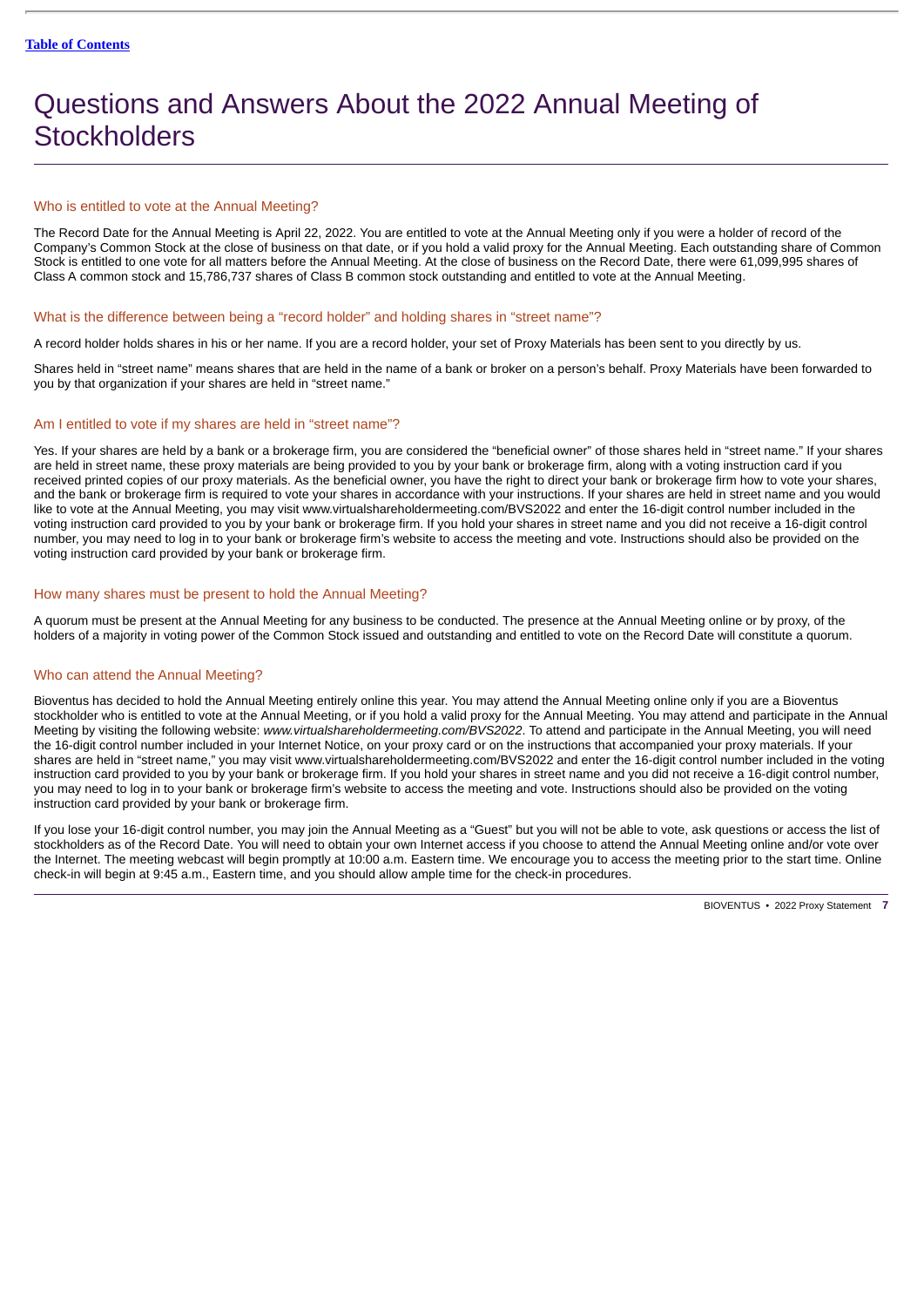# **QUESTIONS AND ANSWERS ABOUT THE 2022 ANNUAL MEETING OF STOCKHOLDERS**

### What if a quorum is not present at the Annual Meeting?

If a quorum is not present at the scheduled time of the Annual Meeting, either (i) the person presiding over the meeting or (ii) or if directed to be voted on by the person presiding over the meeting, a majority in voting power of the stockholders entitled to vote at the meeting, present electronically or represented by proxy, shall have power to adjourn the meeting from time to time until a quorum is present or represented.

# What does it mean if I receive more than one Internet Notice or more than one set of Proxy Materials?

It means that your shares are held in more than one account at the transfer agent and/or with banks or brokers. Please vote all of your shares. To ensure that all of your shares are voted, for each Internet Notice or set of Proxy Materials, please submit your proxy by phone, via the Internet, or, if you received printed copies of the proxy materials, by signing, dating and returning the enclosed proxy card in the enclosed envelope.

# How do I vote?

*Stockholders of Record.* If you are a stockholder of record, you may vote:

- by Internet—You can vote over the Internet at *www.proxyvote.com* by following the instructions on the Internet Notice or proxy card;
- by Telephone—You can vote by telephone by calling 1-800-690-6903 and following the instructions on the proxy card;
- by Mail—You can vote by mail by signing, dating and mailing the proxy card, which you may have received by mail; or
- Electronically at the Meeting—If you attend the meeting online, you will need the 16-digit control number included in your Internet Notice, on your proxy card or on the instructions that accompanied your proxy materials to vote electronically during the meeting.

Internet and telephone voting facilities for stockholders of record will be available 24 hours a day and will close at 11:59 p.m., Eastern time, on June 16, 2022. Mailed proxy cards must be received by June 16, 2022 in order to be counted at the Annual Meeting. To participate in the Annual Meeting, including to vote via the Internet or telephone, you will need the 16-digit control number included on your Internet Notice, on your proxy card or on the instructions that accompanied your proxy materials.

Whether or not you expect to attend the Annual Meeting online, we urge you to vote your shares as promptly as possible to ensure your representation and the presence of a quorum at the Annual Meeting. If you submit your proxy, you may still decide to attend the Annual Meeting and vote your shares electronically.

*Beneficial Owners of Shares Held in "Street Name."* If your shares are held in "street name" through a bank or broker, you will receive instructions on how to vote from the bank or broker. You must follow their instructions in order for your shares to be voted. Internet and telephone voting also may be offered to stockholders owning shares through certain banks and brokers. If your shares are held in "street name," you may visit www.virtualshareholdermeeting.com/BVS2022 and enter the 16-digit control number included in the voting instruction card provided to you by your bank or brokerage firm. If you hold your shares in street name and you did not receive a 16-digit control number, you may need to log in to your bank or brokerage firm's website to access the meeting and vote. Instructions should also be provided on the voting instruction card provided by your bank or brokerage firm.

# What if I lose my 16-digit control number?

If you lose your 16-digit control number, you may join the Annual Meeting as a "Guest" but you will not be able to vote, ask questions or access the list of stockholders as of the Record Date. You will need to obtain your own Internet access if you choose to attend the Annual Meeting online and/or vote over the Internet.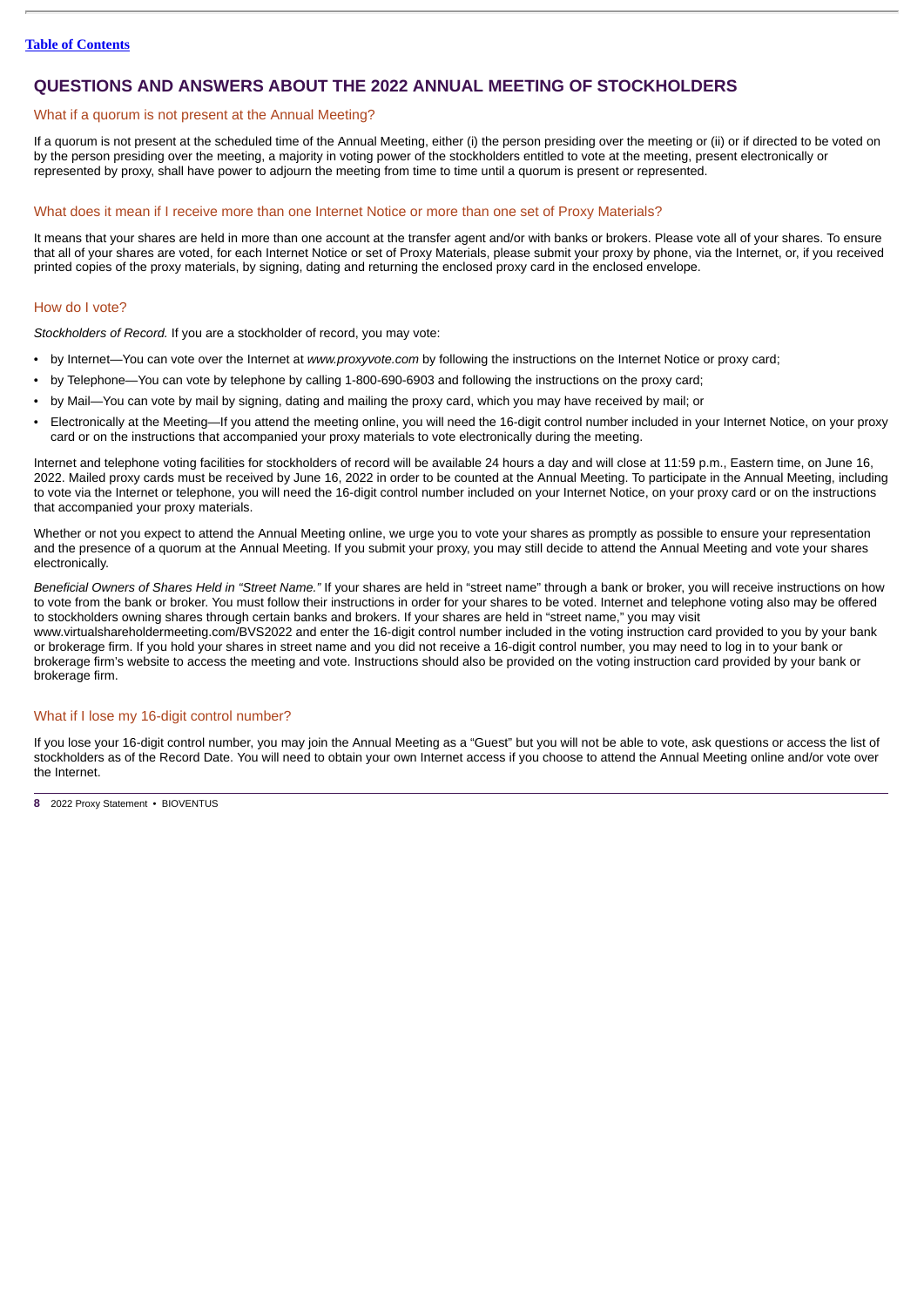### **Table of [Contents](#page-3-0)**

# **QUESTIONS AND ANSWERS ABOUT THE 2022 ANNUAL MEETING OF STOCKHOLDERS**

# Can I change my vote after I submit my proxy?

### Yes.

If you are a registered stockholder, you may revoke your proxy and change your vote:

- by submitting a duly executed proxy bearing a later date;
- by granting a subsequent proxy through the Internet or telephone
- by giving written notice of revocation to the Secretary of Bioventus prior to the Annual Meeting; or
- by voting online during the Annual Meeting by going to *www.virtualshareholdermeeting.com/BVS2022*.

Your most recent proxy card or Internet or telephone proxy is the one that is counted. Your attendance at the Annual Meeting by itself will not revoke your proxy unless you give written notice of revocation to the Secretary before your proxy is voted or you vote online at the Annual Meeting.

If your shares are held in street name, you may change or revoke your voting instructions by following the specific directions provided to you by your bank or broker, or you may vote during the Annual Meeting by obtaining your 16-digit control number from your bank or broker or otherwise voting through your bank or broker.

### Who will count the votes?

A representative of Broadridge Financial Solutions, Inc., our inspector of election, will tabulate and certify the votes.

### What if I do not specify how my shares are to be voted?

If you submit a proxy but do not indicate any voting instructions, the persons named as proxies will vote in accordance with the recommendations of the Board of Directors. The Board of Directors' recommendations are indicated on page 3 of this proxy statement, as well as with the description of each proposal in this proxy statement.

### Will any other business be conducted at the Annual Meeting?

We know of no other business that will be presented at the Annual Meeting. If any other matter properly comes before the stockholders for a vote at the Annual Meeting, however, the proxy holders named on the Company's proxy card will vote your shares in accordance with their best judgment.

### Why hold a virtual meeting?

A virtual meeting enables increased stockholder attendance and participation because stockholders can participate from any location around the world. You will be able to attend the Annual Meeting online and submit your questions and vote by visiting *www.virtualshareholdermeeting.com/BVS2022* by following the instructions above. Additionally, as part of our effort to maintain a safe and healthy environment for our stockholders, directors and members of management who wish to attend the Annual Meeting, in light of the ongoing COVID-19 pandemic, we believe that hosting a virtual meeting this year is in the best interest of the Company and its stockholders. Stockholders will have the same rights and opportunities to participate at the Annual Meeting as they would at an in-person meeting.

### What if during the check-in time or during the Annual Meeting I have technical difficulties or trouble accessing the virtual meeting website?

We encourage stockholders to log into the virtual Annual Meeting beginning 15 minutes prior to the start of the Annual Meeting to test their Internet connectivity. We will have technicians ready to assist you with any technical difficulties you may have accessing the virtual meeting website, and the information for assistance will be located on *www.virtualshareholdermeeting.com/BVS2022*.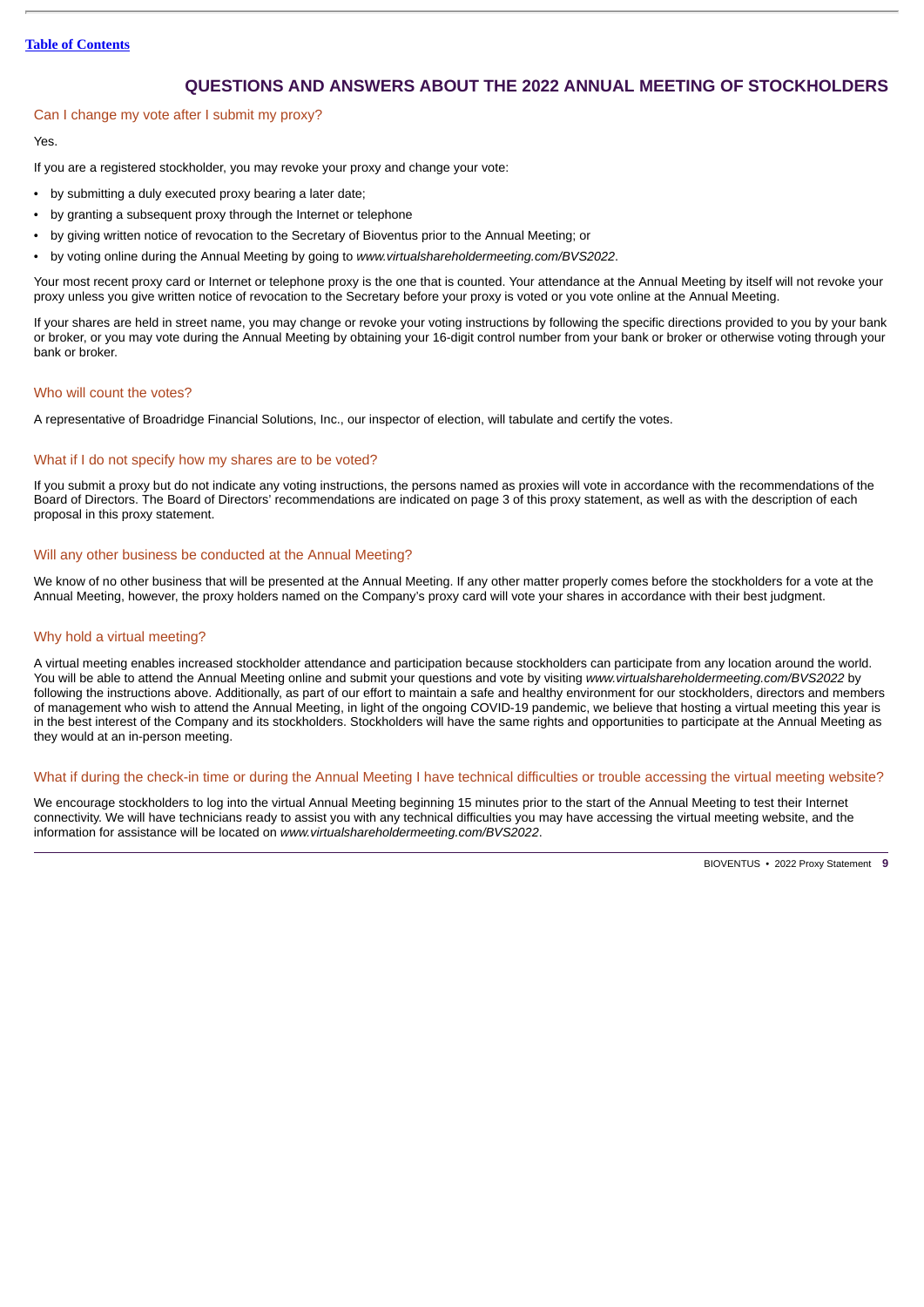# **QUESTIONS AND ANSWERS ABOUT THE 2022 ANNUAL MEETING OF STOCKHOLDERS**

# Will there be a question and answer session during the Annual Meeting?

As part of the Annual Meeting, we will hold a live Q&A session, during which we intend to answer questions submitted online during the meeting that are pertinent to the Company and the meeting matters, for up to fifteen (15) minutes following the completion of the Annual Meeting. Only stockholders that have accessed the Annual Meeting as a stockholder (rather than a "Guest") by following the procedures outlined above in "Who can attend the Annual Meeting?" will be permitted to submit questions during the Annual Meeting. Each stockholder is limited to one question in order to allow us to answer questions from as many stockholders as possible. Questions should be succinct and only cover a single topic. We will not address questions that are, among other things:

- irrelevant to the business of the Company or to the business of the Annual Meeting;
- related to material non-public information of the Company, including the status or results of our business since our last Quarterly Report on Form 10-Q;
- related to any pending, threatened or ongoing litigation;
- related to personal grievances;
- derogatory references to individuals or that are otherwise in bad taste;
- substantially repetitious of questions already made by another stockholder;
- in excess of the question limit;
- in furtherance of the stockholder's personal or business interests; or
- out of order or not otherwise suitable for the conduct of the Annual Meeting as determined by the Chair or Secretary in their reasonable judgment.

Questions and answers may be grouped by topic, and we may group substantially similar questions together and answer them once. If there are matters of individual concern to a stockholder and not of general concern to all stockholders, or if a question posed was not otherwise answered, we encourage stockholders to contact us separately after the Annual Meeting.

Additional information regarding the Q&A session will be available in the "Rules of Conduct" available on the Annual Meeting webpage for stockholders that have accessed the Annual Meeting as a stockholder (rather than a "Guest") by following the procedures outlined above in "Who can attend the Annual Meeting?".

# How many votes are required for the approval of the proposals to be voted upon and how will abstentions and broker non-votes be treated?

| Proposal                                                                                    | <b>Votes required</b>                                                                                                                                                                    | <b>Effect of Votes</b><br><b>Withheld / Abstentions</b><br>and Broker Non-Votes                      |
|---------------------------------------------------------------------------------------------|------------------------------------------------------------------------------------------------------------------------------------------------------------------------------------------|------------------------------------------------------------------------------------------------------|
| Proposal 1: Election of Directors                                                           | The plurality of the<br>votes cast. This<br>means that the four<br>nominees receiving<br>the highest number<br>of affirmative "FOR"<br>votes will be elected<br>as Class I<br>Directors. | Votes withheld and<br>broker non-votes<br>will have no effect.                                       |
| Proposal 2: Ratification of Appointment of<br>Independent Registered Public Accounting Firm | The affirmative vote<br>of the holders of a<br>majority in voting<br>power of the votes<br>cast.                                                                                         | Abstentions will have<br>no effect. We do<br>not expect any broker<br>non-votes on this<br>proposal. |

# What is a "vote withheld" and an "abstention" and how will votes withheld and abstentions be treated?

A "vote withheld," in the case of the proposal regarding the election of directors, or an "abstention," in the case of the proposal regarding the ratification of the appointment of Grant Thornton as our independent registered public accounting firm, represents a stockholder's affirmative choice to decline to vote on a proposal. Votes withheld and abstentions are counted as present and entitled to vote for purposes of determining a quorum. Votes withheld have no effect on the election of directors. Abstentions have no effect on the ratification of the appointment of Grant Thornton.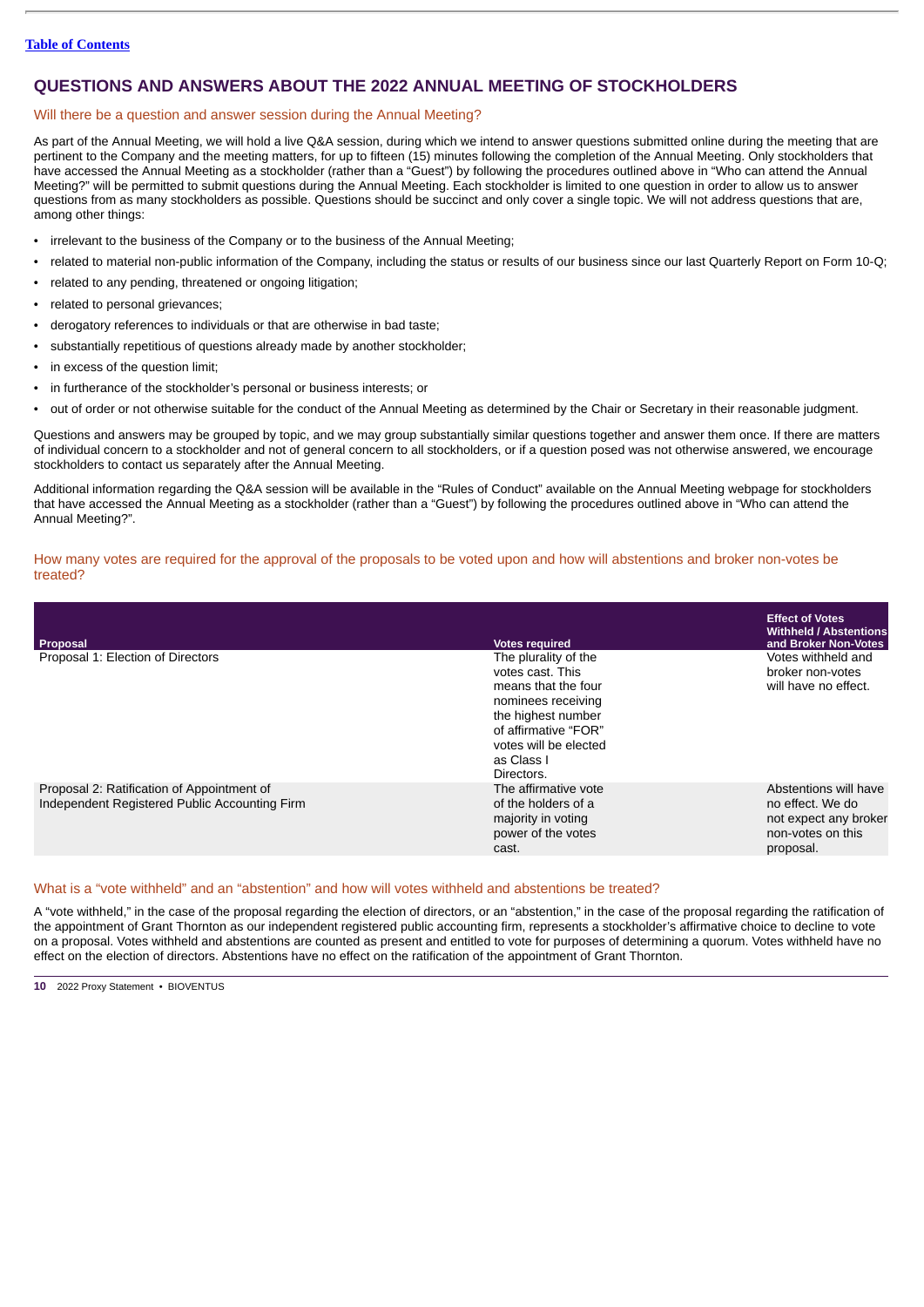# **QUESTIONS AND ANSWERS ABOUT THE 2022 ANNUAL MEETING OF STOCKHOLDERS**

# What are broker non-votes and do they count for determining a quorum?

Generally, broker non-votes occur when shares held by a broker in "street name" for a beneficial owner are not voted with respect to a particular proposal because the broker (1) has not received voting instructions from the beneficial owner and (2) lacks discretionary voting power to vote those shares. A broker is entitled, but not obligated, to vote shares held for a beneficial owner on routine matters, such as the ratification of the appointment of Grant Thornton as our independent registered public accounting firm, without instructions from the beneficial owner of those shares. On the other hand, absent instructions from the beneficial owner of such shares, a broker is not entitled to vote shares held for a beneficial owner on non-routine matters, such as the election of directors. Broker non-votes count for purposes of determining whether a quorum is present.

### Where can I find the voting results of the Annual Meeting?

We plan to announce preliminary voting results at the Annual Meeting and we will report the final results in a Current Report on Form 8-K, which we intend to file with the SEC after the Annual Meeting.

### Who is paying for this proxy solicitation?

The accompanying proxy is solicited by and on behalf of our Board of Directors, whose Notice of Annual Meeting is attached to this proxy statement, and the entire cost of our solicitation will be borne by us. In addition to the use of mail, proxies may be solicited by personal interview, telephone, e-mail and facsimile by our directors, officers and other employees who will not be specially compensated for these services. We will also request that brokers, nominees, custodians and other fiduciaries forward soliciting materials to the beneficial owners of shares held by the brokers, nominees, custodians and other fiduciaries. We will reimburse these persons for their reasonable expenses in connection with these activities.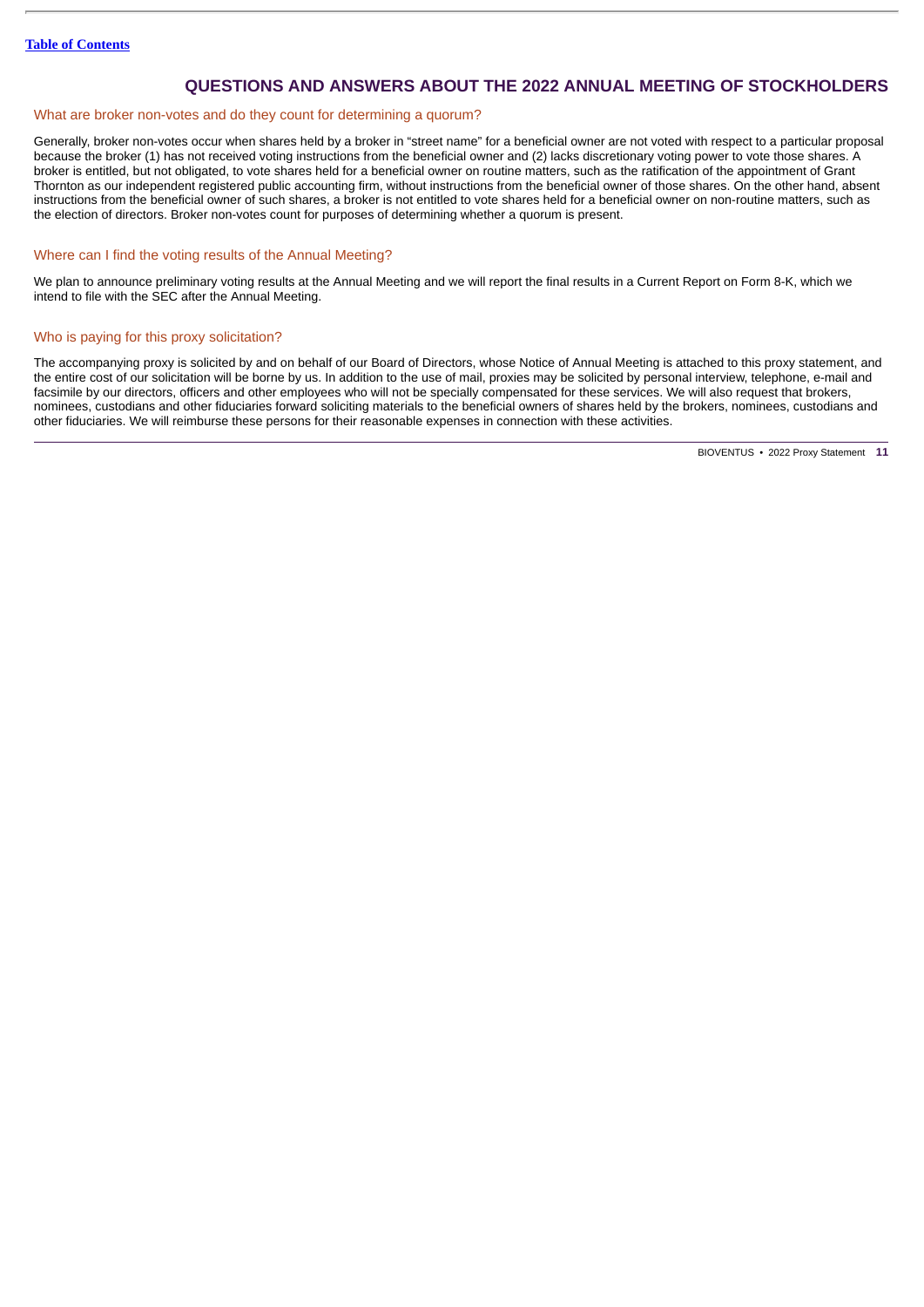# <span id="page-15-0"></span>Proposals to be Voted on

# <span id="page-15-1"></span>**Proposal 1: Election of Directors**

At the Annual Meeting, four (4) Class I Directors are to be elected to hold office until the Annual Meeting of Stockholders to be held in 2025 and until each such director's respective successor is elected and qualified or until each such director's earlier death, resignation or removal.

As set forth in our Restated Certificate of Incorporation, the Board of Directors is currently divided into three classes with staggered, three-year terms. At each annual meeting of stockholders, the successors to directors whose terms then expire will be elected to serve from the time of election and qualification until the third annual meeting following election. The current class structure is as follows: Class I, whose term currently expires at the Annual Meeting and whose subsequent term will expire at the 2025 Annual Meeting of Stockholders; Class II, whose term will expire at the 2023 Annual Meeting of Stockholders and whose subsequent term will expire at the 2026 Annual Meeting of Stockholders; and Class III, whose term will expire at the 2024 Annual Meeting of Stockholders and whose subsequent term will expire at the 2027 Annual Meeting of Stockholders. The current Class I Directors are Michelle McMurry-Heath, Guido J. Neels, Guy P. Nohra and Stavros G. Vizirgianakis; the current Class II Directors are Patrick J. Beyer, William A. Hawkins, Susan M. Stalnecker and Mary Kay Ladone; and the current Class III Directors are Kenneth M. Reali, Philip G. Cowdy and Martin P. Sutter. Our Board has nominated all of the current Class I Directors, Michelle McMurry-Heath, Guido J. Neels, Guy P. Nohra and Stavros G. Vizirgianakis, for re-election at the Annual Meeting.

The proposal regarding the election of directors requires the approval of a plurality of the votes cast. This means that the four nominees receiving the highest number of affirmative "FOR" votes will be elected as Class I Directors. Votes withheld and broker non-votes are not considered to be votes cast and, accordingly, will have no effect on the outcome of the vote on this proposal.

In connection with the initial public offering of our Class A common stock in February 2021 (the "IPO"), we entered into a Stockholders Agreement with certain stockholders of the Company (the "Stockholders Agreement") and our subsidiary, Bioventus LLC ("BV LLC"). Under the Stockholders Agreement, the Essex Stockholders (as defined in the Stockholders Agreement) have designated Messrs. Neels and Sutter and the S+N Stockholders (as defined in the Stockholders Agreement) have designated Mr. Cowdy for election to our Board. As a result of the Stockholders Agreement and the aggregate voting power of the parties to the agreement, we expect that the parties to the agreement will significantly influence the election of directors. For more information, see "Certain Relationships and Related Person Transactions—Stockholders Agreement".

If you submit a proxy but do not indicate any voting instructions, the persons named as proxies will vote the shares of common stock represented thereby for the election as Class I Directors of the persons whose name and biography appear below. In the event that any of the nominees should become unable to serve, or for good cause will not serve, as a director, it is intended that votes will be cast for a substitute nominee designated by the Board of Directors or the Board may elect to reduce its size. The Board of Directors has no reason to believe that the nominees named below will be unable to serve if elected. Each of the nominees has consented to being named in this proxy statement and to serve if elected.

# Vote required

The proposal regarding the election of directors requires the approval of a plurality of the votes cast. This means that the four nominees receiving the highest number of affirmative "FOR" votes will be elected as Class I Directors.

Votes withheld and broker non-votes are not considered to be votes cast and, accordingly, will have no effect on the outcome of the vote on this proposal.

**<sup>12</sup>** 2022 Proxy Statement • BIOVENTUS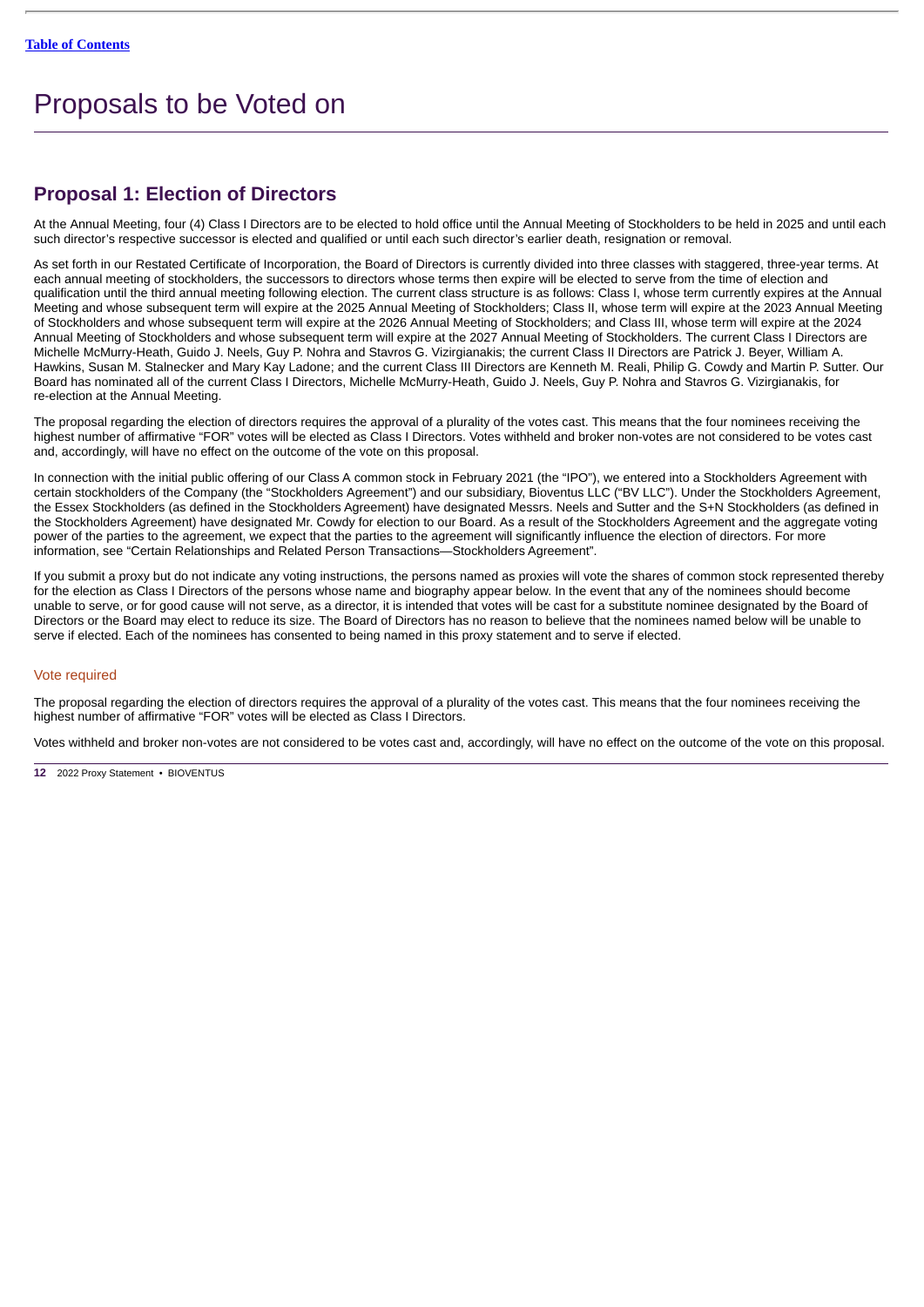# Recommendation of the Board of Directors

The Board of Directors unanimously recommends a vote FOR the election of the below Class I Director nominees.

# **CLASS I DIRECTOR NOMINEES (TERMS TO EXPIRE AT THE 2025 ANNUAL MEETING)**

The current members of the Board who are also nominees for election to the Board as Class I Directors are as follows:

| <b>Name</b>                   | Age | <b>Served as a Director Since</b> | <b>Positions with Bioventus</b> |
|-------------------------------|-----|-----------------------------------|---------------------------------|
| <b>Michelle McMurry-Heath</b> | 52  | 2022                              | Director                        |
| Guido J. Neels                | 73  | 2020                              | <b>Director</b>                 |
| Guy P. Nohra                  | 61  | 2020                              | <b>Director</b>                 |
| Stavros G. Vizirgianakis      | 51  | 2021                              | <b>Director</b>                 |

The principal occupations and business experience, for at least the past five years, of each Class I Director are as follows:

Age 52 **Director** 

# Michelle McMurry-Heath

### Professional Highlights

**Since** 2022 **Committee Memberships** • Compliance, Ethics and

**Culture** • Nominating and Corporate **Governance**  **Michelle McMurry-Heath** has served as a member of our Board since January 2022. Dr. McMurry-Heath has served as President and Chief Operating Officer of the Biotechnology Innovation Organization, a membership and advocacy organization focused on improving biotech research and applying biotech innovations to major healthcare challenges, since 2020. She previously served as Vice President, External Innovation, Global Leader for Regulatory Science and Executive Director of Scientific Partnerships for JLABS@DC, a division of Johnson & Johnson ("J&J"), a manufacturer of medical devices, pharmaceuticals and consumer goods, from 2019 to 2020. Dr. McMurry-Heath joined J&J in 2014, serving as its Worldwide Vice President and Global Head, Regulatory Affairs from 2014 to 2017 and later adding responsibilities for the company's International Clinical Evidence and Strategic Operations from 2017 to 2019. Prior to that, she served as Associate Center Director for Science, Center for Devices and Radiological Health at the U.S. Food and Drug Administration from 2010 to 2014. From 2005 to 2010, Dr. McMurry-Heath was Director of the Health, Biomedical Science and Society Policy Program at the Aspen Institute. Dr.. McMurry-Heath began her career as a Senior Policy Advisor for Senator Joseph Lieberman for Health, Social, and Biomedical Innovation Policy from 2001 to 2004. She later served as a Robert Wood Johnson Health and Society Scholar at the University of California, San Francisco and Berkeley from 2004 to 2005 and a Mcarthur Fellow, Global Health for the Council on Foreign Relations from 2004 to 2006. Dr. McMurry-Heath has an MD/PhD in Immunology from Duke University and received an AB in Biochemistry from Harvard University.

#### Other Relevant Experience

Dr. McMurry-Heath's significant dynamic policy, regulatory, commercial health care and advocacy experience make her qualified to serve on the Board.

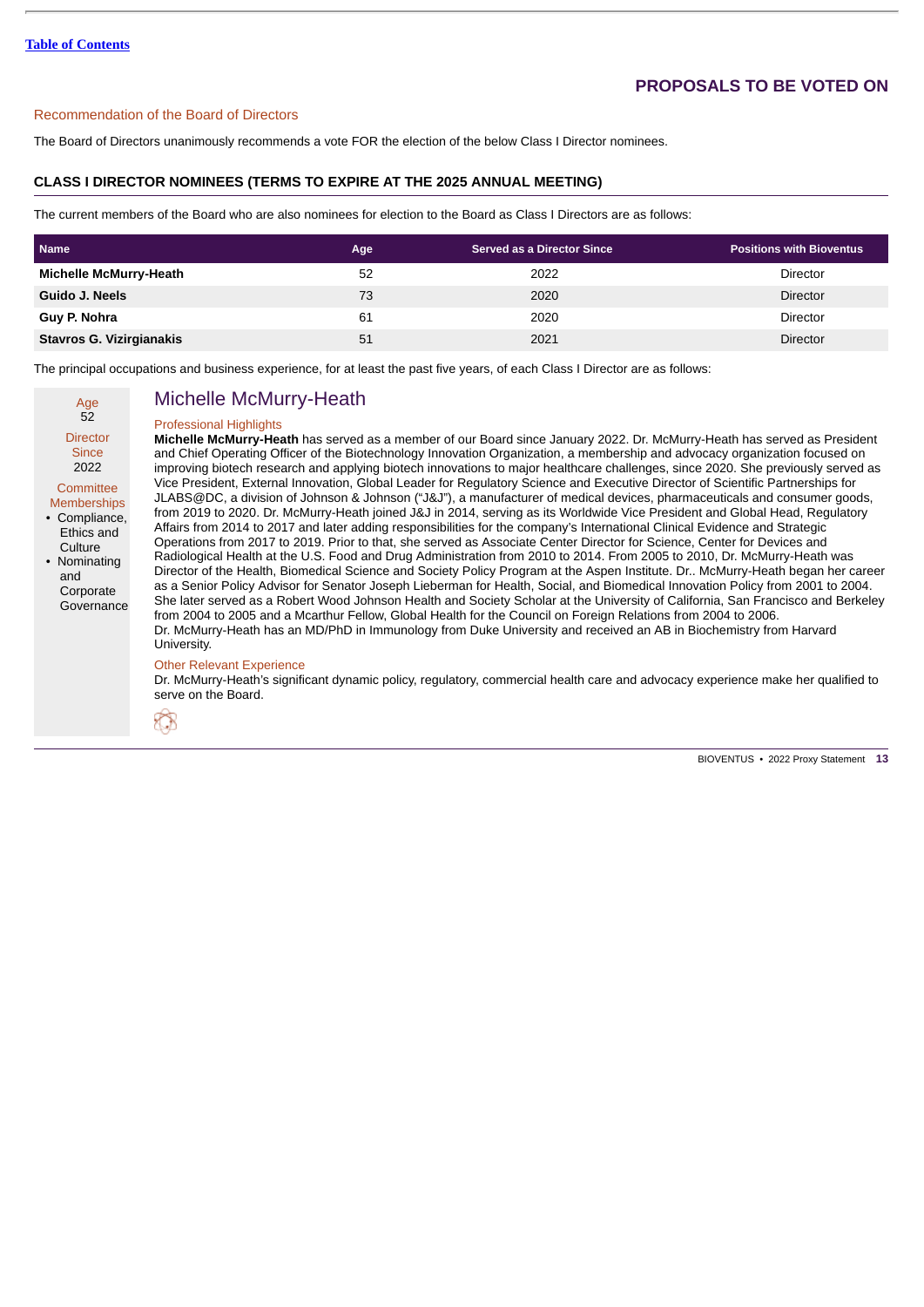Age 73 **Director Since** 2020

**Committee** Memberships • Compensation

Age 61 **Director Since** 2020 **Committee Memberships** • Compensation (Chair)

# Guido J. Neels Professional Highlights

**Guido J. Neels** has served as a member of our Board since 2020. Mr. Neels has been with EW Healthcare Partners (formerly Essex Woodlands), a healthcare growth equity and venture capital firm, since August 2006, where he has served as Operating Partner since 2013. Prior to joining EW Healthcare Partners, Mr. Neels served in a variety of management positions at Guidant Corporation, a developer of cardiovascular medical products. From July 2004 until retiring in November 2005, Mr. Neels served as Guidant's Chief Operating Officer, where he was responsible for the global operations of Guidant's four operating units: Cardiac Rhythm Management, Vascular Intervention, Cardiac Surgery and Endovascular Solutions. From December 2002 to July 2004, Mr. Neels served as Guidant's Group Chairman, Office of the President, responsible for worldwide sales operations, corporate communications, corporate marketing, investor relations and government relations. In January 2000, Mr. Neels was named Guidant's President, Europe, Middle East, Africa and Canada. In addition, Mr. Neels served as Guidant's Vice President, Global Marketing, Vascular Intervention, from 1996 to 2000 and as Guidant's General Manager, Germany and Central Europe, from 1994 to 1996. Mr. Neels served as a member of the board of managers of BV LLC from May 2012 until the time of our IPO. Mr. Neels also currently serves on the board of directors of Axogen, Inc. and is a member of its compensation committee. Mr. Neels previously served on the board of directors of Endologix, Inc. from December 2010 to June 2019 and on the board of directors of Entellus Medical from November 2009 to February 2018, each of which is a public company. Mr. Neels holds a Master in Business Administration from the Stanford University Graduate School of Business and received his Business Engineering degree from the University of Leuven in Belgium.

# Other Relevant Experience

Mr. Neels is qualified to serve on our Board because of his experience in the industry, familiarity with serving on the boards of public companies and his knowledge of our business.



# Guy P. Nohra

# Professional Highlights

**Guy P. Nohra** has served as a member of our Board since 2020. In March 1996, Mr. Nohra co-founded Alta Partners, a life sciences venture capital firm, and he has since been involved in the funding and development of numerous medical technology and life sciences companies. Mr. Nohra served as a member of the board of managers of BV LLC from May 2012 until the time of our IPO. Mr. Nohra currently serves as a member of the board of directors of Spiral Therapeutics, Inc., a private life sciences company. He also previously served on the board of directors of various public companies, including ATS Medical, Inc., Cutera, Inc., AcelRx Pharmaceuticals, Inc., and ZS Pharma, as well as several private companies, including Bionure, Inc., Sanifit Therapeutics S.A., Carbylan Biosurgery, Inc., Cerenis Therapeutics, Coapt Systems, Paracor Medical, Inc. and PneumRx. Mr. Nohra holds a Master in Business Administration from the University of Chicago and received his Bachelor of Arts in History from Stanford University.

#### Other Relevant Experience

Mr. Nohra is qualified to serve on our Board because of his extensive experience in the life sciences industry, his investment and development experience, and his service as a director of other life sciences companies.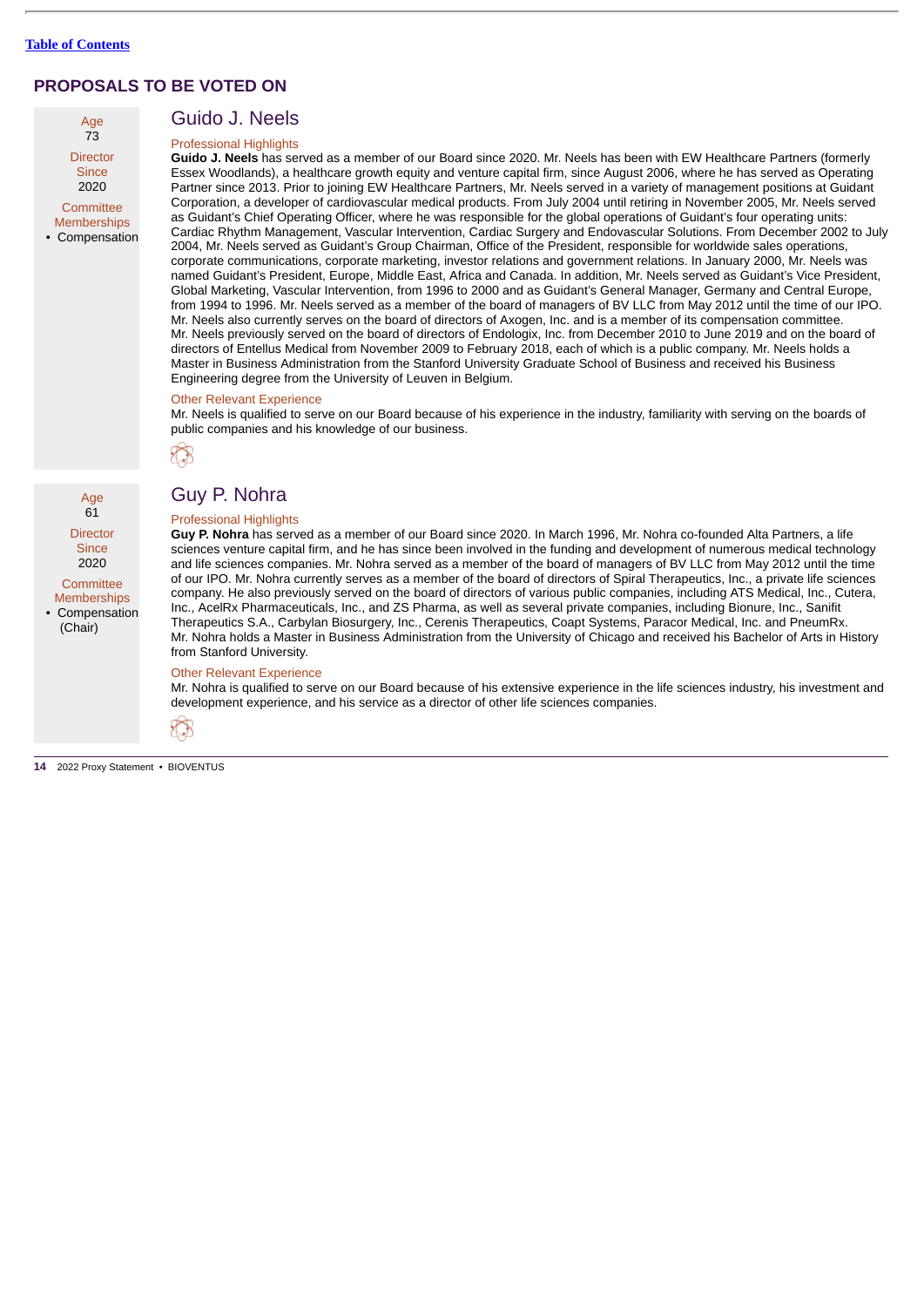

Memberships • N/A

# Stavros G. Vizirgianakis

### Professional Highlights

**Mr. Vizirgianakis** has served as a member of our Board since October 2021. Mr. Vizirgianakis is the former Chief Executive Officer of Misonix, Inc. ("Misonix"), a medical device company that we acquired in 2021. Mr. Vizirgianakis has a distinguished career in the medical devices field having worked for United States Surgical Corporation as director of sales for sub-Saharan Africa and later Tyco Healthcare in the capacity of General Manager South Africa. In 2006, Mr. Vizirgianakis co-founded Surgical Innovations, which has become one of the largest privately owned medical device distributors in the African region, and now part of the Johannesburg Stock Exchange listed entity Ascendis Health. In that capacity, he acted as a distributor of the company's products. Mr. Vizirgianakis was Managing Director of Ascendis Medical from January 2014 through July 2016. Mr. Vizirgianakis served as the President and Chief Executive Officer of Misonix from September 2016 through October 2021. He also served on the board of Tenaxis Medical and is a strategic investor and advisor to numerous medical device startups and established companies in this field. Mr. Vizirgianakis has a Degree in Commerce from the University of South Africa.

#### Other Relevant Experience

Mr. Vizirgianakis was selected to serve on our Board due to his familiarity with Misonix products and his experience as a leader of a public company.

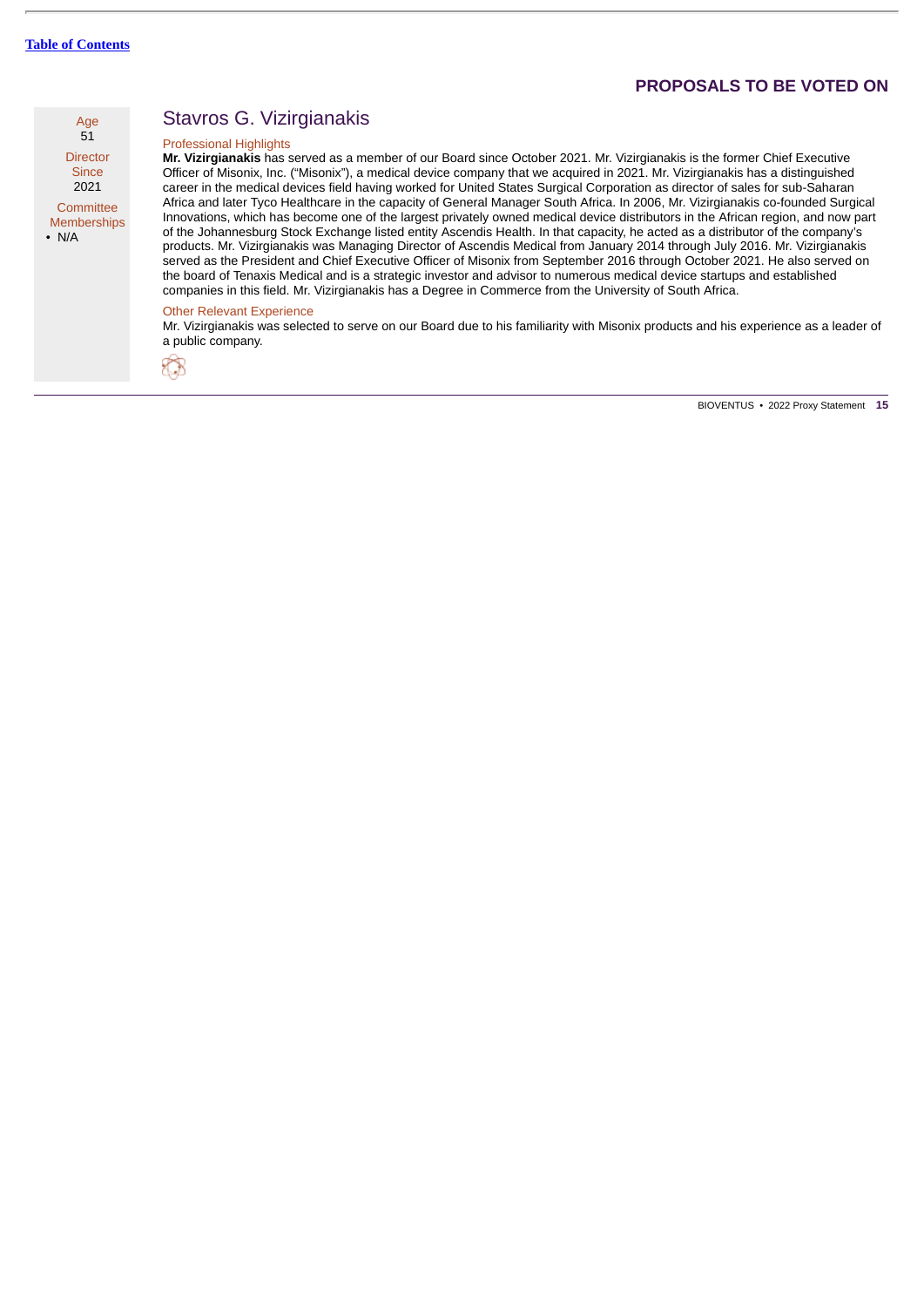# **CONTINUING MEMBERS OF THE BOARD OF DIRECTORS: CLASS II DIRECTORS (TERMS TO EXPIRE AT THE 2023 ANNUAL MEETING)**

The current members of the Board who are Class II Directors are as follows:

| <b>Name</b>         | Age | <b>Served as a Director Since</b> | <b>Positions with Bioventus</b> |
|---------------------|-----|-----------------------------------|---------------------------------|
| Patrick J. Beyer    | 55  | 2021                              | <b>Director</b>                 |
| William A. Hawkins  | 68  | 2020                              | Chairperson                     |
| Susan M. Stalnecker | 69  | 2020                              | <b>Director</b>                 |
| Mary Kay Ladone     | 55  | 2021                              | <b>Director</b>                 |

The principal occupations and business experience, for at least the past five years, of each Class II Director are as follows:

| Age<br>55                                  |  |
|--------------------------------------------|--|
| Director<br>Since<br>2021                  |  |
| Committee<br><b>Memberships</b><br>• Audit |  |

# Patrick J. Beyer Professional Highlights

**Patrick J. Beyer** has served as a member of our Board since October 2021. Mr. Beyer is the President of International and Global Orthopedics for ConMed Corporation, a publicly held medical technology company, a position in which he has served since October 2020. He previously served as President of ConMed International from December 2014 to October 2020. Prior to joining ConMed, Mr. Beyer served as Chief Executive Officer of ICNet, a privately held infectious control software company from 2010 to 2014 when the company was sold. Prior to this, he spent 21 years at Stryker Corporation where he led Stryker Europe from 2005 to 2009; Stryker UK, South Africa and Ireland from 2002 to 2005 and Stryker Medical from 1999 to 2002. Mr. Beyer previously served on the board of directors of Misonix, Inc. from May 2021 to October 2021, where he was a member of its audit committee. Mr. Beyer graduated from Kalamazoo College with a BA in Economics, Western Michigan University with an MBA in Finance and Harvard Business School's Advanced Management Program.

### Other Relevant Experience

Mr. Beyer was selected to serve on our Board because of his extensive healthcare and public company experience.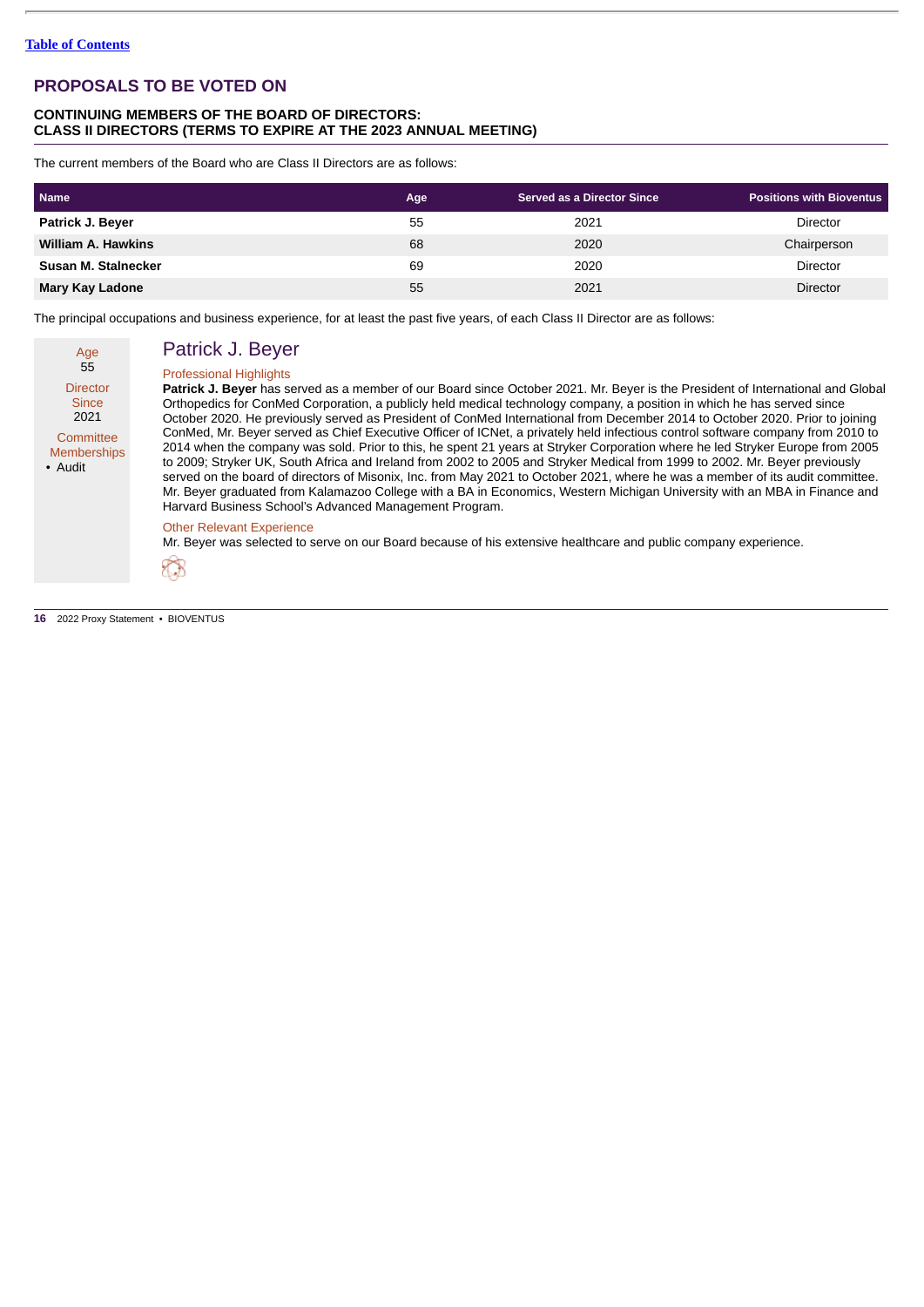

**Since** 2020

**Committee** Memberships • Compliance, Ethics and **Culture** (Chair)

Age  $61$ **Director Since** 2020 **Committee** Memberships • Audit (Chair) • Compliance, Ethics and Culture

# William A. Hawkins

### Professional Highlights

**William A. Hawkins** served as a member of our Board since 2020 and as Chairperson of our Board since 2020. Mr. Hawkins is a Senior Advisor to EW Healthcare Partners, a leading private equity firm investing in life sciences. From October 2011 to July 2015, Mr. Hawkins served as President and Chief Executive Officer of Immucor, Inc., a leading provider of transfusion and transplantation diagnostic products worldwide. Prior to that, Mr. Hawkins served in positions of increasing responsibility at Medtronic, Inc., a prominent medical technology company, from January 2002 to June 2011, most recently serving as its Chief Executive Officer from November 2007 to June 2011. Mr. Hawkins served as President and Chief Executive Officer of Novoste Corporation, a global leader in the field of vascular brachytherapy, from 1988 to 2002 and has also held several senior leadership positions at American Home Products (now known as Wyeth, LLC), Johnson & Johnson, Guidant Corp. and Eli Lilly and Co. Mr. Hawkins served as a member of the board of managers of BV LLC from January 2016 until the time of our IPO. Mr. Hawkins also currently serves on the board of directors of Biogen Inc. and MiMedx Group Inc., each a public biopharmaceutical company; and Baebies, Inc., Cirtec Medical Corp., Immucor, Inc. and Virtue Labs, LLC, each a privately-held life science company. Mr. Hawkins serves on the audit committee of Biogen and the ethics and compliance committee of MiMedx. Mr. Hawkins previously served on the Board of Directors of Avanos Medical, Inc. from 2015 to April 2021. Mr. Hawkins was elected to the Duke University Board of Trustees in 2011 and currently serves as its Vice Chairman. Mr. Hawkins is also Chair of the Duke University Health System board of directors and a member of the board of directors of the North Carolina Biotechnology Center and the Focused Ultrasound Foundation Society. Mr. Hawkins holds a Master of Business Administration from the University of Virginia Darden School of Business and received a Bachelor of Science in electrical and biomedical engineering from Duke University.

# Other Relevant Experience

Mr. Hawkins is qualified to serve on our Board because of his experience in and knowledge of the life science industry.



# Susan Stalnecker

#### Professional Highlights

**Susan M. Stalnecker** has served as a member of our Board since 2020. Ms. Stalnecker has been a Senior Advisor at Boston Consulting Group, a global management consulting firm, since March 2016. Ms. Stalnecker served as Vice President of E.I. duPont de Nemours and Co. (now known as DuPont de Nemours, Inc., or DuPont), a diversified science and innovations public company and leader in the fields of healthcare, electronics and transportation, from December 1976 until she retired in 2016. During her nearly 40-year career at DuPont, Ms. Stalnecker served in several senior leadership roles including Vice President, Treasurer & M&A; Vice President, Risk Management; Vice President, Government and Consumer Markets; and Vice President, Productivity & Shared Services. Ms. Stalnecker served as a member of the board of managers of BV LLC from November 2018 until the time of our IPO. Ms. Stalnecker also currently serves on the board of directors of Leidos Holding, Inc. and Optimum Funds McQuairie, and serves on the Board of Trustees of the Duke Health System. She also serves on the audit & finance committee of Leidos Inc., the audit committee of Optimum Funds McQuairie and the compliance, audit & finance committees of the Duke Health System. Ms. Stalnecker holds a Master of Business Administration from The Wharton School of the University of Pennsylvania and received her Bachelor of Arts from Duke University.

#### Other Relevant Experience

Ms. Stalnecker is qualified to serve on our Board because of her extensive experience as a financial expert, her investment experience, and her service as a director of other public companies.

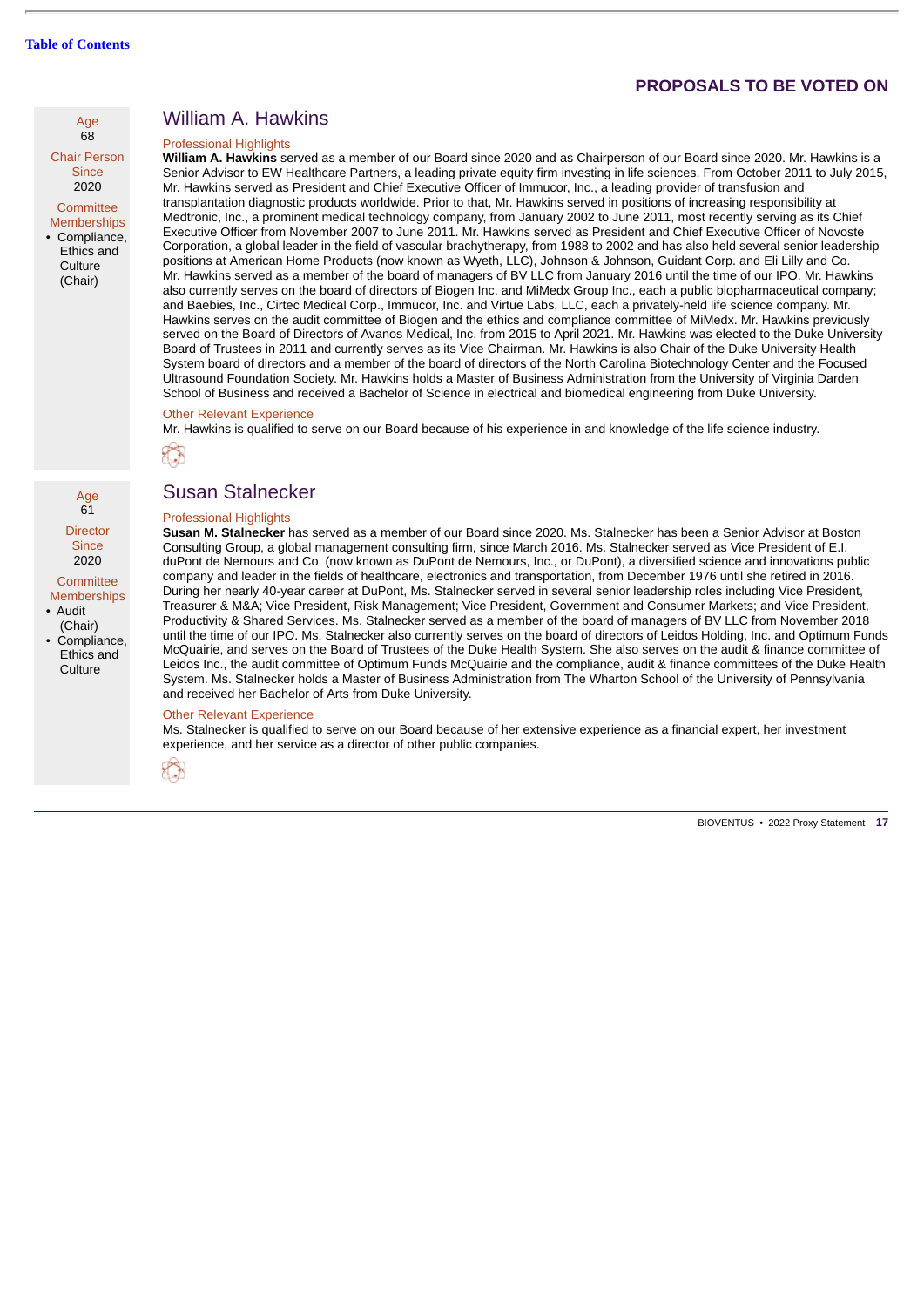| Age<br>55          |
|--------------------|
| <b>Director</b>    |
| Since<br>2021      |
| Committee          |
| <b>Memberships</b> |

• Audit • Compensation

# Mary Kay Ladone

# Professional Highlights

**Mary Kay Ladone** has served as a member of our Board since 2021. Ms. Ladone served as Senior Vice President, Corporate Development, Strategy and Investor Relations, of Hill-Rom Holdings, Inc. ("Hill-Rom"), a medical technology provider, from December 2018 to December 2021. Ms. Ladone previously served as Hill-Rom's Vice President, Investor Relations, from July 2016 to December 2018. Ms. Ladone served as Senior Vice President, Investor Relations, of Baxalta Inc. from 2015 to 2016 before joining Hill-Rom. Prior to Baxalta Inc., Ms. Ladone served in a variety of senior finance, business development and investor relations roles for Baxter International, Inc. Since March 2022, Ms. Ladone has also served on the board of directors of Inogen Inc., a private supplemental oxygen therapies provider, where she is a member of the audit and compensation committees. Ms. Ladone holds a Bachelor of Arts in Finance and Economics from the University of Notre Dame. Ms. Ladone was selected to serve on our Board due to her significant finance and investor relations experience at large healthcare companies.

### Other Relevant Experience

Ms. Ladone's significant finance and investor relations experience at large healthcare companies qualify her to serve on our Board.

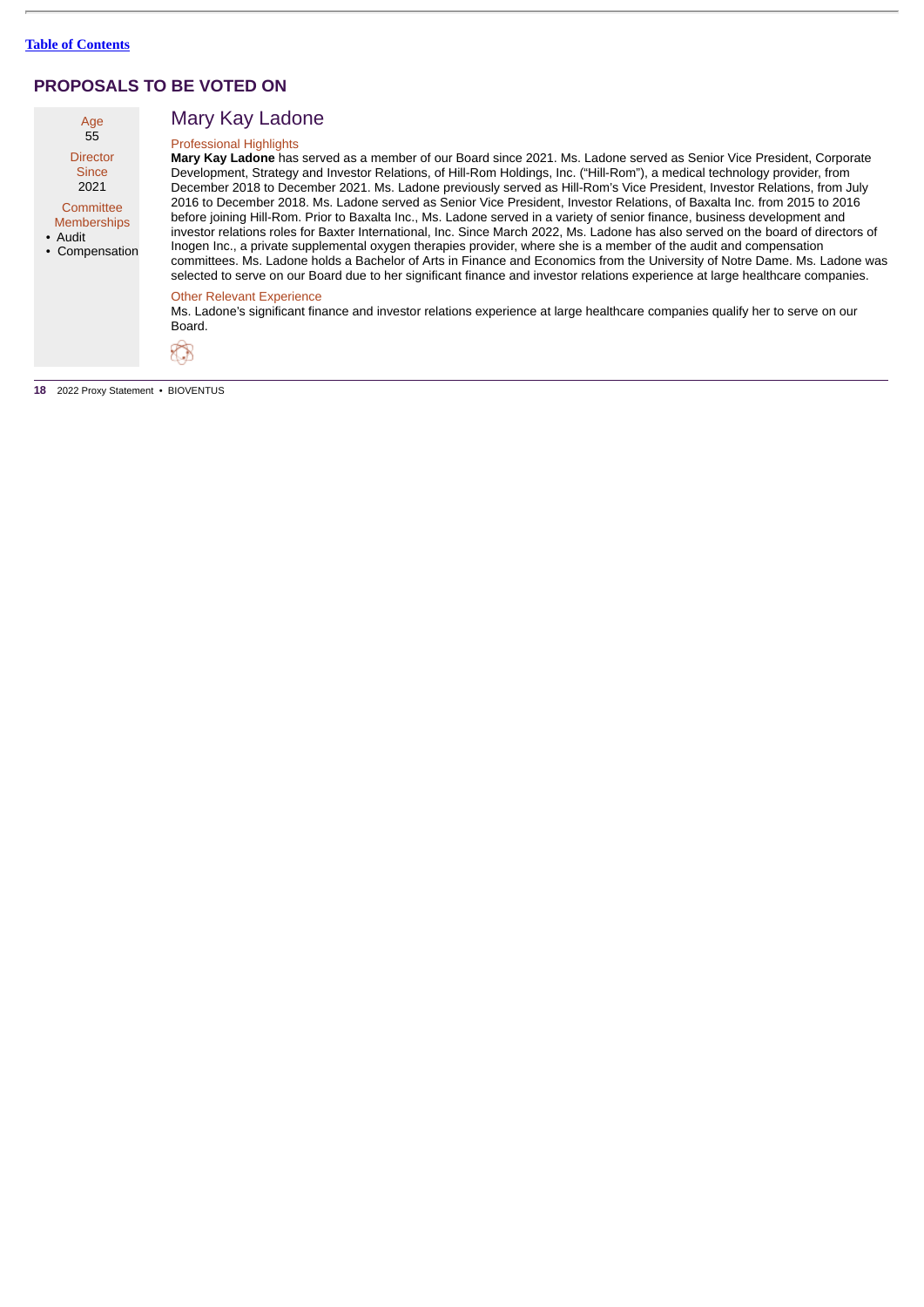# **CLASS III DIRECTORS (TERMS TO EXPIRE AT THE 2026 ANNUAL MEETING)**

The current members of the Board who are Class III Directors are as follows:

| <b>Name</b>             | Age | <b>Served as a Director Since</b> | <b>Positions with Bioventus</b>      |
|-------------------------|-----|-----------------------------------|--------------------------------------|
| Kenneth M. Reali        | 56  | 2020                              | Chief Executive Officer and Director |
| <b>Philip G. Cowdy</b>  | 55  | 2020                              | Director                             |
| <b>Martin P. Sutter</b> | 67  | 2020                              | Director                             |

The principal occupations and business experience, for at least the past five years, of each Class III Director are as follows:

Age 56 Chief Executive Officer and **Director Since** 2020 **Committee Memberships** • N/A

# Kenneth M. Reali

#### Professional Highlights

**Kenneth M. Reali** has served as our Chief Executive Officer since April 2020 and as a member of our Board since September 2020. Mr. Reali previously served as President and Chief Executive Officer of Clinical Innovations, LLC, a medical device company focused on advancing woman's healthcare, from June 2015 until its successful sale on February 12, 2020. In this role, Mr. Reali led the company through two successful acquisitions by a private equity firm in October 2017 and later to a leading diagnostic and therapeutic medical technology company in February 2020. Prior to joining Clinical Innovations, LLC, Mr. Reali also served as the President and CEO of Baxano Surgical, Inc., a medical device company, from January 2010 until February 2015, leading its turnaround out of bankruptcy. Mr. Reali also held positions of increasing responsibility at several medical device companies, including Biomet, Inc. (now known as Zimmer Biomet) and Stryker Corporation. Mr. Reali also served as Senior Vice President and General Manager within the Biologics and Clinical Therapies business of Smith & Nephew plc from May 2005 to January 2010, a division which was later spun out to become BV LLC. Mr. Reali served as a member of the board of managers of BV LLC from April 2020 until the time of our IPO. Mr. Reali also currently serves as a member of the board of directors of the Advanced Medical Technology Association, or AdvaMed, an American medical device trade association, and DYSIS Medical Ltd., a medical device company focused on the noninvasive, in-vivo detection of cancerous and pre-cancerous lesions. Mr. Reali also serves on the ethics and health care compliance committee of AdvaMed. Mr. Reali also served from 2015 to December 2021 as a member of the board of directors of Ossio, Ltd. an orthopedic device company, where he was a member of the compensation committee. Mr. Reali holds a Bachelor of Science in Business Administration from Valparaiso University.

#### Other Relevant Experience

Mr. Reali is qualified to serve on our Board because of his vast skills and experience in the medical device industry, his role as our Chief Executive Officer and his extensive knowledge of the Company.

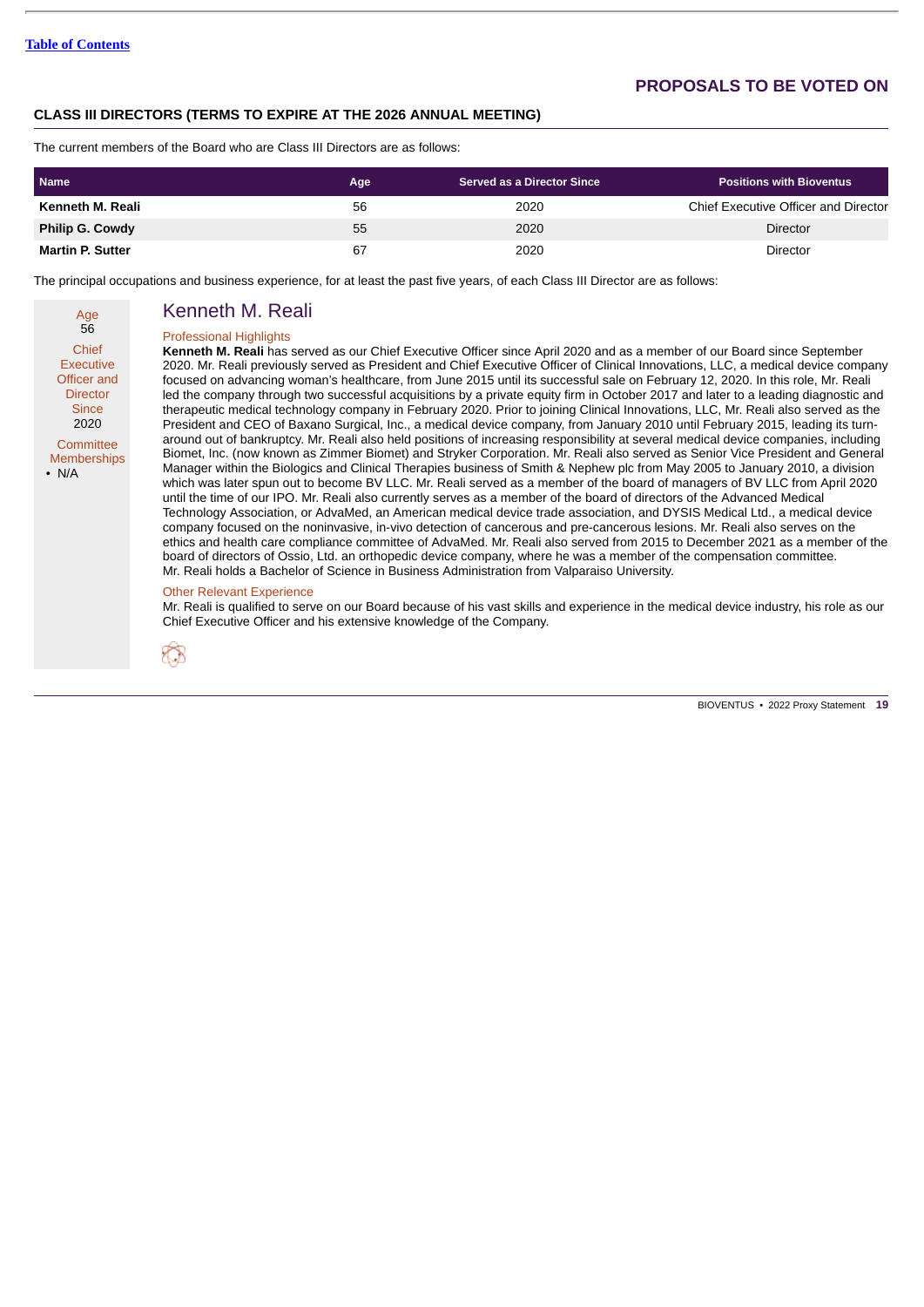

**Director** 2020

**Committee** Memberships • Nominating

> and **Corporate** Governance

Philip G. Cowdy Professional Highlights

**Philip G. Cowdy** has served as a member of our Board since 2020. Mr. Cowdy has served as the Chief Business Development and Corporate Affairs Officer for Smith & Nephew plc, a medical equipment manufacturing company, since 2018. Since joining Smith & Nephew plc in June 2008, he has also served as Executive Vice President of Business Development and Corporate Affairs, Head of Corporate Affairs and Strategic Planning, Group Director of Corporate Affairs and Director of Investor Relations. Prior to joining Smith & Nephew plc, Mr. Cowdy served as a Senior Director at Deutsche Bank for 13 years, providing corporate finance and equity capital markets advice to a variety of UK-based companies. Mr. Cowdy served as a member of the board of managers of BV LLC from January 2012 to October 2017 and again from July 2018 until the time of our IPO. Mr. Cowdy received his Bachelor of Science in Natural Sciences from Durham University (UK) and is a qualified chartered accountant.

#### Other Relevant Experience

Mr. Cowdy is qualified to serve on our Board because of his experience in the industry, his finance experience, and his knowledge of the Company.



Age 67 Director **Since** 2020

**Committee Memberships** 

• Nominating and Corporate Governance (Chair)

# Martin P. Sutter

#### Professional Highlights

**Martin P. Sutter** has served as a member of our Board since 2020. Mr. Sutter is one of the two founding Managing Directors of EW Healthcare Partners (previously known as Essex Woodlands), one of the oldest and largest life sciences and healthcare focused growth equity and venture capital firms, which he formed in 1985. Mr. Sutter has more than 35 years of management experience in operations, marketing, finance and venture capital. Mr. Sutter served as a member of the board of managers of BV LLC from May 2012 until the time of our IPO. Mr. Sutter also currently serves on the board of directors of Abiomed, Inc., a publicly traded medical device company, MiMedx Group, Inc., a publicly traded regenerative medicine life sciences company, and Prolacta Biosciences, Inc., a privately held life sciences company. Mr. Sutter has also previously served on the board of directors of Tissue Tech, Inc. and Suneva Medical, Inc. Mr. Sutter currently serves on the compensation and nominating and governance committees of Abiomed, Inc., MiMedx Group, Inc. and Prolacta Biosciences, Inc. Mr. Sutter holds a Master of Business Administration from the University of Houston and received his Bachelor of Science from Louisiana State University.

### Other Relevant Experience

Mr. Sutter was selected to serve on our Board because of his extensive experience in the life sciences industry, his investment experience, and his service as a director of other life sciences companies.



# <span id="page-23-0"></span>**Proposal 2: Ratification of Appointment of Independent Registered Public Accounting Firm**

Our Audit and Risk Committee has appointed Grant Thornton as our independent registered public accounting firm for the fiscal year ending December 31, 2022. Our Board has directed that this appointment be submitted to our stockholders for ratification at the Annual Meeting. Although ratification of our appointment of Grant Thornton is not required, we value the opinions of our stockholders and believe that stockholder ratification of our appointment is a good corporate governance practice.

Grant Thornton also served as our independent registered public accounting firm for the fiscal year ended December 31, 2021. Neither the accounting firm nor any of its members has any direct or indirect financial interest in or any connection with us in any capacity other than as our auditors, providing audit and non-audit related services. A representative of Grant Thornton is expected to attend the Annual Meeting and to have an opportunity to make a statement and be available to respond to appropriate questions from stockholders.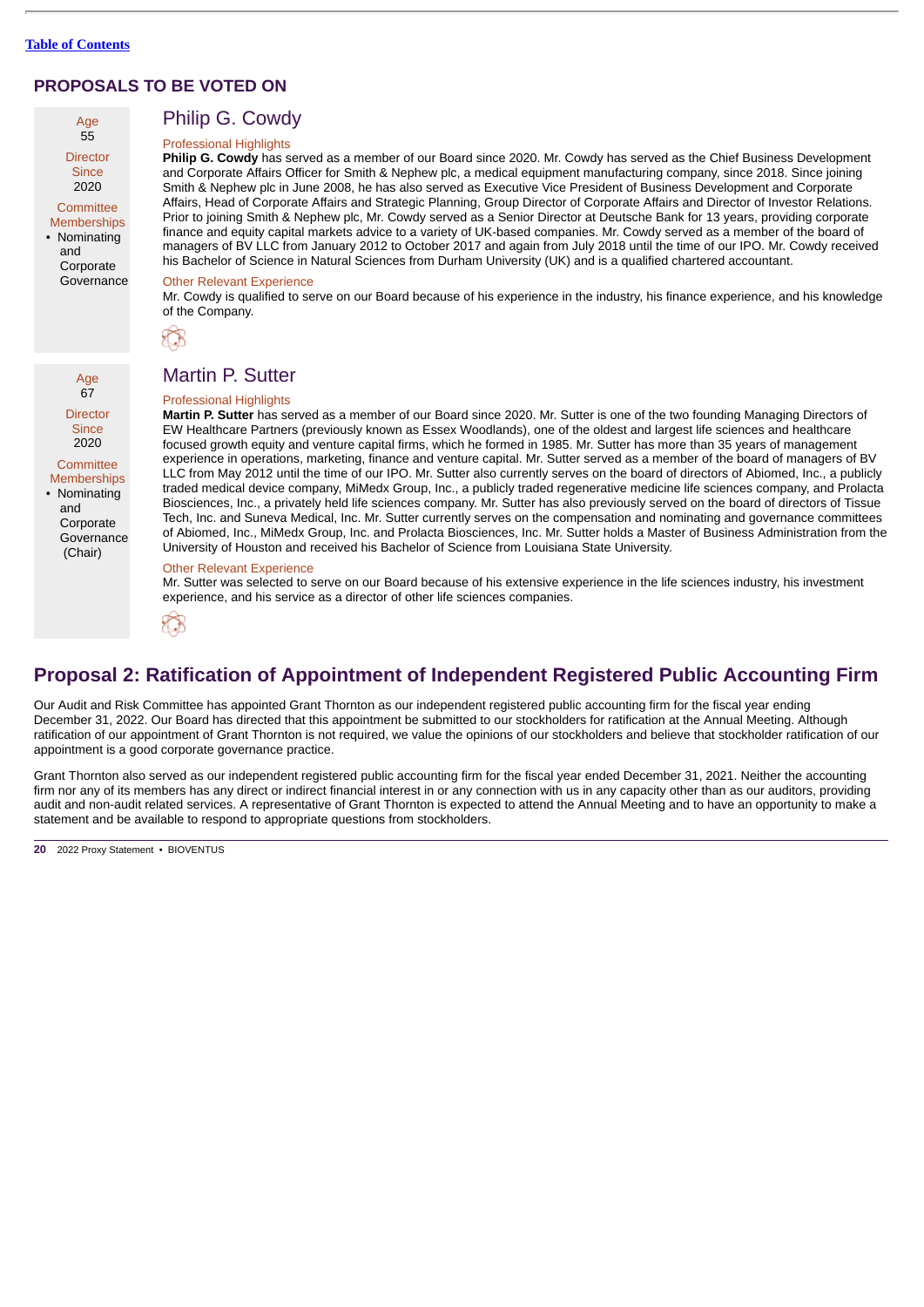In the event that the appointment of Grant Thornton is not ratified by the stockholders, the Audit and Risk Committee will consider this fact when it appoints the independent auditors for the fiscal year ending December 31, 2023. Even if the appointment of Grant Thornton is ratified, the Audit and Risk Committee retains the discretion to appoint a different independent auditor at any time if it determines that such a change is in the interest of the Company.

# Vote Required

This proposal requires the affirmative vote of the holders of a majority in voting power of the votes cast. Abstentions are not considered to be votes cast and, accordingly, will have no effect on the outcome of the vote on this proposal. Because brokers have discretionary authority to vote on the ratification of the appointment of Grant Thornton, we do not expect any broker non-votes in connection with this proposal.

# Recommendation of the Board of Directors

The Board of Directors unanimously recommends a vote **FOR** the Ratification of the Appointment of **GRANT THORNTON** as our Independent Registered Public Accounting Firm for the fiscal year ending December 31, 2022.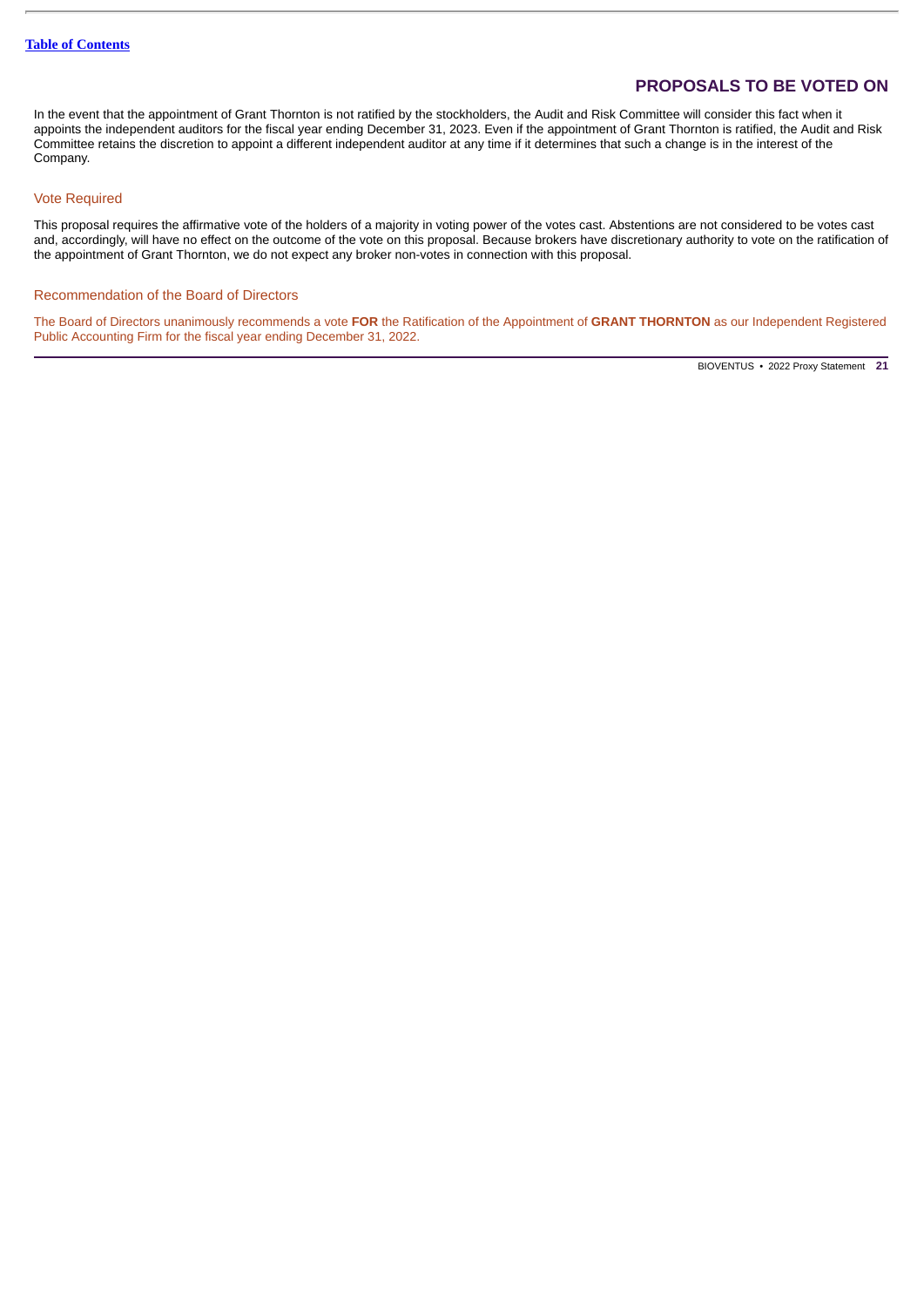# <span id="page-25-0"></span>Report of the Audit and Risk Committee of the Board of Directors

The Audit and Risk Committee has reviewed Bioventus Inc.'s audited financial statements for the fiscal year ended December 31, 2021 and has discussed these financial statements with management and Bioventus Inc.'s independent registered public accounting firm. The Audit and Risk Committee has also received from, and discussed with, Bioventus Inc.'s independent registered public accounting firm various communications that such independent registered public accounting firm is required to provide to the Audit and Risk Committee, including the matters required to be discussed by the Public Company Accounting Oversight Board ("PCAOB") and Securities and Exchange Commission.

Bioventus Inc.'s independent registered public accounting firm also provided the Audit and Risk Committee with a formal written statement required by PCAOB Rule 3526 (*Communications with Audit Committees Concerning Independence*) describing all relationships between the independent registered public accounting firm and Bioventus Inc., including the disclosures required by the applicable requirements of the PCAOB regarding the independent registered public accounting firm's communications with the Audit and Risk Committee concerning independence. In addition, the Audit and Risk Committee discussed with the independent registered public accounting firm its independence from Bioventus Inc.

Based on its discussions with management and the independent registered public accounting firm, and its review of the representations and information provided by management and the independent registered public accounting firm, the Audit and Risk Committee recommended to the Board of Directors that the audited consolidated financial statements be included in Bioventus Inc.'s Annual Report on Form 10-K for the fiscal year ended December 31, 2021.

Patrick J. Beyer

Mary Kay Ladone

Susan M. Stalnecker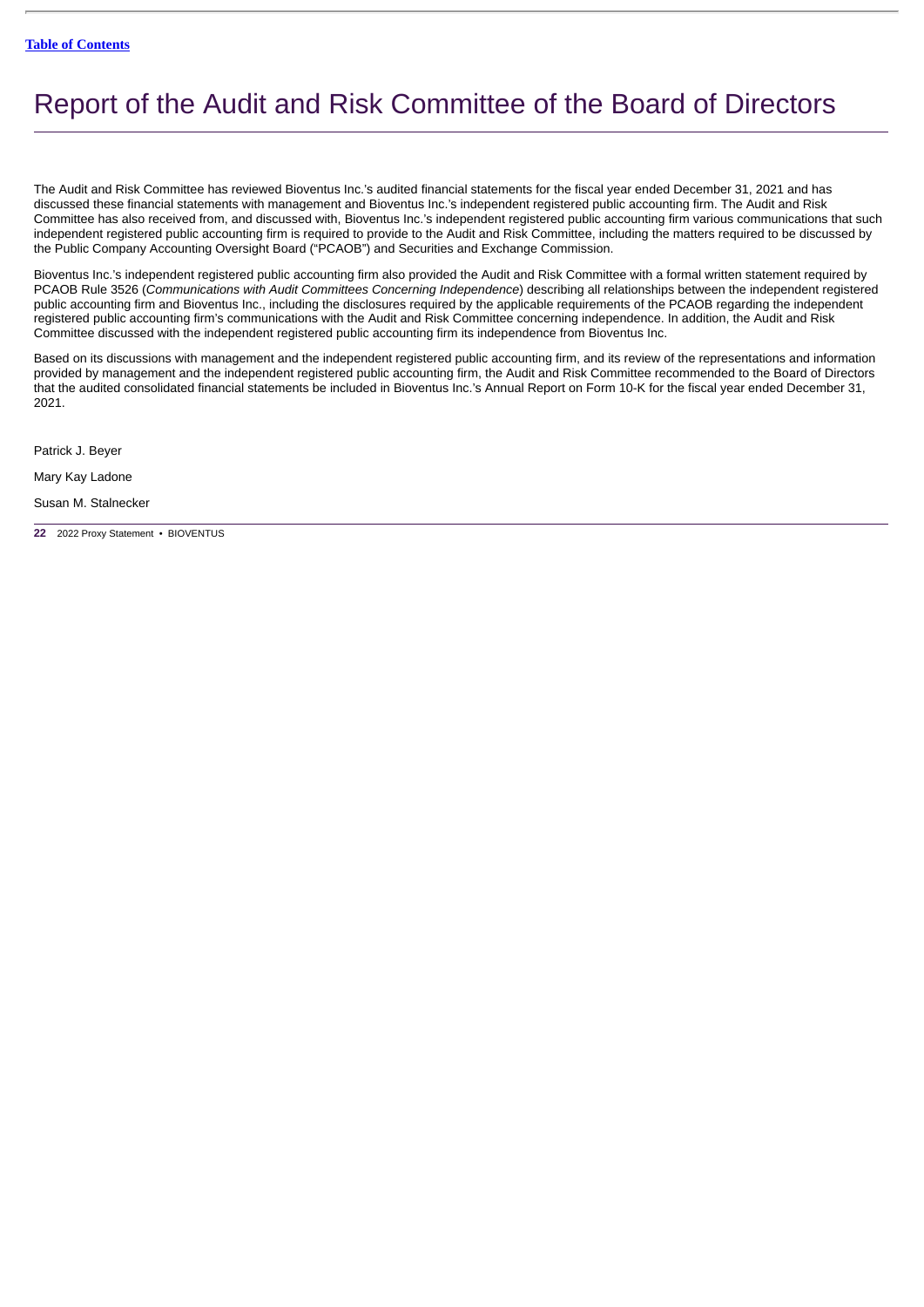# <span id="page-26-0"></span>Independent Registered Public Accounting Firm Fees and Other **Matters**

The following table summarizes fees paid or billed to us by our independent registered public accounting firm, Grant Thornton, in connection with various services for each of the last two fiscal years.

|                               | 2021    | 2020              |
|-------------------------------|---------|-------------------|
| Audit Fees(1)                 | \$1,552 | \$1,081           |
| Audit-Related Fees(2)         |         | 614               |
| Tax Fees <sup>(3)</sup>       |         | $\hspace{0.05cm}$ |
| All Other Fees <sup>(4)</sup> |         | $\overline{2}$    |
|                               |         |                   |

- (1) Audit fees are for services related to the annual audit of the Company's consolidated financial statements, including the interim reviews of the Company's quarterly financial statements,<br>statutory audits of the Company
- (2) Audit-related fees are related to audits of the Company's employee benefit plans and due diligence services in connection with acquisitions.
- (3) Tax fees are for domestic and international tax compliance and advisory services.
- (4) All other fees are primarily for subscriptions to online research tools and training courses for professional qualifications.

### Pre-approval policy and procedures

The Audit and Risk Committee has adopted a policy (the "Pre-Approval Policy") that sets forth the procedures pursuant to which audit and permissible non-audit services proposed to be provided by Grant Thornton may be pre-approved. The Pre-Approval Policy generally provides that we will not engage Grant Thornton to render any audit, audit-related, tax or other service unless the service is either (i) explicitly approved by the Audit and Risk Committee (specific pre-approval) or (ii) entered into pursuant to the pre-approval policies and procedures described in the Pre-Approval Policy (general pre-approval). Unless a type of service has received general pre-approval, it will require specific pre-approval by the Audit and Risk Committee, or by a designated member of the Audit and Risk Committee to whom the committee has delegated the authority to grant pre-approvals. Any proposed services exceeding pre-approved cost levels or budgeted amounts will also require specific pre-approval.

Pre-approval fee levels or budgeted amounts for all services to be provided by Grant Thornton are established annually by the Audit and Risk Committee. Any proposed services exceeding these levels or amounts require specific pre-approval by the Audit and Risk Committee. For each fiscal year, the Audit and Risk Committee may determine the appropriate ratio between the total amount of fees for audit, audit-related and tax services, and the total amount of fees for services classified as all other services.

Other than with respect to the annual audit of the Company's consolidated financial statements, the chairperson of the Audit and Risk Committee is delegated the authority to pre-approve other audit services and all other services.

The Audit and Risk Committee monitors the performance of all services provided by Grant Thornton and determines whether such services are in compliance with this Pre-Approval Policy.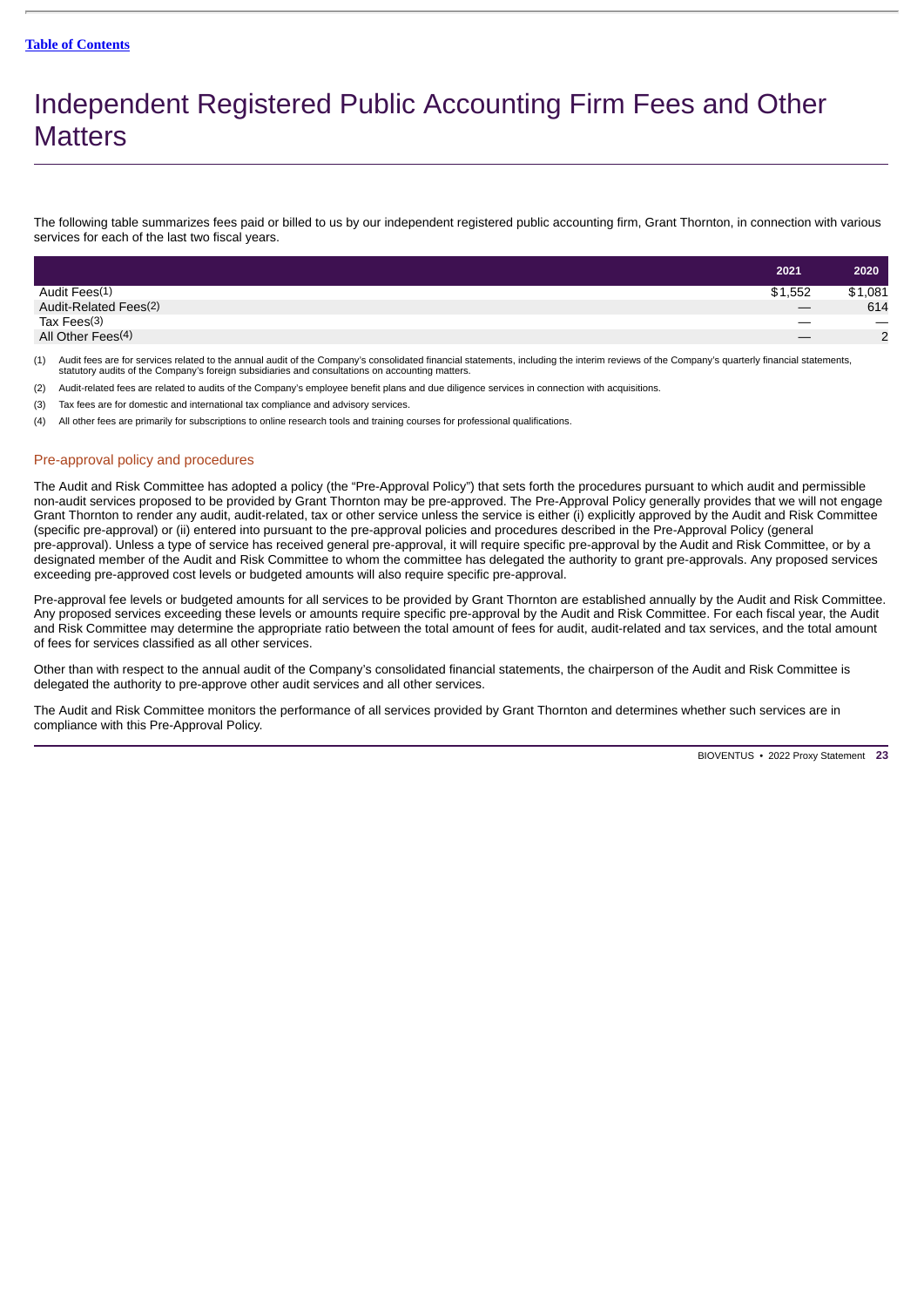# <span id="page-27-0"></span>Executive Officers

The following table sets forth the name, age and position(s) of each of our executive officers as of April 29, 2022:

| <b>Name</b>               | Age | Position(s)                                        |
|---------------------------|-----|----------------------------------------------------|
| <b>Executive Officers</b> |     |                                                    |
| Kenneth M. Reali          | 56  | Chief Executive Officer and Director               |
| Mark Singleton            | 53  | Senior Vice President and Chief Financial Officer  |
| John E. Nosenzo           | 64  | <b>Chief Commercial Officer</b>                    |
| Anthony D'Adamio          | 61  | Senior Vice President and General Counsel          |
| Katrina Church            | 60  | Senior Vice President and Chief Compliance Officer |
| Alessandra Pavesio        | 55  | Senior Vice President and Chief Science Officer    |

*Mark Singleton* has served as our Senior Vice President and Chief Financial Officer since March 2022. Previously, Mr. Singleton served as Vice President of Finance, Americas Strategic Business Units at Teleflex Inc. ("Teleflex"), a provider of specialty medical devices, from February 2021 to March 2022 and previously served as Teleflex's Vice President of Finance, Vascular Strategic Business Unit from 2014 to 2020. Prior to Teleflex, Mr. Singleton held multiple leadership roles at Lenovo Group Limited, a multinational technology company, including as Executive Director, Think Business Group Chief Financial Officer (2013-2014), Executive Director, Western Europe Chief Financial Officer (2011-2012), Executive Director, North America Chief Financial Officer (2007-2011) and Director, U.S. Finance Manager (2005-2007). Mr. Singleton received his Bachelor of Science from Purdue University and his Master's of Business Administration from Duke University, Fuqua School of Business.

*John E. Nosenzo* has served as our Chief Commercial Officer since February 2017. Prior to joining us, Mr. Nosenzo served as Senior Vice President, Global Customer Operations at Beckman Coulter Diagnostics, a global leader in clinical diagnostics, from September 2011 to February 2017. From May 2010 to September 2011, Mr. Nosenzo was Senior Vice President, Customer Relations Management for Siemens Healthcare (now known as Siemens Healthineers AG), a clinical diagnostic services and therapeutic systems company, where he developed and implemented sales plans for their multi-billion dollar healthcare imaging and healthcare IT commercial organizations. Mr. Nosenzo's earlier career also includes senior positions at Quest Diagnostics and Bayer Healthcare LLC's Diagnostics Division (now known as Siemens Healthcare Diagnostics). Mr. Nosenzo currently serves as a member of the board of directors of Spectral Medical Inc. Mr. Nosenzo holds a Master of Business Administration in marketing and management from Adelphi University and received his Bachelor of Science in pharmacy from St. John's University.

*Anthony D'Adamio* has served as our Senior Vice President and General Counsel since August 2017. Previously, Mr. D'Adamio was General Counsel and Secretary at Siemens Healthcare (now known as Siemens Healthineers AG) from January 2010 to August 2017 and served as Deputy General Counsel and Secretary of Siemens Healthcare Diagnostics from January 2007 to January 2010. Prior to that, Mr. D'Adamio was Senior Counsel within the Diagnostics Division of Bayer Healthcare LLC (now known as Siemens Healthcare Diagnostics) from January 2001 to December 2006. Mr. D'Adamio began his legal career at the law firm of Bond, Schoeneck & King before taking corporate legal positions with companies within the health insurance, pharmaceutical and biotechnology industries, including Group Health Incorporated, Quest Diagnostics and Covance Inc. Mr. D'Adamio holds a Juris Doctor, cum laude, from Howard University School of Law and a Bachelor of Arts from the State University of New York at Binghamton.

*Katrina Church* has served as our Chief Compliance Officer since August 2020. Prior to joining us, Ms. Church served in corporate counsel and compliance roles within the Merz Group of companies, most recently as Global Compliance Officer for Merz Pharma GmbH & Co KGaA, a privately-held pharmaceutical company, from March 2015 to August 2020. From June 1998 to December 2008, Ms. Church was Executive Vice President and General Counsel of Connetics Corporation, a specialty pharmaceutical company that was acquired by Stiefel Laboratories, Inc. in 2008. Ms. Church began her career as an attorney at Hopkins & Carley, a San Jose-based law firm. In 2020, Ms. Church was nominated for several industry awards for compliance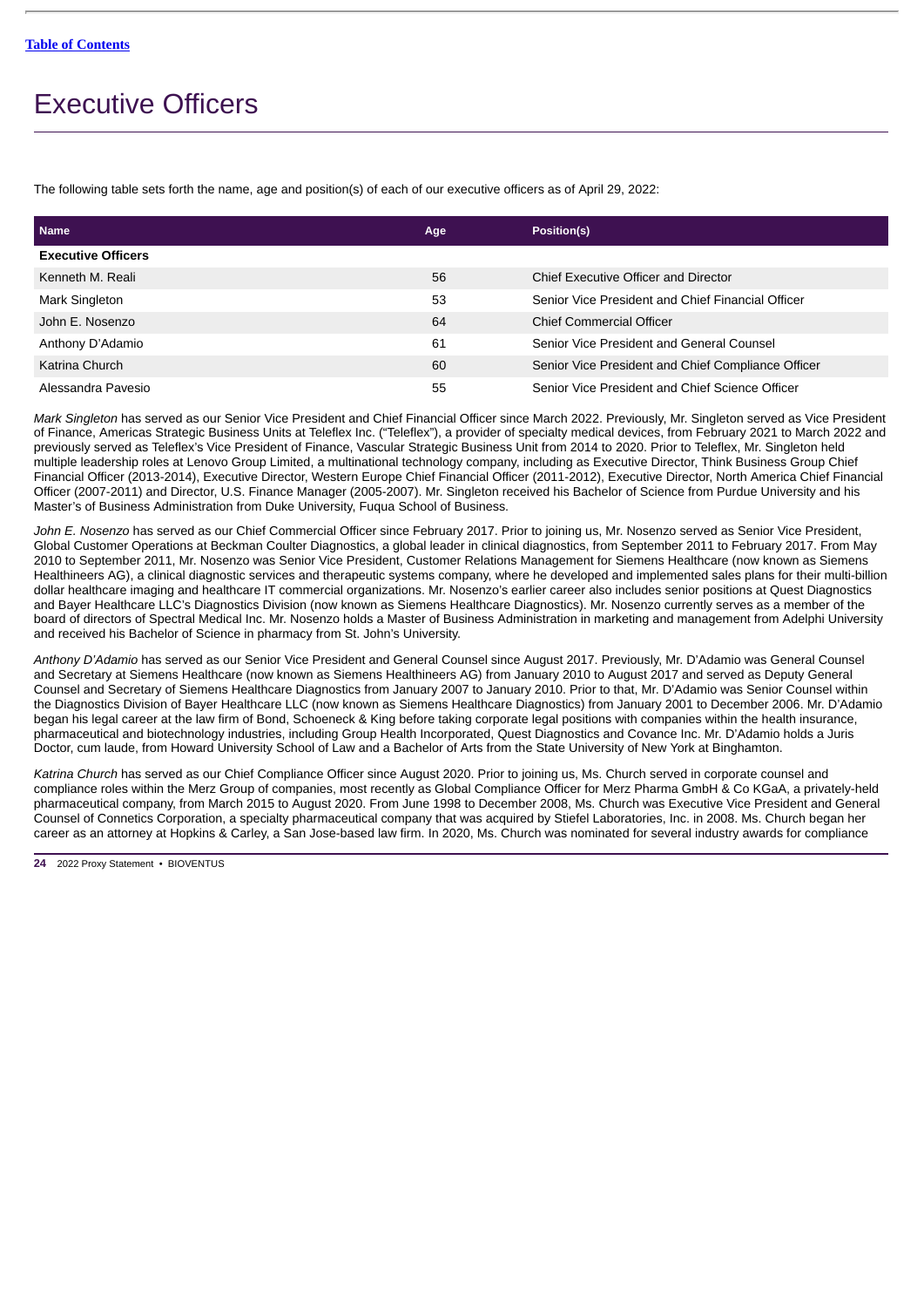# **EXECUTIVE OFFICERS**

training and received the 2020 Women in Compliance Award for "Most Impactful Compliance Training Programme of the Year" and the Brandon Hall 2020 Gold Medal for Excellence in Training. Ms. Church holds a Juris Doctor from New York University School of Law and a Bachelor of Arts in Comparative Literature, magna cum laude, from Duke University.

*Alessandra Pavesio* has served as our Senior Vice President and Chief Science Officer since August 2013. Previously, Ms. Pavesio managed the Boston University Coulter Translational Partnership, a foundation-sponsored research program designed to enhance clinical impact and wealth creation through the development and transfer of innovative intellectual properties from university laboratories to commercial practice, from January 2012 to July 2013. From January 2010 to December 2011, Ms. Pavesio was Vice President of Research & Development at Anika Therapeutics, Inc., an integrated orthopedic medicines company. Prior to that, Ms. Pavesio served as Director of Research and Development at Fidia Advanced Biopolymers, s.r.l. (now known as Anika Therapeutics, Inc.), from May 1991 to December 2009. Ms. Pavesio is the co-author of numerous peer reviewed publications and more than 15 patented inventions on hyaluronan based and biologics technologies. In the European Union, she has also served as chairperson of international regenerative medicine technology platforms and government advisory councils on innovation. Ms. Pavesio holds a Master's degree in Medicinal Chemistry, magna cum laude, from the University of Turin in Italy.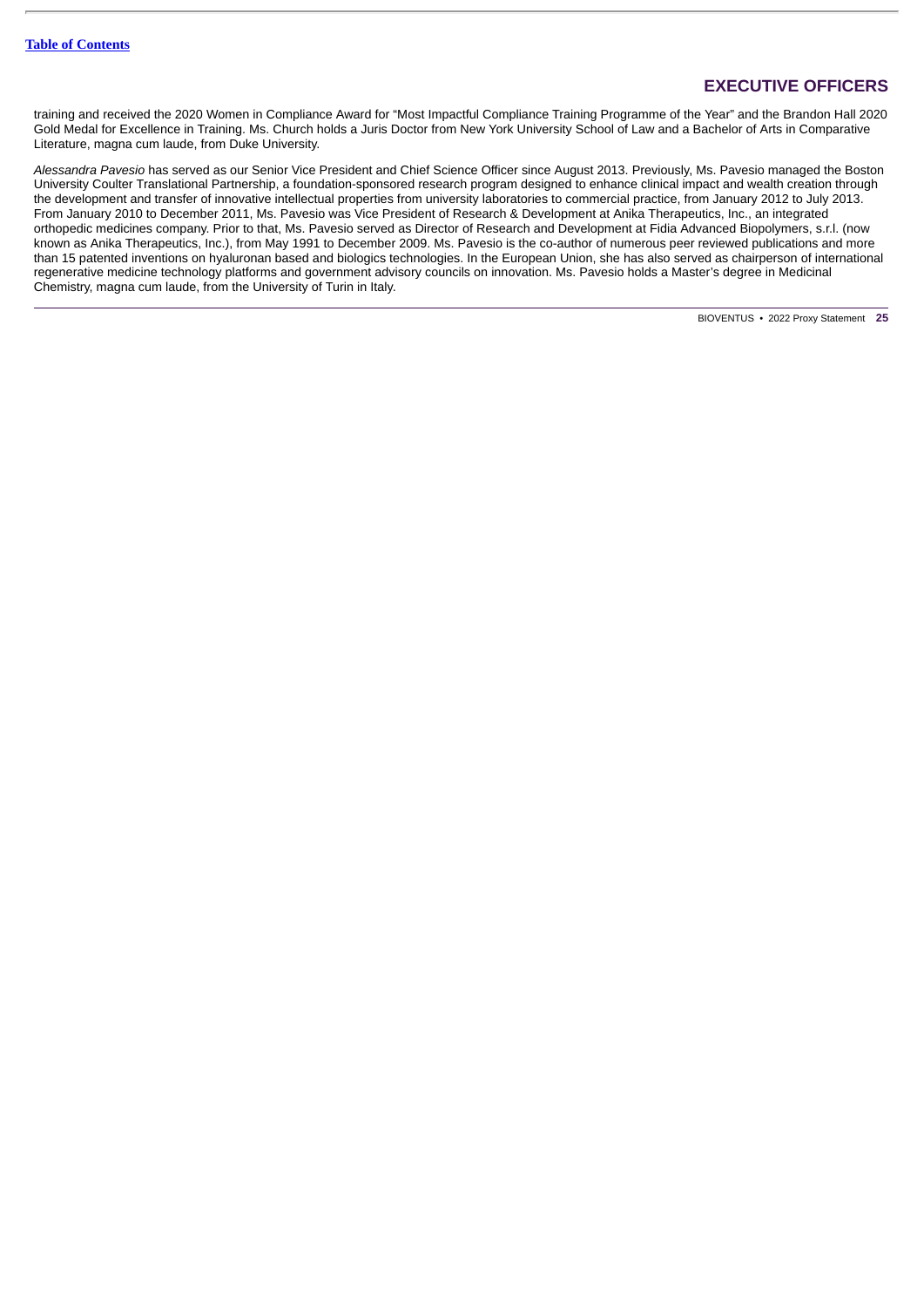# <span id="page-29-0"></span>Corporate Governance

# <span id="page-29-1"></span>**General**

Our business and affairs are managed under the direction of our board of directors. Our Board of Directors has adopted Corporate Governance Guidelines, a Code of Compliance and Ethics, and charters for our Audit and Risk Committee, Compensation Committee, Compliance, Ethics and Culture Committee and Nominating and Corporate Governance Committee to assist the Board in the exercise of its responsibilities and to serve as a framework for the effective governance of the Company. You can access our current committee charters, our Corporate Governance Guidelines, and our Code of Compliance and Ethics in the "Documents and Charters" section under the "Corporate Governance" section of the "Investors" page of our website located at *www.bioventus.com*, or by writing to our Secretary at our offices at 4721 Emperor Blvd., Ste. 100, Durham, North Carolina 27703.

### <span id="page-29-2"></span>Board Composition

As set forth in our Amended and Restated Certificate of Incorporation, the Board of Directors is currently divided into three classes with staggered, threeyear terms. At each annual meeting of stockholders, the successors to directors whose terms then expire will be elected to serve from the time of election and qualification until the third annual meeting following election. The current class structure is as follows: Class I, whose term currently expires at the Annual Meeting and whose subsequent term will expire at the 2025 Annual Meeting of Stockholders; Class II, whose term will expire at the 2023 Annual Meeting of Stockholders and whose subsequent term will expire at the 2026 Annual Meeting of Stockholders; and Class III, whose term will expire at the 2024 Annual Meeting of Stockholders and whose subsequent term will expire at the 2027 Annual Meeting of Stockholders. The current Class I Directors are Michelle McMurry-Heath, Guido J. Neels, Guy P. Nohra and Stavros G. Vizirgianakis; the current Class II Directors are Patrick J. Beyer, William A. Hawkins, Susan M. Stalnecker and Mary Kay Ladone; and the current Class III Directors are Kenneth M. Reali, Philip G. Cowdy and Martin P. Sutter.

Our Amended and Restated Certificate of Incorporation and Amended and Restated Bylaws provide that, subject to the Stockholders Agreement, the authorized number of directors may be changed from time to time by the Board of Directors. The division of our Board of Directors into three classes with staggered three-year terms may delay or prevent a change of our management or a change in control of our Company. Our directors may be removed only for cause by the affirmative vote of the holders of at least two-thirds of our outstanding voting stock entitled to vote in the election of directors.

Below is a matrix of the Board's diversity as of April 29, 2022:

| Board Diversity Matrix (as of April 29, 2022) |              |             |             |                                |  |  |  |
|-----------------------------------------------|--------------|-------------|-------------|--------------------------------|--|--|--|
| <b>Total Number of Directors</b>              |              |             | 11          |                                |  |  |  |
|                                               | Female       | <b>Male</b> | Non-Binary  | <b>Did Not Disclose Gender</b> |  |  |  |
| Part I: Gender Identity                       |              |             |             |                                |  |  |  |
| <b>Directors</b>                              | 3            | 8           | $\mathbf 0$ | 0                              |  |  |  |
| Part II: Demographic Background               |              |             |             |                                |  |  |  |
| African American or Black                     | $\mathbf{1}$ | $\mathbf 0$ | 0           | $\mathbf 0$                    |  |  |  |
| Alaskan Native or Native American             | $\Omega$     | 0           | 0           | 0                              |  |  |  |
| Asian                                         | $\mathbf 0$  | $\mathbf 0$ | $\Omega$    | $\mathbf 0$                    |  |  |  |
| Hispanic or Latinx                            | 0            | 0           | 0           | 0                              |  |  |  |
| Native Hawaiian or Pacific Islander           | $\mathbf 0$  | $\mathbf 0$ | 0           | $\mathbf 0$                    |  |  |  |
| White                                         | 2            | 8           | 0           | 0                              |  |  |  |
| Two or More Races or Ethnicities              | 0            | 0           | 0           | 0                              |  |  |  |
| LGBTQ+                                        |              |             | 0           |                                |  |  |  |
| Did Not Disclose Demographic Background       |              |             | $\mathbf 0$ |                                |  |  |  |
|                                               |              |             |             |                                |  |  |  |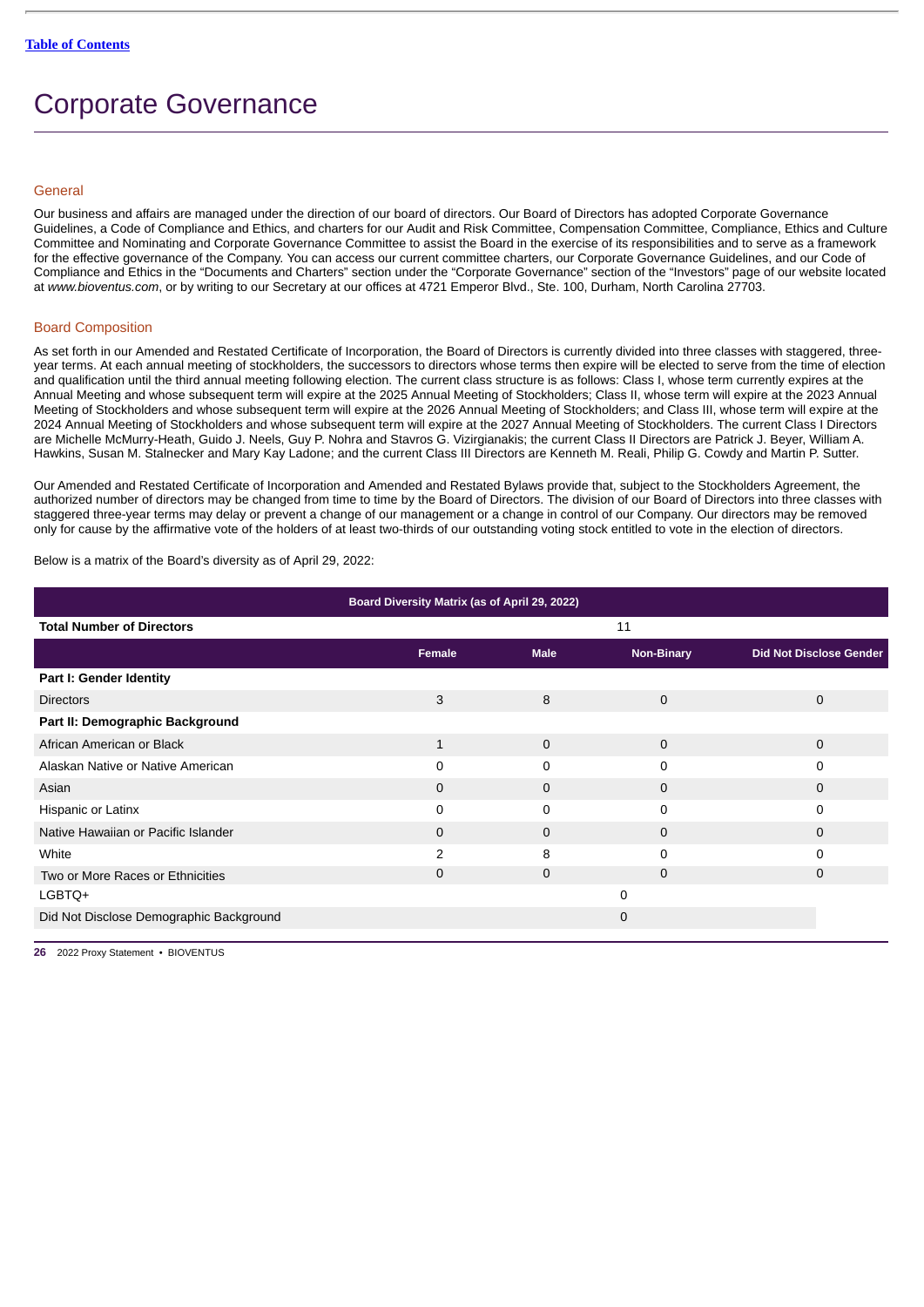# **CORPORATE GOVERNANCE**

# <span id="page-30-0"></span>Director Independence

Our Board undertook a review of the independence of our directors and considered whether any director has a material relationship with us that could compromise that director's ability to exercise independent judgment in carrying out that director's responsibilities. Our Board has affirmatively determined that Mr. Beyer, Mr. Hawkins, Mr. Cowdy, Ms. Ladone, Dr. McMurry-Heath, Mr. Neels, Mr. Nohra, Mr. Sutter, Ms. Stalnecker and Mr. Vizirgianakis are each an "independent director," as defined under the rules of Nasdaq Stock Market LLC (the "Nasdaq Rules"). During the year ended December 31, 2021, David J. Parker also served on the Board, during which time the Board determined that Mr. Parker was an "independent director" under the Nasdaq Rules. In making these determinations, our Board considered the current and prior relationships that each director has with our Company and all other facts and circumstances our Board deemed relevant in determining their independence, including the beneficial ownership of our common stock by each director, and the transactions involving them described in the section "Certain Relationships and Related Person Transactions" below.

# <span id="page-30-1"></span>Director Candidates

The Nominating and Corporate Governance Committee is primarily responsible for searching for qualified director candidates for election to the Board and filling vacancies on the Board. To facilitate the search process, the Nominating and Corporate Governance Committee may solicit current directors and executives of the Company for the names of potentially qualified candidates or ask directors and executives to pursue their own business contacts for the names of potentially qualified candidates. The Nominating and Corporate Governance Committee may also consult with outside advisors or retain search firms to assist in the search for qualified candidates, or consider director candidates recommended by our stockholders. The Nominating and Corporate Governance Committee has retained Russell Reynolds Associates to help identify and evaluate qualified director candidates. Once potential candidates are identified, the Nominating and Corporate Governance Committee reviews the backgrounds of those candidates, evaluates candidates' independence from the Company and potential conflicts of interest and determines if candidates meet the qualifications desired by the Nominating and Corporate Governance Committee for candidates for election as a director. Michelle McMurry-Heath was recommended to serve on our Board by William Hawkins. Guido J. Neels was designated to serve on our Board by the Essex Stockholders and Guy P. Nohra was recommended to serve on our Board by the Essex Stockholders. Stavros G. Vizirgianakis was designated to serve on our Board by Misonix in accordance with the Agreement and Plan of Merger, dated July 29, 2021, pursuant to which we acquired Misonix.

In evaluating the suitability of individual candidates (both new candidates and current Board members), the Nominating and Corporate Governance Committee, in recommending candidates for election, and the Board, in approving (and, in the case of vacancies, appointing) such candidates, may take into account many factors, including: personal and professional integrity, ethics and values; experience in corporate management, such as serving as an officer or former officer of a publicly held company; strong finance experience; relevant social policy concerns; experience relevant to the Company's industry; experience as a board member or executive officer of another publicly held company; relevant academic expertise or other proficiency in an area of the Company's operations; diversity of expertise and experience in substantive matters pertaining to the Company's business relative to other board members; diversity of background and perspective, including, but not limited to, with respect to age, gender, race, place of residence and specialized experience; practical and mature business judgment, including, but not limited to, the ability to make independent analytical inquiries; and any other relevant qualifications, attributes or skills. The Board evaluates each individual in the context of the Board as a whole, with the objective of assembling a group that can best perpetuate the success of the business and represent stockholder interests through the exercise of sound judgment using its diversity of experience in these various areas. In determining whether to recommend a director for re-election, the Nominating and Corporate Governance Committee may also consider the director's past attendance at meetings and participation in and contributions to the activities of the Board.

Stockholders may recommend individuals to the Nominating and Corporate Governance Committee for consideration as potential director candidates by submitting the names of the recommended individuals, together with appropriate biographical information and background materials, to the Nominating and Corporate Governance Committee, c/o Secretary, Bioventus Inc., 4721 Emperor Blvd. Ste. 100, Durham, North Carolina 27703. In the event there is a vacancy, and assuming that appropriate biographical and background material has been provided on a timely basis, the Nominating and Corporate Governance Committee will evaluate stockholder-recommended candidates by following substantially the same process, and applying substantially the same criteria, as it follows for candidates submitted by others.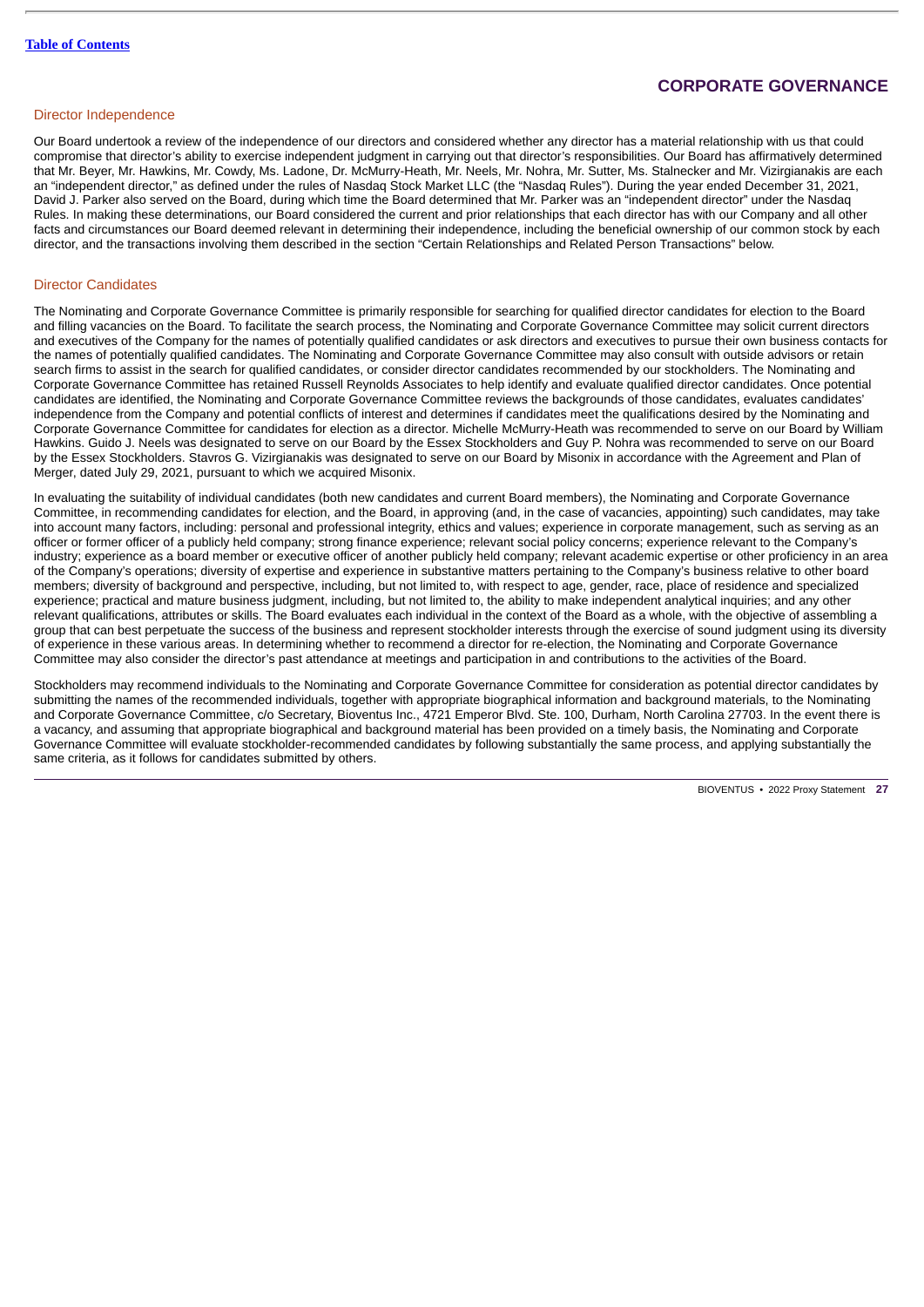# **CORPORATE GOVERNANCE**

# <span id="page-31-0"></span>Communications from Stockholders

The Board will give appropriate attention to written communications that are submitted by stockholders and will respond if and as appropriate. Our Secretary is primarily responsible for monitoring communications from stockholders and for providing copies or summaries to the directors as he considers appropriate.

Communications are forwarded to the Board or individual directors, as applicable, if they relate to important substantive matters and include suggestions or comments that our Secretary and Chairman of the Board consider to be important for the directors to know. In general, communications relating to corporate governance and long-term corporate strategy are more likely to be forwarded than communications relating to ordinary business affairs, personal grievances and matters as to which we tend to receive repetitive or duplicative communications. Stockholders who wish to send communications on any topic to the Board should address such communications to the Board of Directors in writing: c/o Secretary, Bioventus Inc., 4721 Emperor Blvd. Ste. 100, Durham, North Carolina 27703.

### <span id="page-31-1"></span>Board Leadership Structure and Role in Risk Oversight

Our Board exercises its discretion in combining or separating the roles of Chairman of the Board and Chief Executive Officer as it deems appropriate in light of prevailing circumstances. We believe that we, like many U.S. companies, are well-served by a flexible leadership structure. Currently, the roles are separated, with Mr. Hawkins serving as Chairman of the Board and Mr. Reali serving as Chief Executive Officer. Our Board has determined that separating the roles of Chairman of the Board and Chief Executive Officer is best for our Company and its stockholders at this time because it allows Mr. Reali to focus on the day-to-day operation of our business and allows Mr. Hawkins to focus on Board-related matters. However, our Board will continue to consider whether the positions of Chairman of the Board and Chief Executive Officer should be combined or separated at any given time as part of our succession planning process.

Our Corporate Governance Guidelines provide that, if the Chairman of the Board is a member of management or does not otherwise qualify as independent, the independent directors of the Board may elect a Lead Director whose responsibilities would include: presiding over all meetings of the Board of Directors at which the Chairman is not present, including any executive sessions of the independent directors; approving Board meeting schedules and agendas; and acting as the liaison between the independent directors and the Chief Executive Officer and Chairman of the Board. Our Corporate Governance Guidelines further provide the flexibility for our Board of Directors to modify our leadership structure in the future as it deems appropriate. We currently do not have a Lead Director as our Chairman qualifies as an independent director.

One of the key functions of our Board of Directors is informed oversight of our risk management process. Our Board of Directors has delegated to the Audit and Risk Committee oversight of the Company's enterprise risk assessment and management processes, including oversight of the Company's financial and cybersecurity risks. Management quarterly presents to the Audit and Risk Committee on cyber and information security. Our Nominating and Corporate Governance Committee monitors the effectiveness of our Corporate Governance Guidelines. Our Compensation Committee assesses and monitors whether any of our compensation policies and programs has the potential to encourage excessive risk-taking. Our Compliance, Ethics and Culture Committee is responsible for oversight of legal, compliance, and regulatory risks. While each committee is responsible for evaluating certain risks and overseeing the management of such risks, our entire Board of Directors is regularly informed through committee reports about such risks.

# <span id="page-31-2"></span>Code of Compliance and Ethics

We have a written Code of Compliance and Ethics that applies to our directors, officers and employees, including our principal executive officer, principal financial officer, principal accounting officer or controller, or persons performing similar functions. A current copy of the Code is posted on our website, *www.bioventus.com* under the "Corporate Governance" section of our "Investors" page. In addition, we intend to post on our website all disclosures that are required by law or Nasdaq listing standards concerning any amendments to, or waivers from, any provision of the Code.

# <span id="page-31-3"></span>Anti-Hedging Policy

Our Board of Directors has adopted an Insider Trading Compliance Policy, which applies to all of our directors, officers and employees. The policy prohibits our directors, officers and employees and any entities they control from purchasing financial instruments such as prepaid variable forward contracts, equity swaps, collars, and exchange funds, or otherwise engaging in transactions that hedge or offset, or are designed to hedge or offset, any decrease in the market value of the Company's equity

**<sup>28</sup>** 2022 Proxy Statement • BIOVENTUS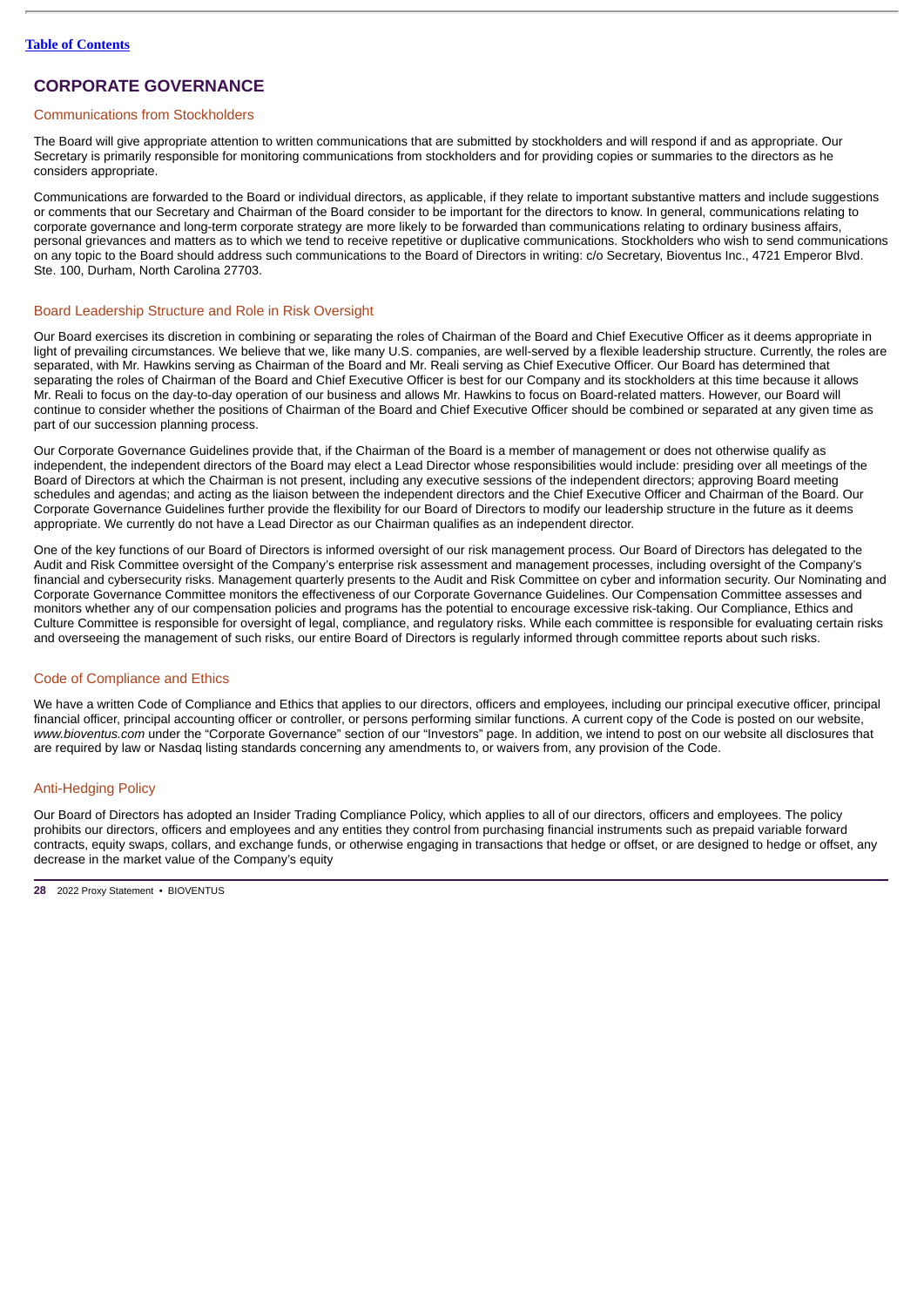# **CORPORATE GOVERNANCE**

securities, or that may cause an officer, director, or employee to no longer have the same objectives as the Company's other stockholders. This policy applies whether such securities were granted as compensation or are otherwise held, directly or indirectly by the applicable individual or entity.

### <span id="page-32-0"></span>Attendance by Members of the Board of Directors at Meetings

There were 10 meetings of the Board of Directors during the fiscal year ended December 31, 2021. During the fiscal year ended December 31, 2021, each director attended at least 75% of the aggregate of (i) all meetings of the Board of Directors and (ii) all meetings of the committees on which the director served during the period in which he or she served as a director.

Under our Corporate Governance Guidelines, which is available on our website at *www.bioventus.com* (in "Documents & Charters" under the "Corporate Governance" section of the "Investors" page), a director is expected to spend the time and effort necessary to properly discharge his or her responsibilities. Accordingly, a director is expected to regularly prepare for and attend meetings of the Board and all committees on which the director sits (including separate meetings of the independent directors), with the understanding that, on occasion, a director may be unable to attend a meeting. A director who is unable to attend a meeting of the Board or a committee of the Board is expected to notify the Chairman of the Board or the Chairman of the appropriate committee in advance of such meeting, and, whenever possible, participate in such meeting via teleconference in the case of an in-person meeting. We do not maintain a formal policy regarding director attendance at the Annual Meeting; however, it is expected that absent compelling circumstances directors will attend.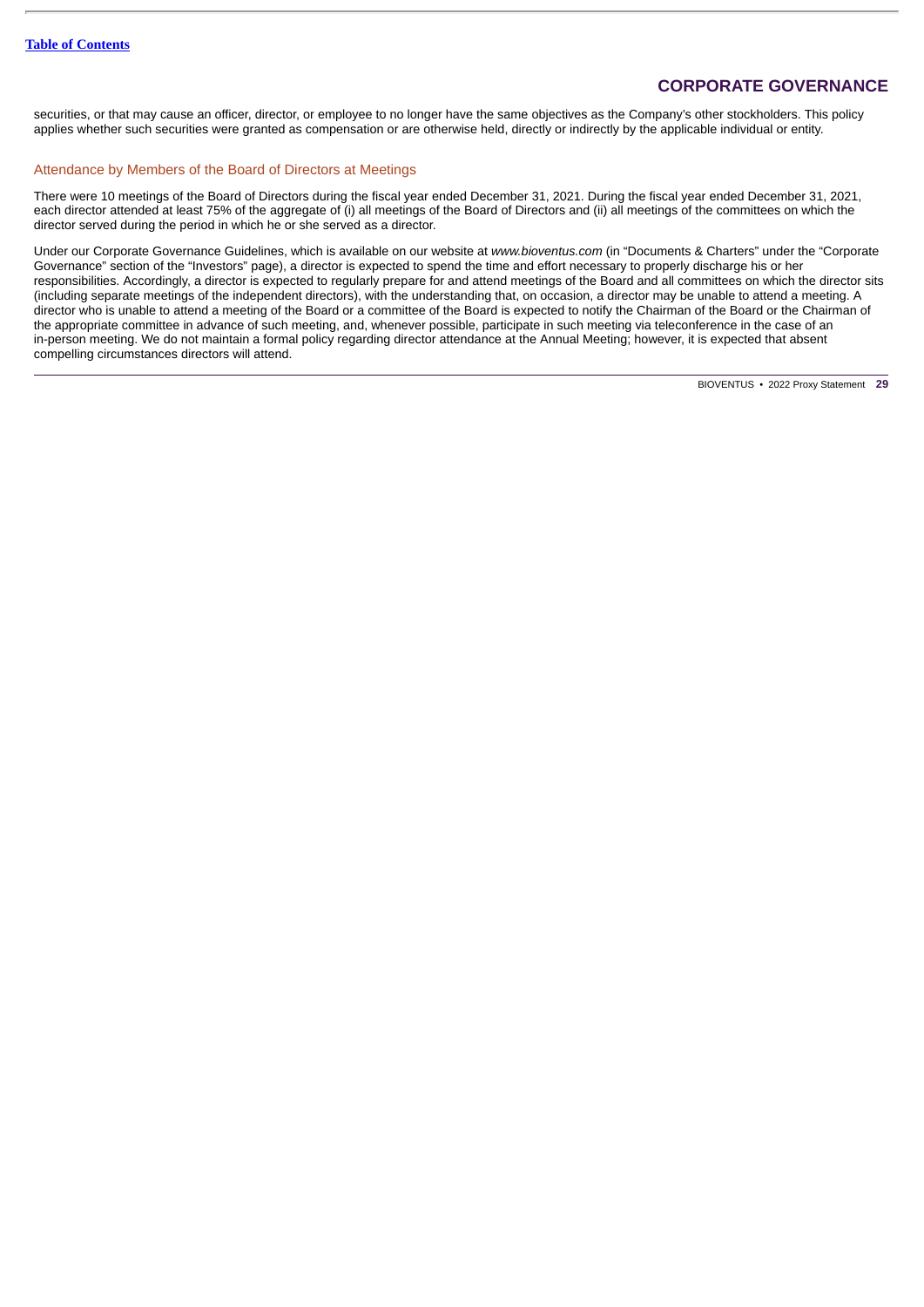# <span id="page-33-0"></span>Committees of the Board

Our Board has established four standing committees—Audit and Risk, Compensation, Compliance, Ethics and Culture and Nominating and Corporate Governance—each of which operates under a written charter that has been approved by our Board.

The members of each of the Board committees and committee Chairpersons as of April 29, 2022, are set forth in the following chart.

| <b>Name</b>            | <b>Audit</b> | Compensation | <b>Compliance, Ethics and</b><br><b>Culture</b> | Nominating and<br><b>Corporate Governance</b> |
|------------------------|--------------|--------------|-------------------------------------------------|-----------------------------------------------|
| Patrick J. Beyer       | X            |              |                                                 |                                               |
| Philip G. Cowdy        |              |              |                                                 | X                                             |
| William A. Hawkins     |              |              | Chair                                           |                                               |
| Michelle McMurry-Heath |              |              | X                                               | X                                             |
| Guido J. Neels         |              | X            |                                                 |                                               |
| Mary Kay Ladone        | X            | X            |                                                 |                                               |
| Susan M. Stalnecker    | Chair        |              | X                                               |                                               |
| Guy P. Nohra           |              | Chair        |                                                 |                                               |
| Martin P. Sutter       |              |              |                                                 | Chair                                         |

### <span id="page-33-1"></span>Audit and Risk Committee and audit committee financial expert

We have a separately designated standing Audit and Risk Committee which consists of Patrick J. Beyer, Mary Kay Ladone and Susan M. Stalnecker, with Susan M. Stalnecker serving as chair. Each of the members of our Audit and Risk Committee meet the definition of "independent director" under the Nasdaq Rules, including those related to audit committee membership, and under Rule 10A-3 promulgated under the Exchange Act. In addition, our Board has determined that Susan M. Stalnecker qualifies as an "audit committee financial expert," as such term is defined in Item 407(d)(5)(ii) of Regulation S-K and that each member of the Audit and Risk Committee is able to read and understand fundamental financial statements.

Our Audit and Risk Committee's responsibilities include:

- appointing, evaluating, approving the compensation of, and assessing the independence of our registered public accounting firm;
- overseeing the work of our independent registered public accounting firm, including through the receipt and consideration of reports from such firm;
- reviewing and discussing with management and the independent registered public accounting firm our annual and quarterly financial statements and related disclosures;
- coordinating the Board's oversight of our internal control over financial reporting and disclosure controls and procedures;
- overseeing the Company's enterprise risk assessment and management processes;
- overseeing the performance of the Company's internal audit function;
- meeting independently with our internal auditing staff, independent registered public accounting firm and management;
- reviewing and approving or ratifying any related person transactions;
- periodically reviewing our investment policy; and
- preparing the audit committee report required by the SEC rules (which is included on page 22 of this proxy statement).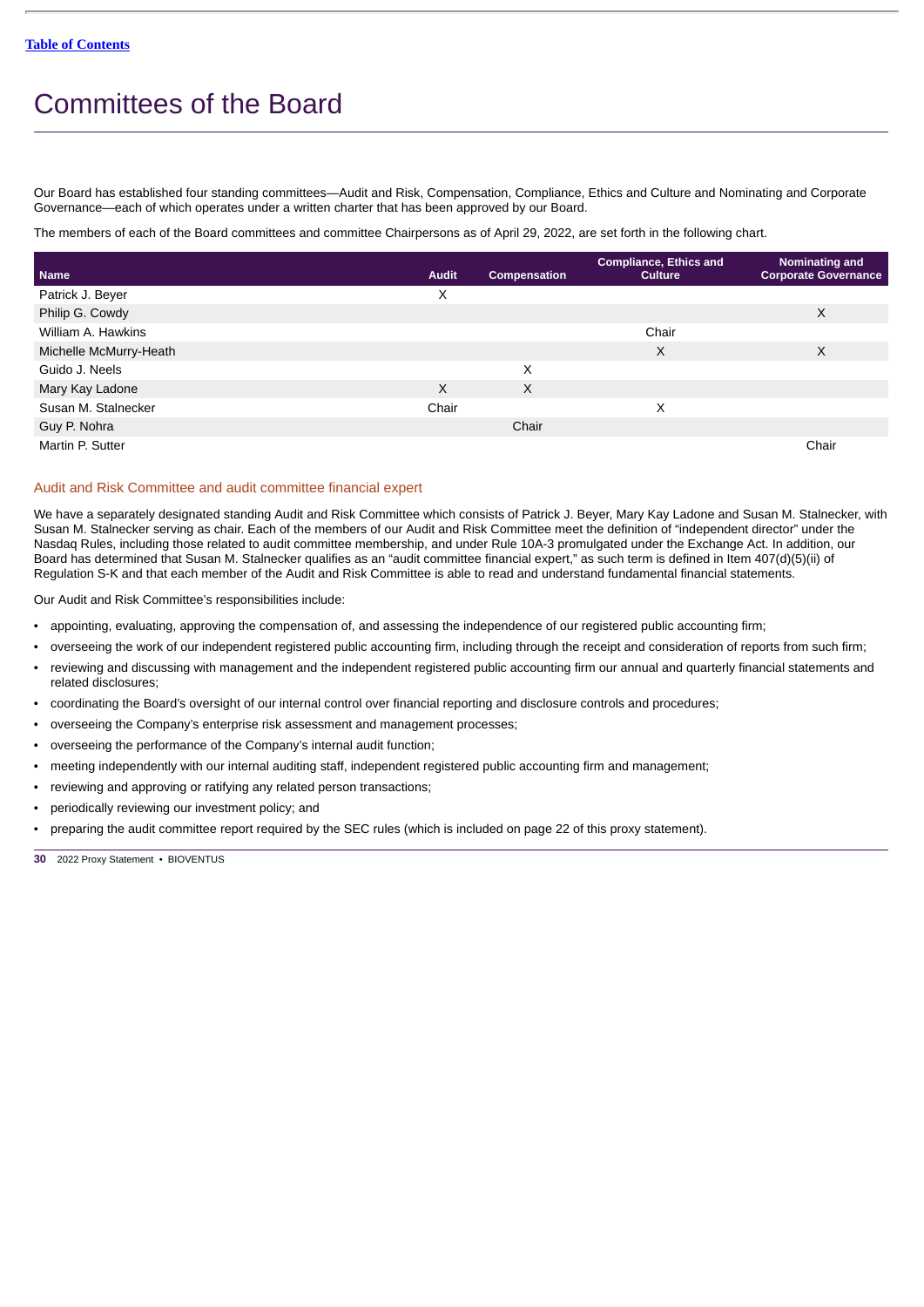# **COMMITTEES OF THE BOARD**

The Audit and Risk Committee charter is available on our website, located at *www.bioventus.com*, in "Documents and Charters" under the "Corporate Governance" section of the "Investors" page of our website.

The Audit and Risk Committee met 8 times in 2021.

### <span id="page-34-0"></span>Compensation Committee

Our Compensation Committee is responsible for assisting the Board in the discharge of its responsibilities relating to the compensation of our executive officers. The members of our Compensation Committee are Guido J. Neels, Mary Kay Ladone and Guy P. Nohra, with Guy P. Nohra serving as Chair. Each member of the Compensation Committee qualifies as an independent director under Nasdaq's heightened independence standards for members of a compensation committee and as a "non-employee director" as defined in Rule 16b-3 of the Exchange Act.

In fulfilling its purpose, our Compensation Committee has the following principal duties:

- reviewing and approving, or recommending for approval by the Board, the compensation of our CEO and our other executive officers;
- overseeing and administering our cash and equity incentive plans;
- reviewing and making recommendations to the Board of Directors with respect to director compensation;
- reviewing and discussing annually with management our "Compensation Discussion and Analysis," to the extent required;
- working with our Chief Executive Officer to evaluate our succession plans for the Chief Executive Officer and other executive officers; and
- preparing the annual compensation committee report, to the extent required by SEC rules.

The Compensation Committee generally considers the Chief Executive Officer's recommendations when making decisions regarding the compensation of executive officers (other than the Chief Executive Officer). Pursuant to the Compensation Committee's charter, which is available on our website at *www.bioventus.com* in "Documents and Charters" under the "Corporate Governance" section of the "Investors" page, the Compensation Committee has the authority to retain or obtain the advice of compensation consultants, legal counsel and other advisors to assist in carrying out its responsibilities. The Compensation Committee has engaged Radford, a subdivision of AON Consulting, Inc., a compensation consulting firm ("Radford"), to assist in making decisions regarding the amount and types of compensation to provide our executive officers and non-employee directors. As part of this process in 2021, the Compensation Committee reviewed a compensation assessment provided by Radford comparing our compensation to that of a group of peer companies within our industry and met with Radford to discuss our executive and non-employee director compensation and to receive input and advice. Radford reports directly to the Compensation Committee. The Compensation Committee has considered the adviser independence factors required under SEC rules as they relate to Radford and has determined that Radford's work does not raise a conflict of interest.

The Compensation Committee may delegate its authority under its charter to one or more subcommittees as it deems appropriate from time to time. The Compensation Committee may also delegate to an officer the authority to grant equity awards to certain employees, as further described in its charter and subject to the terms of our equity plans.

The Compensation Committee met 6 times during 2021.

### Compliance, Ethics and Culture Committee

Our Compliance, Ethics and Culture Committee's responsibilities include:

- overseeing and maintaining an open line of communication with the Chief Compliance Officer;
- reviewing, approving and overseeing the implementation of the annual Global Compliance Program; and
- overseeing the Company's product quality management system.

The Compliance, Ethics and Culture Committee charter is available on our website, *www.bioventus.com*, in "Documents and Charters" under the "Corporate Governance" section of the "Investors" page. The members of our Compliance, Ethics and Culture Committee are William A. Hawkins, Michelle McMurry-Heath and Susan Stalnecker, with William A. Hawkins serving as Chair.

The Compliance, Ethics and Culture Committee met 4 times in 2021.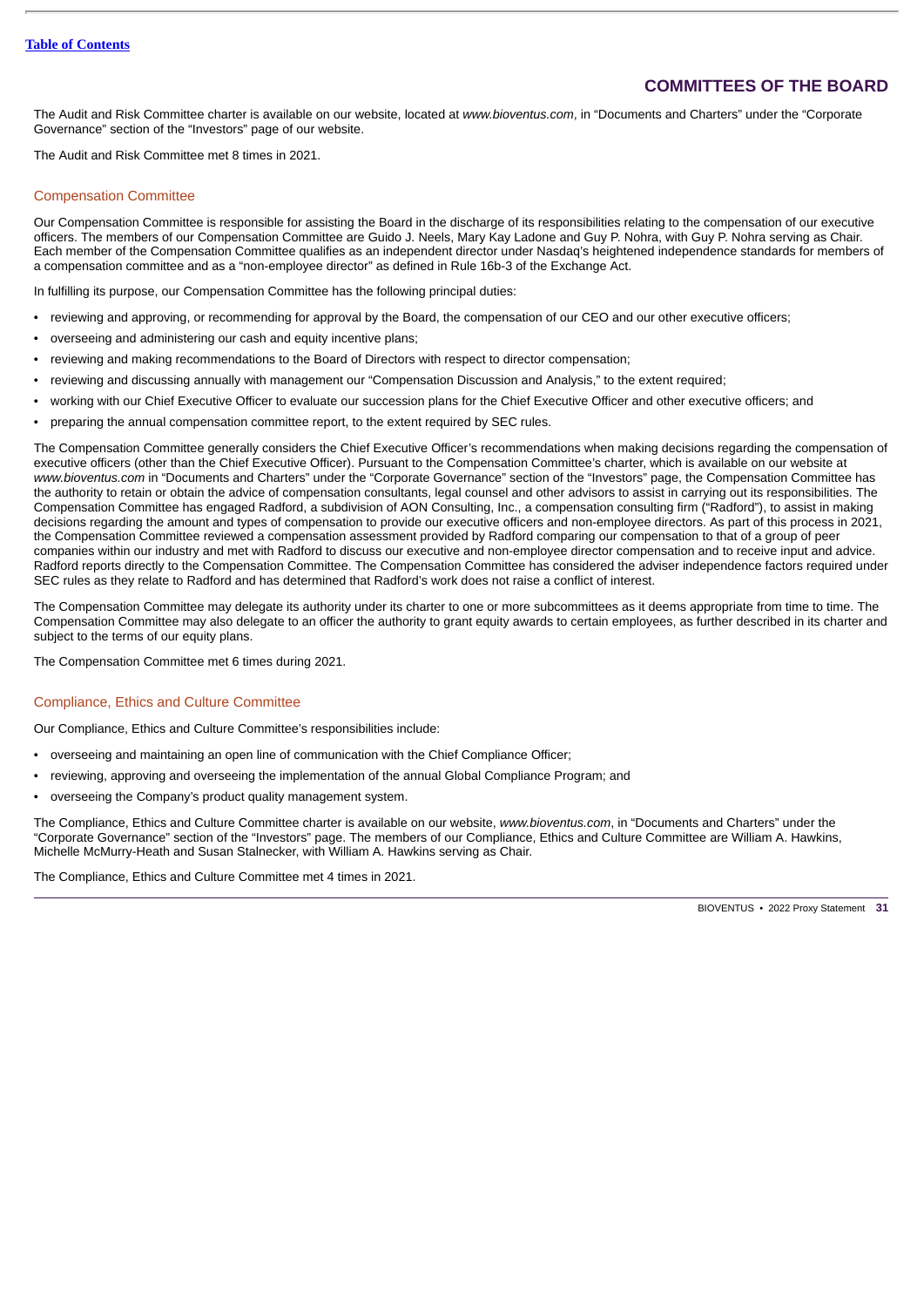# **COMMITTEES OF THE BOARD**

# <span id="page-35-0"></span>Nominating and Corporate Governance Committee

Our Nominating and Corporate Governance Committee's responsibilities include:

- identifying individuals qualified to become Board members;
- recommending to the Board the persons to be nominated for election as directors and to be appointed to each board committee;
- reviewing and assessing the adequacy of the Company's Corporate Governance Guidelines; and
- overseeing a periodic evaluation of the Board.

The Nominating and Corporate Governance Committee charter is available on our website, *www.bioventus.com*, in "Documents and Charters" under the "Corporate Governance" section of the "Investors" page. The members of our Nominating and Corporate Governance Committee are Michelle McMurry-Heath, Philip G. Cowdy and Martin P. Sutter, with Martin P. Sutter serving as Chair. The Nominating and Corporate Governance Committee has the authority to consult with outside advisors or retain search firms to assist in the search for qualified candidates or to consider director candidates recommended by our stockholders.

The Nominating and Corporate Governance Committee met 6 times in 2021.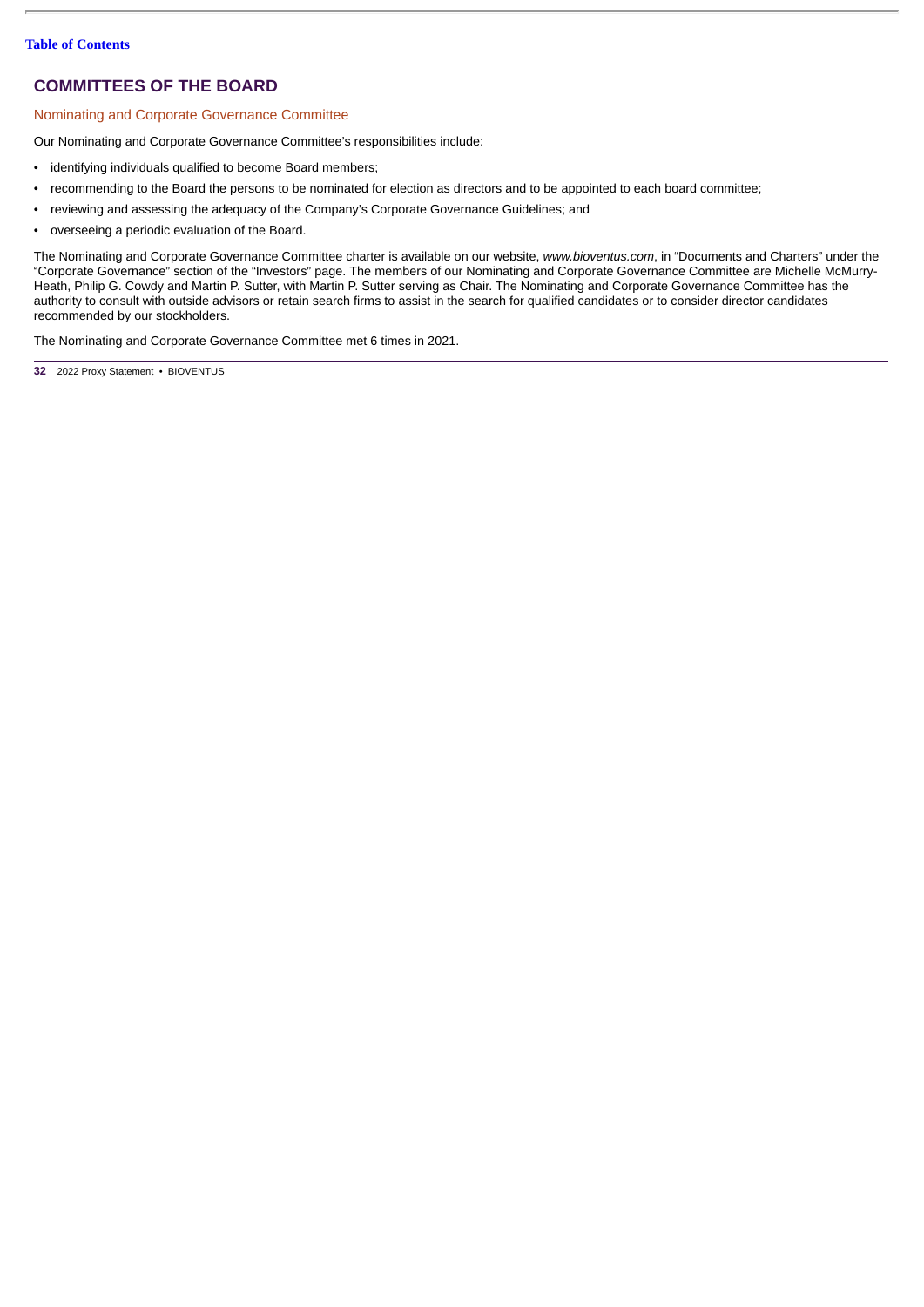# <span id="page-36-0"></span>Executive and Director Compensation

# **Executive Compensation**

This section discusses the material components of the executive compensation program for our executive officers who are named in the "2021 Summary compensation table" below. In 2021, our "named executive officers" and their positions were as follows:

- Kenneth M. Reali, Chief Executive Officer;
- Gregory O. Anglum, Former Senior Vice President & Chief Financial Officer; and
- John E. Nosenzo, Senior Vice President & Chief Commercial Officer.

Mr. Anglum's employment was terminated effective as of April 1, 2022.

# <span id="page-36-1"></span>**2021 Summary Compensation Table**

The following table sets forth information concerning the compensation of our named executive officers for the year ended December 31, 2020 and 2021.

| <b>Name and Principal</b><br><b>Position</b>        | Year | <b>Salary</b><br>(\$)(1) | <b>Bonus</b><br>$($ \$) |            | <b>Stock</b><br>Awards<br>$($ \$) |              | <b>Option</b><br><b>Awards</b><br>$($ \$) |           | <b>Non-Equity</b><br><b>Incentive Plan</b><br><b>Compensation</b><br>(\$)(2) | <b>All Other</b><br><b>Compensation</b><br>(\$) | Total (\$)   |
|-----------------------------------------------------|------|--------------------------|-------------------------|------------|-----------------------------------|--------------|-------------------------------------------|-----------|------------------------------------------------------------------------------|-------------------------------------------------|--------------|
| Kenneth M. Reali                                    | 2021 | \$690.452 \$             |                         |            | \$                                |              | \$10.844.129(6)                           |           | \$<br>1,057,517                                                              | \$<br>26.785(9)                                 | \$12,618,883 |
| <b>Chief Executive Officer</b>                      | 2020 | 428.135                  |                         | 9.282(3)   |                                   | 4.111.191(7) |                                           | 38.631(8) | 426.634                                                                      | 277.719(10)                                     | 5,291,592    |
| Gregory O. Anglum<br>Former Senior Vice President & | 2021 | 425.493                  |                         | 100(4)     |                                   | 1,532,621(8) | 1,472,070(6)                              |           | 262.025                                                                      | 26.491(9)                                       | 3,718,800    |
| <b>Chief Financial Officer</b>                      | 2020 | 381.044                  |                         | 2.793(3)   |                                   |              |                                           |           | 178.471                                                                      | 22.392(10)                                      | 584.700      |
| John E. Nosenzo<br>Senior Vice President & Chief    | 2021 | 534.302                  |                         | 260.000(4) |                                   | 1.640.877(6) | 716.562(6)                                |           | 631.005                                                                      | 24.270(9)                                       | 3,807,016    |
| <b>Commercial Officer</b>                           | 2020 | 504.893                  |                         | 21.778(5)  |                                   |              |                                           |           | 357.646                                                                      | 22.959(10)                                      | 907.276      |

(1) Amounts reflect annual base salary earned with respect to 2020 and 2021.

(2) Amounts reflect the annual performance-based cash incentives earned by our named executive officers in 2020 and 2021 based on achievement of corporate and personal performance<br>objectives as set forth in the 2020 and 20 applicable.

(3) Amounts reflect discretionary "make whole" bonuses paid to all employees who earned performance-based cash incentives under the 2020 Annual Incentive Plan in amounts equal to the additional cash incentives that would have otherwise been paid under such plan had salaries not been reduced in connection with the COVID-19 pandemic.

(4) Amount reflects (i) a milestone award received by Mr. Anglum in recognition of his years of service and (ii) payments received under our retention plan with Mr. Nosenzo, as described below under "—Retention Plan".

(5) Amount reflects a discretionary "make whole" bonus paid to Mr. Nosenzo in respect of his performance-based cash incentive under the 2020 Executive Annual Incentive Plan – Chief<br>Commercial Officer in an amount equal to

6) Amounts reflect the aggregate grant-date fair value of the restricted stock unit and option awards granted during 2021, computed in accordance with ASC Topic 718 for stock-based<br>compensation transactions. Assumptions us named executive officer upon the vesting of the restricted stock units or stock options, the exercise of the stock options, or the sale of the common stock underlying such restricted stock units or stock options.

(7) Amount reflects the aggregate grant date fair value of phantom profits interests granted to Mr. Reali during the year ended December 31, 2020 computed in accordance with FASB ASC Topic 718, Compensation—Stock Compensation. Assumptions used in the calculation of these amounts are included in Note 8 – Stock/Equity-Based Compensation to our consolidated financial<br>statements included in our Annual Report on .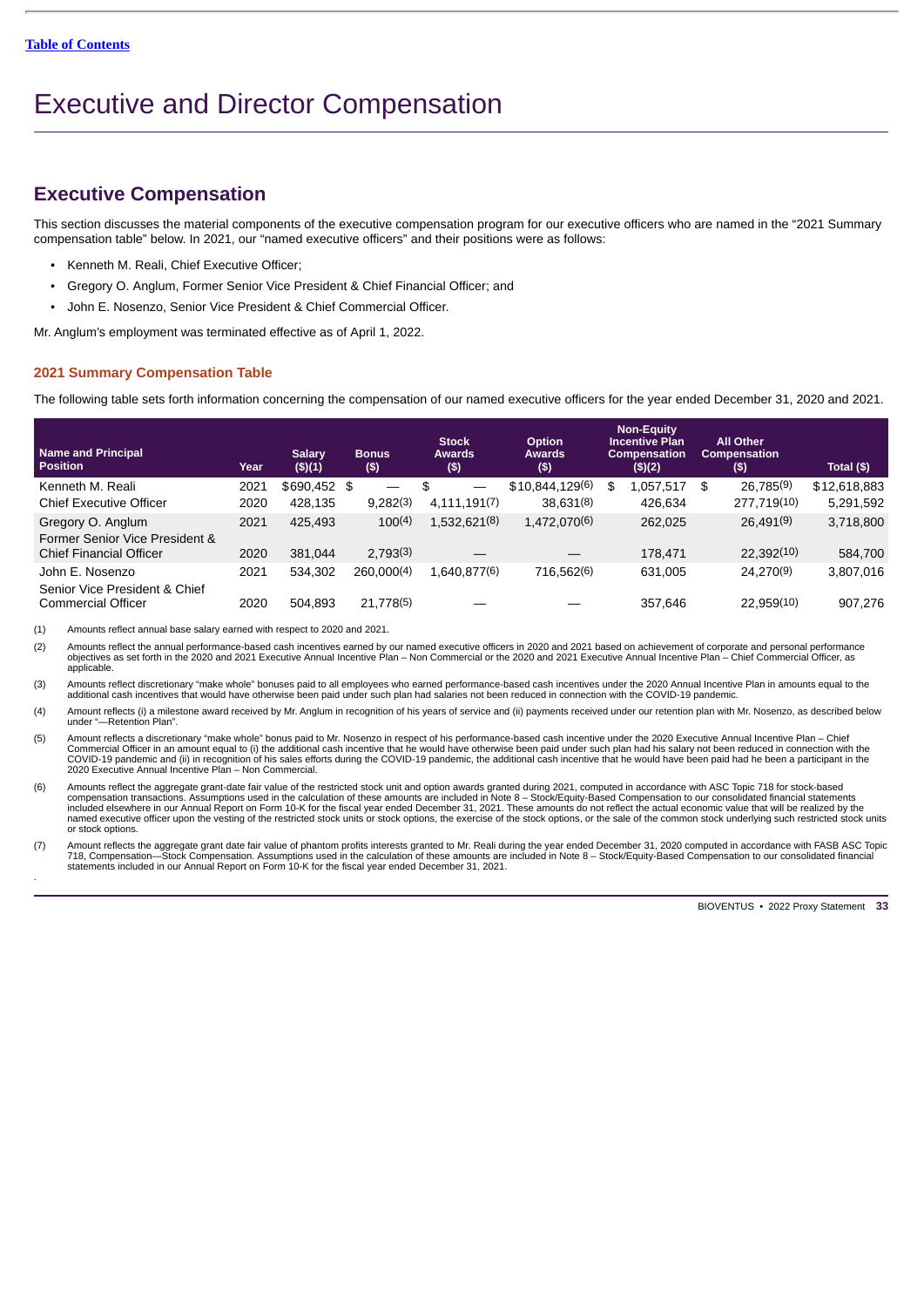.

# **EXECUTIVE AND DIRECTOR COMPENSATION**

- 8) Amount reflects the aggregate grant date fair value of options granted to Mr. Reali during the year ended December 31, 2020 computed using a Black-Scholes calculation in accordance with<br>FASB ASC Topic 718, Compensation—
- (9) Amounts reflect (i) \$7,462, \$8,700, and \$8,700 in matching 401(k) contributions made by us to the 401(k) accounts of Messrs. Reali, Anglum, and Nosenzo, respectively, (ii) additional fixed non-elective contributions of
- (10) Amounts reflect (i) \$8,550, \$8,550, and \$8,550 in matching 401(k) contributions made by us to the 401(k) accounts of Messrs. Reali, Anglum, and Nosenzo, respectively, (ii) additional fixed non-elective contributions of \$1,064, \$12,402, and \$12,825 made by us to the 401(k) accounts of Messrs. Reali, Anglum, and Nosenzo, respectively, (iii) reimbursement of cellular telephone<br>expenses to Messrs. Reali, Anglum,

### <span id="page-37-0"></span>Narrative to Summary Compensation Table

#### 2021 Salaries

The named executive officers were entitled to receive a base salary in 2021 to compensate them for services rendered to us. The base salary payable to each named executive officer is intended to provide a fixed component of compensation reflecting the named executive officer's skill set, experience, role and responsibilities. The annual base salaries payable to Messrs. Reali, Anglum, and Nosenzo as of December 31, 2021, were \$700,000, \$430,000, and \$539,189, respectively, which were increased for Messrs. Reali and Anglum from \$615,000 and \$389,881, respectively, in connection with our IPO and which was increased for Mr. Nosenzo from \$518,451 as of March 28, 2021.

#### 2021 Incentive Bonuses

With respect to their services in 2021, Messrs. Reali and Anglum were eligible to earn an annual performance-based cash bonus pursuant to the 2021 Executive Annual Incentive Plan – Non Commercial, or the Non Commercial AIP, and Mr. Nosenzo was eligible to earn an annual performance-based cash bonus pursuant to the 2021 Executive Annual Incentive Plan – Chief Commercial Officer, or the Commercial AIP. Bonuses earned by our named executive officers under both the Non Commercial AIP and Commercial AIP were based upon weighted minimum, target and maximum achievement of both business and personal performance measures. The Non Commercial AIP and the Commercial AIP objective business measures in 2021 were (1) Global Revenue, and (2) Adjusted Global EBITDA. The personal performance standards were based on the named executive officers' performance ratings.

Mr. Reali's target incentive for 2021 was 100% of his eligible earnings (as defined under the applicable AIP), Mr. Anglum's was 50% of his eligible earnings, and Mr. Nosenzo's was 75% of his eligible earnings.

Objective business measures and personal performance were weighted as 70% and 30%, respectively, of the annual bonuses under the Non Commercial AIP and as 75% and 25%, respectively, of the annual bonuses under the Commercial AIP. Possible payouts for the objective business measures under the Non Commercial AIP and the Commercial AIP ranged from 50% for minimum achievement, 100% for target achievement, to 200% for maximum achievement, which amounts shall correspond to 95%, 100%, and 105% achievement of the applicable objective business measure target, respectively. The personal performance component of the award amount ranged from a 50% for minimum achievement, 100% for target achievement, to 200% for maximum achievement.

For 2021, the achievement percentage for the objective business measures for each of our named executive officers was determined to be 163.7% for Global Revenue and 102.5% for Adjusted Global EBITDA. The achievement percentage for the personal performance component was determined to be 200% for Messrs. Reali and Nosenzo and 100% for Mr. Anglum.

### Equity-Based Compensation

Prior to our IPO, we maintained the Bioventus Phantom Profits Interest Plan, which was renamed the Bioventus Stock Plan on June 1, 2020, and which we called the Phantom Plan, pursuant to which we granted time-vesting phantom plan units (Time Phantom Units) and performance-vesting phantom plan units (Performance Phantom Units). The Time Phantom Units generally vested ratably over five years (20% on the first anniversary of the date of grant and 5% quarterly thereafter) and entitled the holder to a cash payment, in an amount determined by reference to the value of our Profits Interest Units, with respect to any vested Time Phantom Units upon the earlier of a termination from service or certain distribution events with respect to the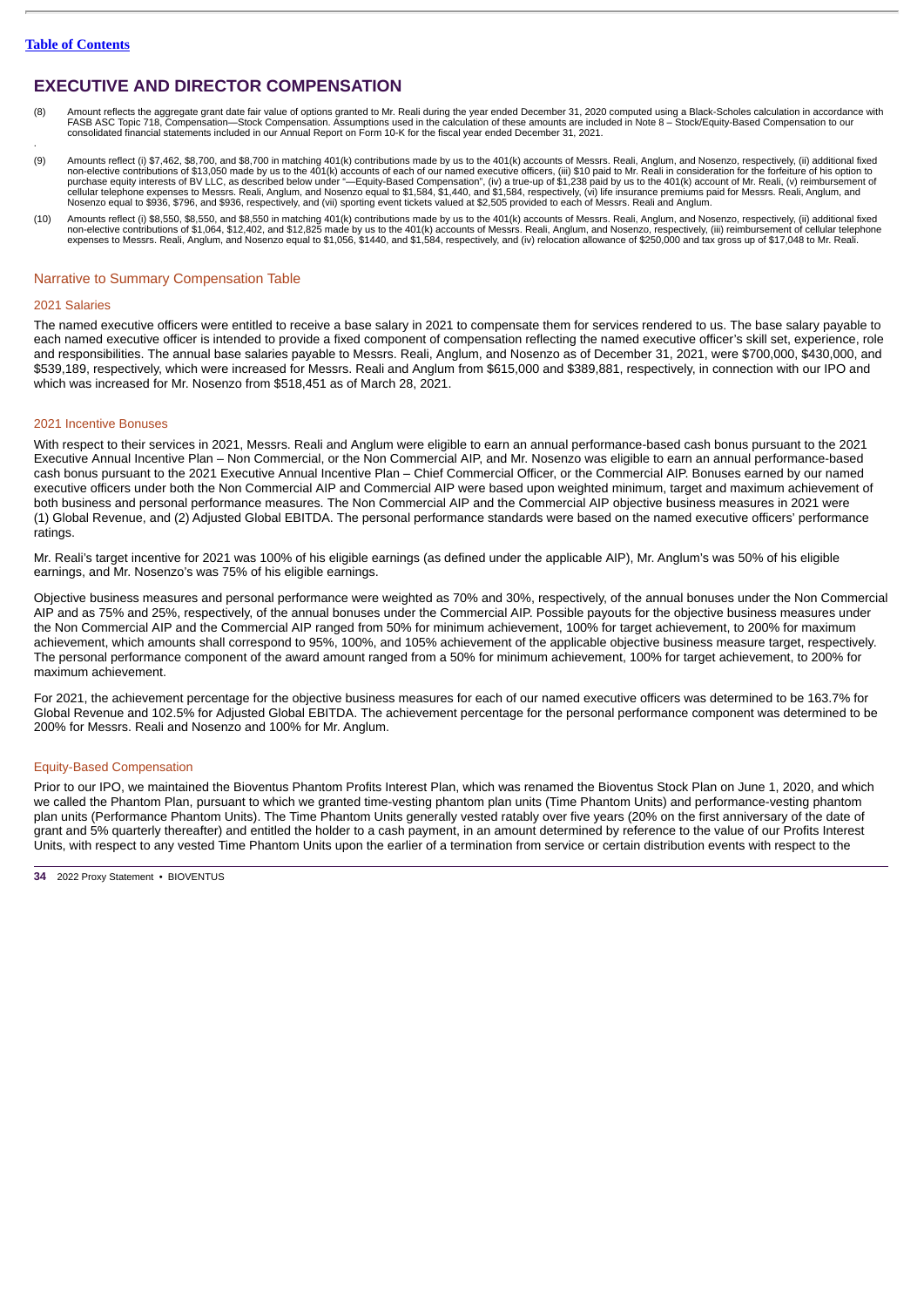Company's profits interest units. In the event of a qualifying distribution event prior to a termination, all Time Phantom Units fully vest. Generally, Performance Phantom Units were scheduled to vest on June 1, 2021, subject to the achievement of 2020 corporate revenue goals, but could also become vested in whole or in part in the board of managers' discretion in the event such revenue goals were not satisfied. In connection with our IPO, on February 11, 2021, we terminated the Phantom Plan and there will be no further awards made under the Phantom Plan. All awards under the Phantom Plan were settled 12 months following the termination. In connection with the Phantom Plan termination, Bioventus Inc. assumed the obligations of BV LLC and Phantom Plan awards were paid in the form of shares of Class A common stock (or, in the case of former employees whose employment terminated prior to the offering and who held vested Phantom Plan awards as of 12 months following the termination of the Phantom Plan, in the form of cash). The number of shares of Class A common stock received by each participant, including our named executive officers, was determined by dividing (A) the value of the participant's vested Phantom Units (after giving effect to any accelerations in vesting in connection with our IPO, as described below) as of February 11, 2021 by (B) the \$13.00 IPO price of our Class A common stock (with any terminated employees holding vested Phantom Plan awards receiving the cash value of such shares determined as of the date of the IPO). To the extent that a Time Phantom Unit was not otherwise vested as of the date the Phantom Plan was terminated, settlement with respect to such Time Phantom Unit was subject to the holder's continued employment with us through the applicable vesting date or the twelve month anniversary of plan termination, if earlier. As a result of the \$13.00 IPO price of our Class A common stock, the Time Phantom Units held by Mr. Reali and all of the Performance Phantom Units had no value as the IPO date and were forfeited. Each of our named executive officers held Phantom Plan awards as of December 31, 2021 as set forth below in "—Outstanding Equity Awards at Fiscal-Year End."

On July 30, 2020, Mr. Reali was granted an option to purchase up to 5,935 equity interests of BV LLC at a per unit price of \$42.12 at any time prior to July 30, 2021 (or the termination of his service, if earlier), but Mr. Reali forfeited this option on February 3, 2021. Mr. Reali was paid \$10 in consideration for this forfeiture.

### 2021 Incentive Plan

In connection with our IPO, our Board adopted (and our stockholders approved) the 2021 Incentive Award Plan (2021 Incentive Plan), in order to facilitate the grant of cash and equity incentives to our non-employee directors, employees (including our named executive officers) and consultants and employees and consultants of our subsidiaries and to enable our Company and our subsidiaries to obtain and retain the services of these individuals, which is essential to our long-term success. During 2021, Messrs. Reali, Anglum, and Nosenzo received 2,503,800, 336,000, and 164,500 options under the 2021 Incentive Plan, respectively, and Messrs. Anglum and Nosenzo received 101,276 and 107,995 restricted stock units under the 2021 Incentive Plan, respectively.

#### 2021 ESPP

In connection with our IPO, we adopted a 2021 Employee Stock Purchase Plan, or the 2021 ESPP, in which all of our employees, including our named executive officers, who satisfy certain eligibility requirements may participate. The 2021 ESPP is comprised of two distinct components in order to provide increased flexibility to grant options to purchase shares under the 2021 ESPP. Specifically, the 2021 ESPP authorizes (1) the grant of options to employees that are intended to qualify for favorable U.S. federal tax treatment under Section 423 of the Code, and (2) the grant of options that are not intended to be tax-qualified under Section 423 of the Code to facilitate participation for employees who are not eligible to benefit from favorable U.S. federal tax treatment and, to the extent applicable, to provide flexibility to comply with non-U.S. laws and other considerations. As of December 31, 2021, three offering periods had occurred under the 2021 ESPP.

# Executive Compensation Arrangements

#### Employment Letters

In connection with our IPO, we entered into new employment agreements with Messrs. Reali, Anglum, and Nosenzo, which were in effect as of December 31, 2021 (as further described below under "—Severance"). Pursuant to their respective employment letters, Mr. Reali serves as the Chief Executive Officer, Mr. Anglum served as the Chief Financial Officer, and Mr. Nosenzo serves as the Chief Commercial Officer. Mr. Reali also serves as a member of our board of directors.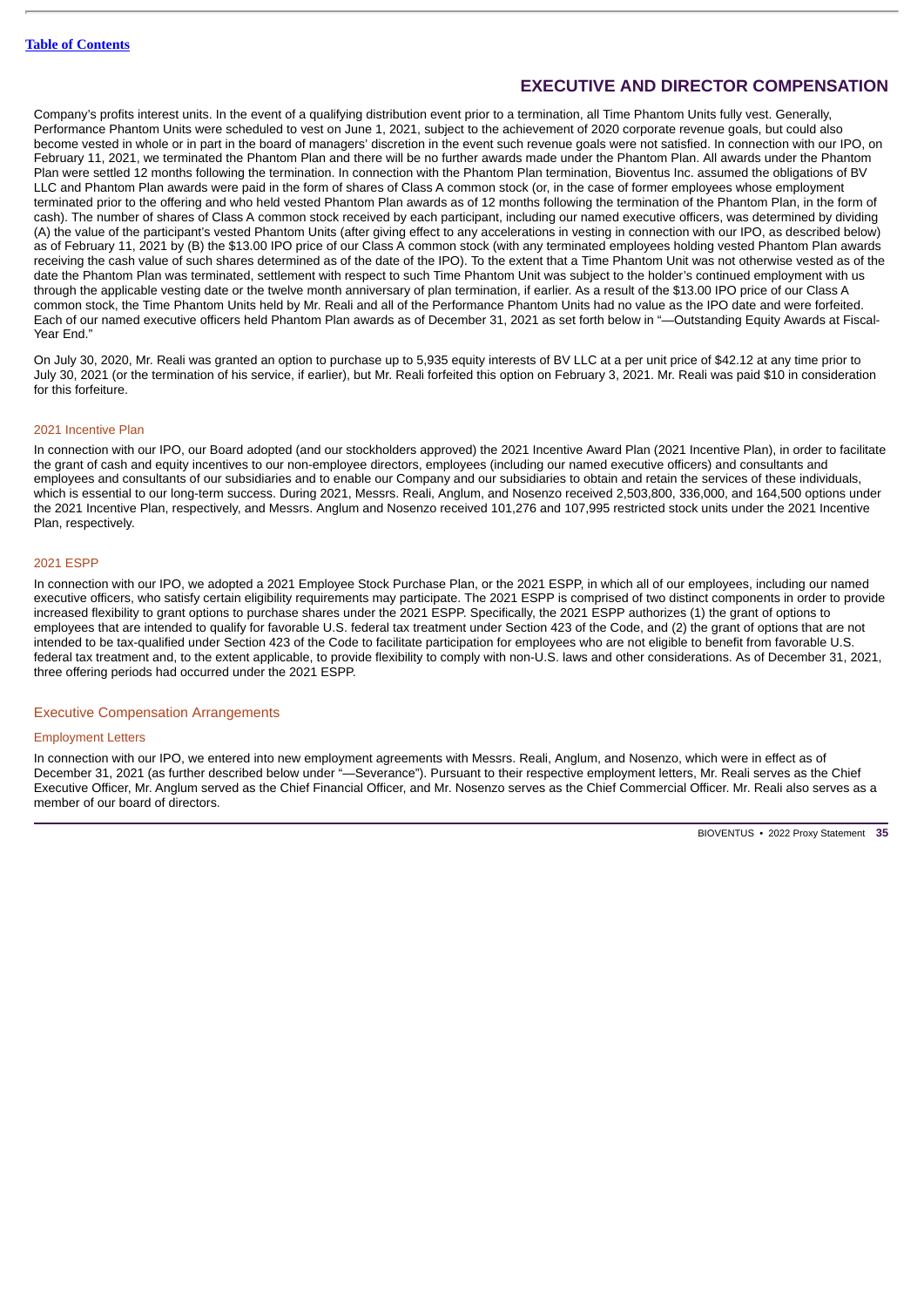### **Severance**

In connection with our IPO, we entered into new employment agreements with each of our named executive officers that became effective February 11, 2021 and superseded their previous severance arrangements. Under these new employment agreements, upon a termination without cause or resignation by the named executive officer with good reason, each of our named executive officers are entitled to (i) twelve months' base salary (eighteen months in the case of Mr. Reali), payable in equal installments over the twelve month period (eighteen month period in the case of Mr. Reali) following such termination, (ii) 100% of target annual cash incentive (150% in the case of Mr. Reali), payable in equal installments over the twelve month period (eighteen month period in the case of Mr. Reali) following such termination, and (iii) payment of COBRA premiums for the first twelve months of coverage following termination of employment (eighteen months in the case of Mr. Reali). Additionally, upon a termination without cause or resignation by the named executive officer with good reason within the 24 month period following a change in control, each of our named executive officers are entitled to (i) eighteen months' base salary (twenty-four months in the case of Mr. Reali), payable in a lump sum within 60 days following such termination, (ii) 150% of target annual cash incentive (200% in the case of Mr. Reali), payable in a lump sum within 60 days following such termination, (iii) a lump sum payment equal to eighteen months (twenty-four months in the case of Mr. Reali) of COBRA premiums within 60 days following such termination, and (iv) full vesting acceleration of all equity awards. These severance payments will be conditioned upon execution and delivery of a release and compliance with the restrictive covenants described below in "—Restrictive Covenants."

#### Restrictive Covenants

In connection with our IPO, we entered into new post-employment restrictive covenants with our named executive officers, effective as of the date of our IPO, including twelve-month (and eighteen months in the case of Mr. Reali) noncompetition and non-solicitation obligations (increased to eighteen-months (and twenty-four months in the case of Mr. Reali) in the event a named executive officer receives change in control severance, as described above) and perpetual confidentiality and non-disparagement obligations.

#### Other Elements of Compensation

### Retirement Plans

We currently maintain a 401(k) retirement savings plan, or the 401(k) plan, in which all of our employees, including our named executive officers, who satisfy certain eligibility requirements may participate. The Internal Revenue Code allows eligible employees to defer a portion of their compensation, within prescribed limits, on a pre-tax and post-tax basis through contributions to the 401(k) plan. Under the terms of the 401(k) plan, we currently make non-discretionary matching contributions equal to 100% of the first four percent and 50% of the next two percent of the employee's eligible compensation. Further, our board of directors has discretion under the 401(k) plan to provide for (i) annual discretionary matching contributions based on eligible compensation contributed by each employee and (ii) discretionary non-elective contributions in an amount determined by the board at year end, subject to continued employment through year end. We believe that providing a vehicle for tax-deferred retirement savings though the 401(k) plan adds to the overall desirability of our executive compensation package and further incentivizes our employees, including our named executive officers, in accordance with our compensation policies. We anticipate that our employees will continue to be eligible to participate in a 401(k) plan maintained by us.

#### Employee Benefits

All of our full-time employees and working partners, including our named executive officers, are eligible to participate in health and welfare plans maintained by us, including:

- medical, dental and vision benefits:
- medical flexible spending accounts and health savings account;
- short-term and long-term disability insurance;
- basic life and accidental death & dismemberment insurance; and
- group accident, critical illness and hospital indemnity plans.

Our named executive officers participate in these plans on the same basis as other eligible employees. We do not maintain any supplemental health and welfare plans for our named executive officers. We reimburse our named executive officers for the full cost of their personal cellular phones. We believe the benefits described above are necessary and appropriate to provide a competitive compensation package to our named executive officers.

**<sup>36</sup>** 2022 Proxy Statement • BIOVENTUS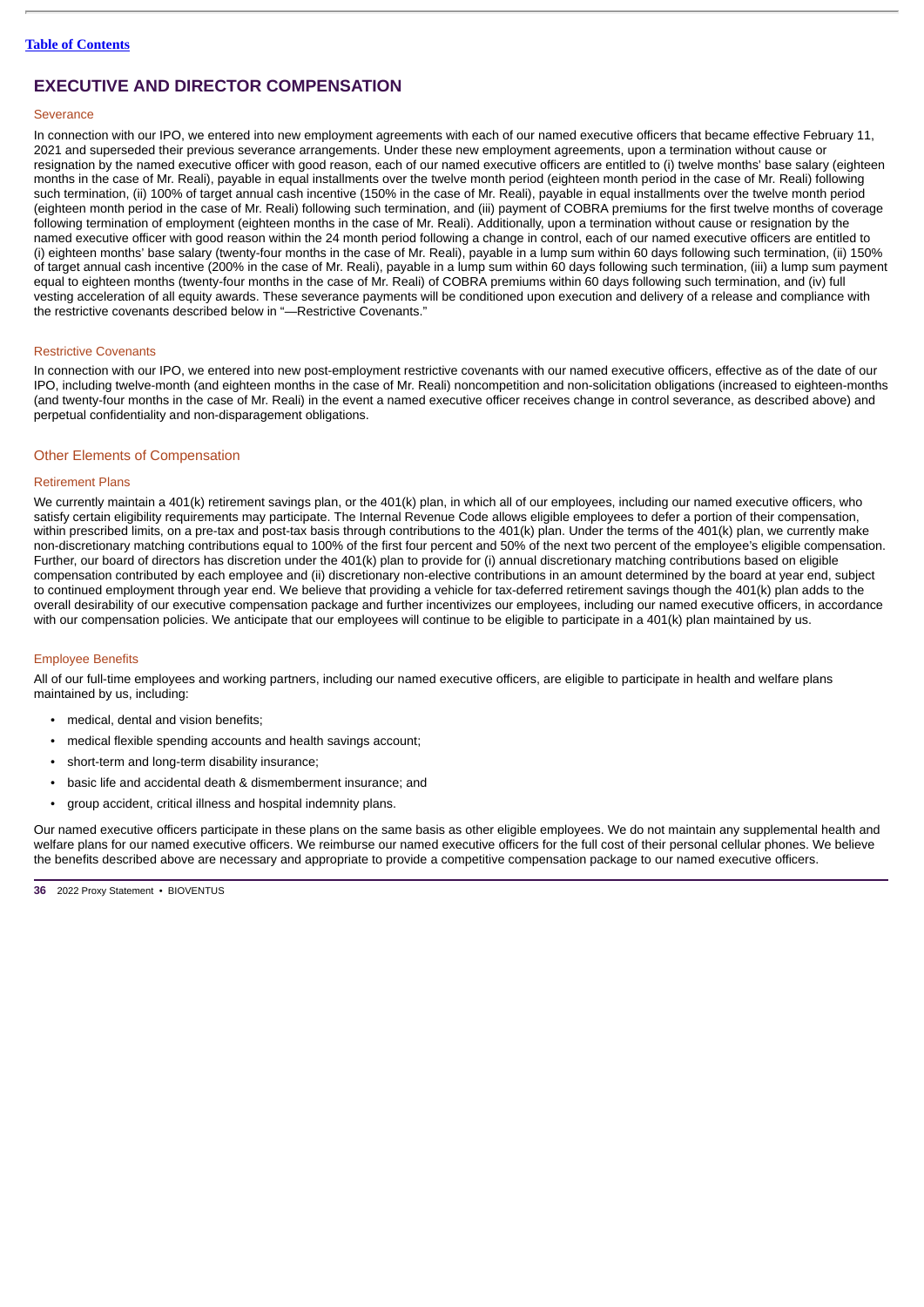## Section 280G

The new employment agreements we entered into with our named executive officers in connection with our IPO provide that, in the case of their receipt of any payments in connection with a change in control (as defined in the employment letter or agreement), or that would otherwise be considered an "excess parachute payment" within the meaning of Section 280G of the Code, such payments will be reduced to the maximum amount that does not trigger the excise tax imposed by Section 4999 of the Code if the named executive officer would be better off on a net after-tax basis with such reduction.

#### Retention Plan

On April 13, 2020, we initiated a retention plan with Mr. Nosenzo for an aggregate amount of \$520,000 less applicable taxes. One payments of \$260,000 was paid on May 4, 2021 and the remaining payment of \$260,000 will be paid on May 4, 2022, subject to Mr. Nosenzo's continued service through each such date; provided that if Mr. Nosenzo's employment is terminated for a reason that would qualify Mr. Nosenzo for severance benefits under his offer letter after the May 4, 2021 payment date but before the May 4, 2022 payment date he will receive \$260,000 in a lump sum within 60 days following the termination date. Any such payments are in addition to any severance benefits under Mr. Nosenzo's offer letter.

#### <span id="page-40-0"></span>Outstanding Equity Awards at Fiscal Year-End

The following table summarizes the number of option awards and profits interest units (including the number of profits interest units underlying Phantom Units) for our named executive officers as of December 31, 2021. For additional information about the outstanding equity awards granted to our named executive officers, please see the section titled "-Equity-based compensation" above.

|                   |                   |                                                                                           | <b>Option Awards(5)</b>                                                                     | <b>Stock Awards</b>                              |                                                   |                                                                                       |                                                                                        |
|-------------------|-------------------|-------------------------------------------------------------------------------------------|---------------------------------------------------------------------------------------------|--------------------------------------------------|---------------------------------------------------|---------------------------------------------------------------------------------------|----------------------------------------------------------------------------------------|
| <b>Name</b>       | <b>Grant Date</b> | <b>Number of</b><br>securities<br>underlying<br>unexercised<br>options (#)<br>exercisable | <b>Number of</b><br>securities<br>underlying<br>unexercised<br>options (#)<br>unexercisable | Option<br><b>Exercise</b><br><b>Price</b><br>(5) | <b>Option</b><br><b>Expiration</b><br><b>Date</b> | <b>Number of</b><br>profits<br>interest<br>units that<br>have not<br>vested<br>$($ #) | <b>Market</b><br>Value of<br>shares or<br>units that<br>that have<br>not vested<br>(S) |
| Kenneth Reali     | 2/11/2021(6)      |                                                                                           | 618,450                                                                                     | 13.00                                            | 2/11/2031                                         |                                                                                       | \$                                                                                     |
|                   | 2/11/2021(7)      |                                                                                           | 1,855,350                                                                                   | 13.00                                            | 7/30/2031                                         |                                                                                       |                                                                                        |
|                   | 4/1/2021(7)       |                                                                                           | 30,000                                                                                      | 15.23                                            | 4/1/2031                                          |                                                                                       |                                                                                        |
| Gregory O. Anglum | 5/1/2017(1)       |                                                                                           |                                                                                             |                                                  |                                                   | 9,500(4)                                                                              | 54,626(2)                                                                              |
|                   | 2/11/2021(8)      |                                                                                           |                                                                                             |                                                  |                                                   | 4,400                                                                                 | 63,756(9)                                                                              |
|                   | 2/11/2021(7)      |                                                                                           | 326,900                                                                                     | 13.00                                            | 2/11/2031                                         |                                                                                       |                                                                                        |
|                   | 4/1/2021(8)       |                                                                                           |                                                                                             |                                                  |                                                   | 96,876                                                                                | 1,403,733(9)                                                                           |
|                   | 4/1/2021(7)       |                                                                                           | 9,100                                                                                       | 15.23                                            | 4/1/2031                                          |                                                                                       |                                                                                        |
| John E. Nosenzo   | 2/6/2017(1)       |                                                                                           |                                                                                             |                                                  |                                                   | 6,250(5)                                                                              | 38,334(2)                                                                              |
|                   | 2/11/2021(8)      |                                                                                           |                                                                                             |                                                  |                                                   | 1,470                                                                                 | 21,300(9)                                                                              |
|                   | 2/11/2021(7)      |                                                                                           | 164,500                                                                                     | 13.00                                            | 2/11/2031                                         |                                                                                       |                                                                                        |
|                   | 4/1/2021(8)       |                                                                                           |                                                                                             |                                                  |                                                   | 106.485                                                                               | 1,542,968(9)                                                                           |

(1) These rows show the number of profits interest units held by our named executive officers that have not vested. Phantom Units generally represent the right to receive cash amounts from us based on the distributions that would be made to an equivalent number of profits interests with an equivalent benchmark amount. The benchmark amounts represent the cumulative<br>distributions that must be made by us pursuant

(2) Amounts are calculated based on multiplying (i) a number of shares equal to the quotient of (A) the value of the participant's vested Phantom Units (after giving effect to any accelerations in vesting in connection with our IPO, as described above) as of February 11, 2021, divided by (B) the \$13.00 IPO price of our Class A common stock (with any terminated employees holding<br>vested Phantom Plan awards receiving t which was \$14.49.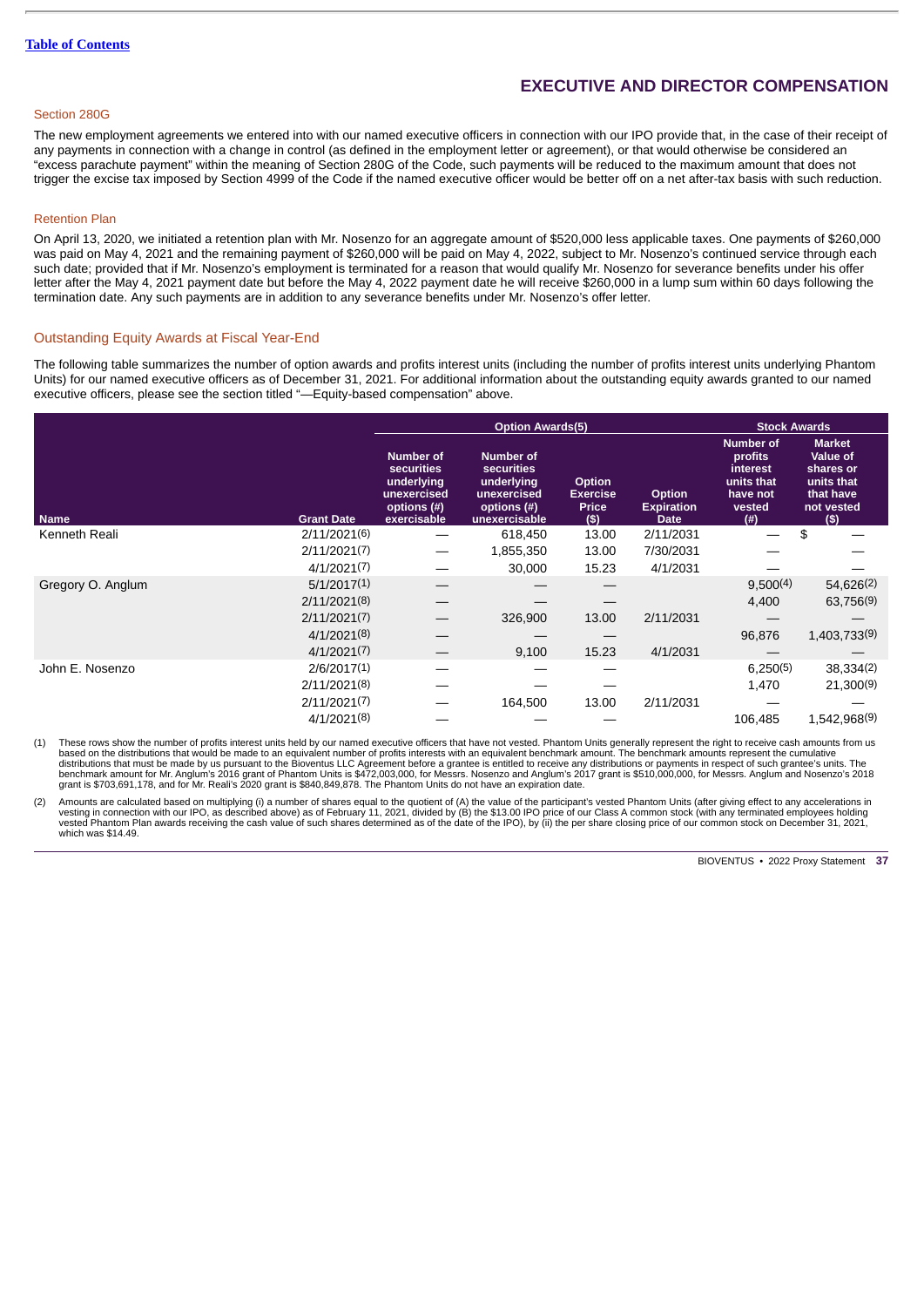- (3) Mr. Reali was granted 417,804 Phantom Units on June 25, 2020; 20% of such grant will vest on April 13, 2021 and 5% will vest each quarter thereafter.
- (4) Mr. Anglum was granted 95,000 Phantom Units on May 1, 2017; 20% of these Phantom Units vested on the first anniversary of the grant date and 5% vests each quarter thereafter.
- (5) Mr. Nosenzo was granted 125,000 Phantom Units on February 6, 2017; 20% of these Phantom Units vested on February 6, 2018 and 5% vests each quarter thereafter.
- (6) This row reflects stock options granted under the 2021 Incentive Plan, which vest in two equal annual installments on the first two anniversaries of the date of grant.
- (7) These rows reflect stock options granted under the 2021 Incentive Plan, which vest in four equal annual installments on the first four anniversaries of the date of grant.
- (8) These rows reflect restricted stock units granted under the 2021 Incentive Plan, which vest in full on the one-year anniversary of the grant date.
- (9) Amounts are calculated based on multiplying the number of shares shown in the table by the per share closing price of our common stock on December 31, 2021, which was \$14.49.

### <span id="page-41-0"></span>Director Compensation

The following table sets forth information concerning the compensation of the current members of our board of directors for the year ended 2021.

|                                | <b>Stock</b>                | <b>Fees Earned</b><br>or Paid |                       |
|--------------------------------|-----------------------------|-------------------------------|-----------------------|
| <b>Name</b>                    | <b>Awards</b><br>$($ \$)(1) | in Cash<br>(\$)(2)            | <b>Total</b><br>$($)$ |
| William A. Hawkins             | 793,427                     | 112,153                       | 905,580               |
| Susan M. Stalnecker            | 473,626                     | 78,861                        | 552,487               |
| Guy P. Nohra                   | 158,121                     | 66,458                        | 224,579               |
| Martin P. Sutter               | 158,121                     | 57,597                        | 215,718               |
| David J. Parker <sup>(3)</sup> | 158,121                     | 55,885                        | 214,006               |
| Guido J. Neels                 | 158,121                     | 55,382                        | 213,503               |
| Mary Kay Ladone(4)             | 87,856                      | 33,632                        | 121,488               |
| Stavros Vizirgianakis(5)       | 43,715                      | 9,117                         | 52,832                |
| Patrick Beyer <sup>(5)</sup>   | 43,715                      | 11.304                        | 55,019                |
| Philip Cowdy <sup>(6)</sup>    |                             |                               |                       |
| Bradley Cannon(7)              |                             |                               |                       |

(1) Amounts reflect the aggregate grant-date fair value of the restricted stock unit awards granted during 2021 computed in accordance with ASC Topic 718 for stock-based compensation<br>transactions. Assumptions used in the c Report on Form 10-K for the fiscal year ended December 31, 2021. These amounts do not reflect the actual economic value that will be realized by the non-employee director upon the vesting<br>of the restricted stock units or t

- Amounts reflect (i) \$54,431 in annual retainer fees received by Mr. Hawkins for his service as a member of the board and additional annual retainer fees of \$48,861 and \$8,861 for his service as Chairman of the board and ch Risk Committee; (vi) \$48,736 in annual retainer fees received by Mr. Neels for his service as a member of the board and an additional annual retainer fee of \$6,646 for his service as a member<br>of the Compensation Committee; \$3,479 for her service as a member of the Audit and Risk Committee and a member of the Compensation Committee, respectively; (viii) \$9,117 in annual retainer fees received by<br>Mr. Vizirgianakis for his service as a member o retainer fee of \$1,739 for his service as a member of the Audit and Risk Committee.
- (3) Mr. Parker resigned from the Audit Committee effective as of October 29, 2021 and resigned from the board effective as of December 31, 2021.
- (4) Ms. Ladone became a member of the board effective as of July 15, 2021.

(5) Messrs. Vizirgianakis and Beyer became members of the board effective as of October 29, 2021.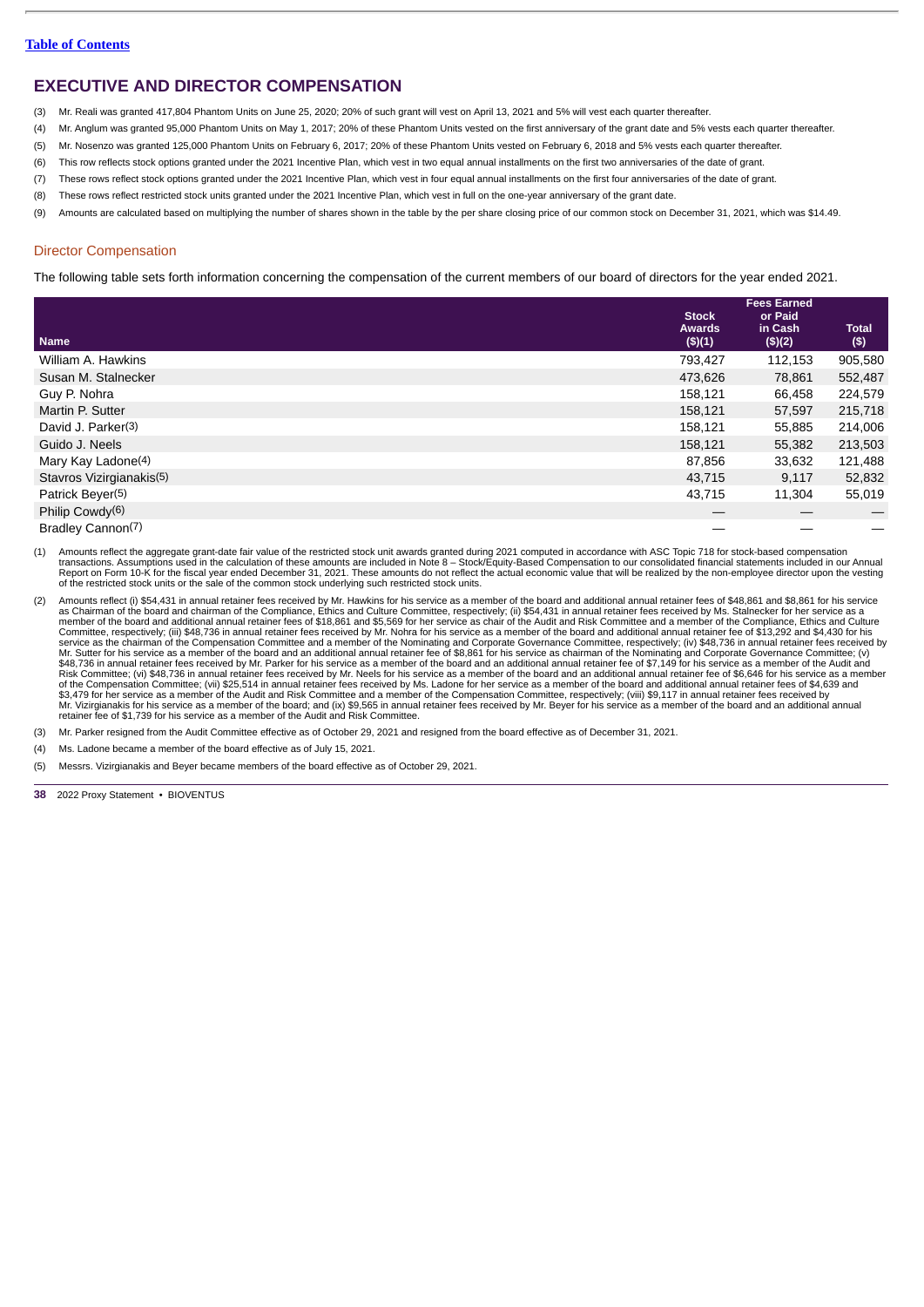(6) Mr. Cowdy is an employee of Smith & Nephew and, as a result, does not receive compensation for his service on our board.

(7) Mr. Cannon resigned from the board effective as of the date of our IPO. Mr. Cannon did not receive compensation for his service on the board prior to his resignation.

As of December 31, 2021, each of our non-employee directors held the number of stock awards set forth in the following table.

|                                   | <b>Stock</b><br><b>Awards</b> |
|-----------------------------------|-------------------------------|
| <b>Name</b>                       | $(\#)$                        |
| William A. Hawkins <sup>(1)</sup> | 54,073                        |
| Susan M. Stalnecker(2)            | 32,416                        |
| Guy P. Nohra(3)                   | 11,700                        |
| Martin P. Sutter(3)               | 11,700                        |
| David J. Parker(3)(6)             | 11,700                        |
| Guido J. Neels(3)                 | 11,700                        |
| Mary Kay Ladone(4)                | 5,440                         |
| Stavros Vizirgianakis(5)          | 2,895                         |
| Patrick Beyer(5)                  | 2,895                         |

(1) Amount consists of 13,500 restricted stock units granted on February 11, 2021 and 40,573 restricted stock units granted on April 1, 2021, in each case under the 2021 Incentive Plan, all of which vest in full on the one year anniversary of the date of grant, subject to Mr. Hawkins' continued service through each applicable vesting date.

(2) Amount consists of 9,000 restricted stock units granted on February 11, 2021 and 23,416 restricted stock units granted on April 1, 2021, in each case under the 2021 Incentive Plan, all of which vest in full on the one year anniversary of the date of grant, subject to Ms. Stalnecker's continued service through each applicable vesting date.

(3) Amounts consist of 9,000 restricted stock units granted on February 11, 2021 and 2,700 restricted stock units granted on April 1, 2021, in each case under the 2021 Incentive Plan, all of which vest in full on the one year anniversary of the date of grant, subject to the board member's continued service through each applicable vesting date.

(4) Amount reflects 5,440 restricted stock units granted on July 15, 2021 under the 2021 Incentive Plan, all of which vest in full on the one year anniversary of the date of grant, subject to Ms. Ladone's continued service through such vesting date.

(5) Amounts reflect 2,895 restricted stock units granted on October 29, 2021 under the 2021 Incentive Plan, all of which vest in full on the one year anniversary of the date of grant, subject to the board member's continued service through such vesting date

(6) Mr. Parker's restricted stock units were forfeited following his resignation from the board, effective as of December 31, 2021.

Additionally, as of December 31, 2021, Mr. Hawkins held 50,000 Phantom Units, 100% of which were vested. The benchmark amount for Mr. Hawkins's grant of Phantom Units is \$472,003,000.

### Non-Employee Director Compensation Policy

Our non-employee director compensation policy, which became effective February 11, 2021, provides that each non-employee director receives an annual cash retainer of \$55,000. In addition, (i) the Chairperson of the Board shall receive an additional annual retainer of \$50,000, (ii) the Lead Director of the Board shall receive an additional annual retainer of \$30,000, (iii) the Chairpersons of the Audit and Risk Committee, Compensation Committee, Nominating and Corporate Governance Committee, and Compliance, Ethics and Culture Committee shall receive additional annual retainers of \$20,000, \$15,000, \$10,000 and \$10,000, respectively, and (iv) non-Chairperson members of the Audit and Risk Committee, Compensation Committee, Nominating and Corporate Governance Committee, and Compliance, Ethics and Culture Committee shall receive additional annual retainers of \$10,000, \$7,500, \$5,000 and \$5,000, respectively. In addition, each such non-employee director receives an annual RSU award with a grant date value of \$152,000, with all such annual RSU awards (other than those received in respect of a non-employee director's initial year of service, as described below) vesting on the first anniversary of the grant date of the award (or immediately prior to the date of the annual shareholder meeting immediately following the date of grant, if sooner), subject to such non-employee director continuing in service through such date. RSU awards for each non-employee director's initial year of service shall vest in three equal installments, with the first installment vesting on the first anniversary of the grant date of such initial award (or immediately prior to the date of the annual shareholder meeting immediately following the date of grant, if sooner) and the second and third installments vesting on the first and second anniversaries of such first vesting date, subject to such non-employee director continuing in service through each such date (and any such nonemployee director who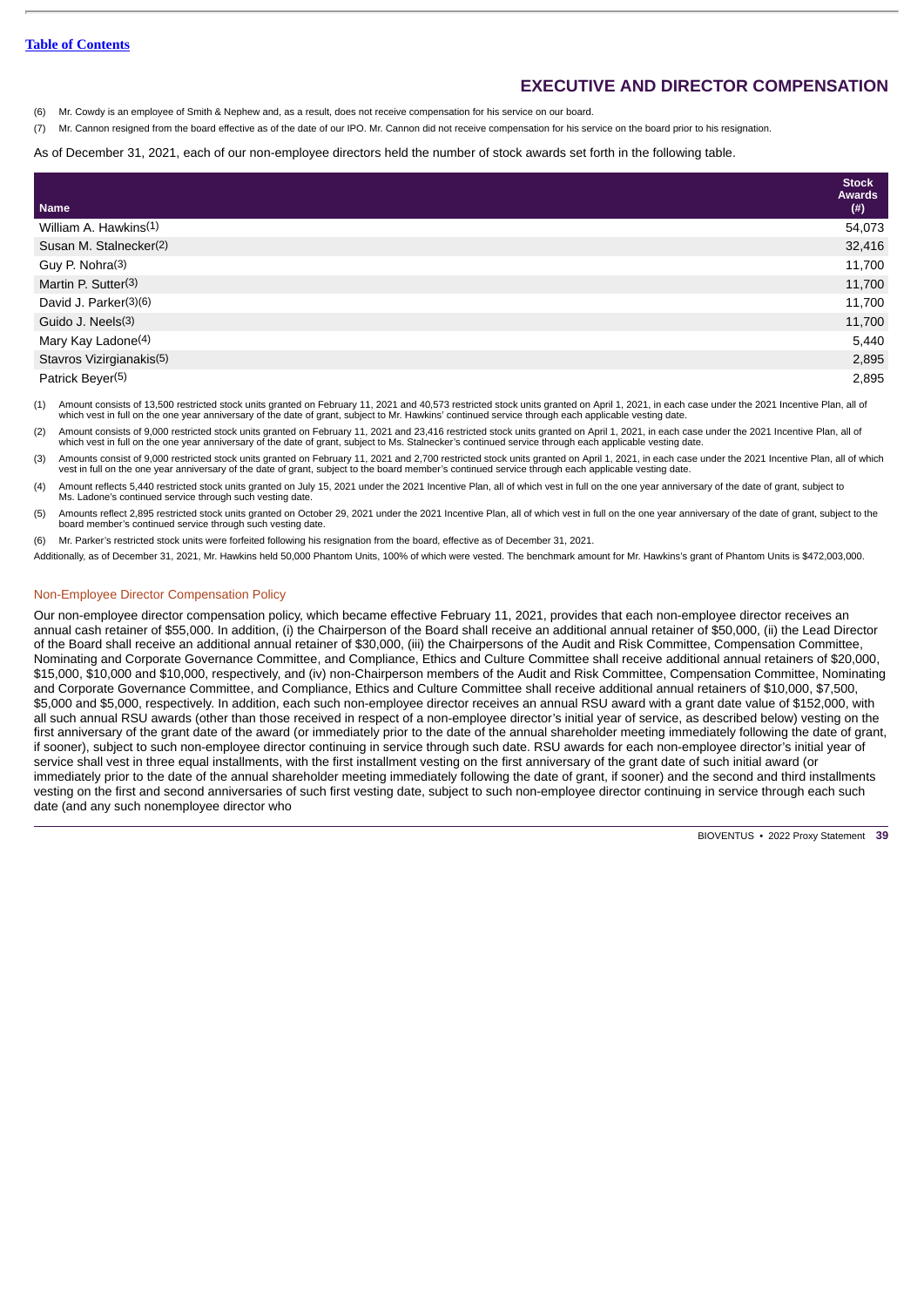commences service on a date other than the date of the annual shareholder meeting receives a pro-rata restricted stock unit award for such initial year of service). In addition, in connection with our IPO, each non-employee director received a RSU award with a grant date value of \$152,000 that vests on the first anniversary of the grant date of the award. Each RSU award awarded under the policy accelerates and vests in full upon a change in control (as defined in the 2021 Incentive Plan). In addition, each non-employee director is reimbursed for out-of-pocket expenses in connection with his or her services.

Prior to our IPO, we agreed, pursuant to an offer letter, effective January 1, 2016, to (1) pay Mr. Hawkins an annual retainer fee of \$40,000 for his service as a member of the board and \$50,000 for his service as chairman of the board, each payable in quarterly installments in arrears and pro-rated for any partial period of service and (2) award Mr. Hawkins a one-time grant of 50,000 Phantom Units under the Phantom Plan. We also agreed, pursuant to an offer letter, to (1) pay Ms. Stalnecker an annual retainer fee of \$50,000 for her service as a member of the board and \$10,000 for her participation in the Audit and Risk Committee, each payable in quarterly installments in arrears and pro-rated for any partial period of service and (2) award Ms. Stalnecker 50,000 Phantom Units under the Phantom Plan. These offer letters were superseded as of February 11, 2021, the date our non-employee director compensation policy become effective.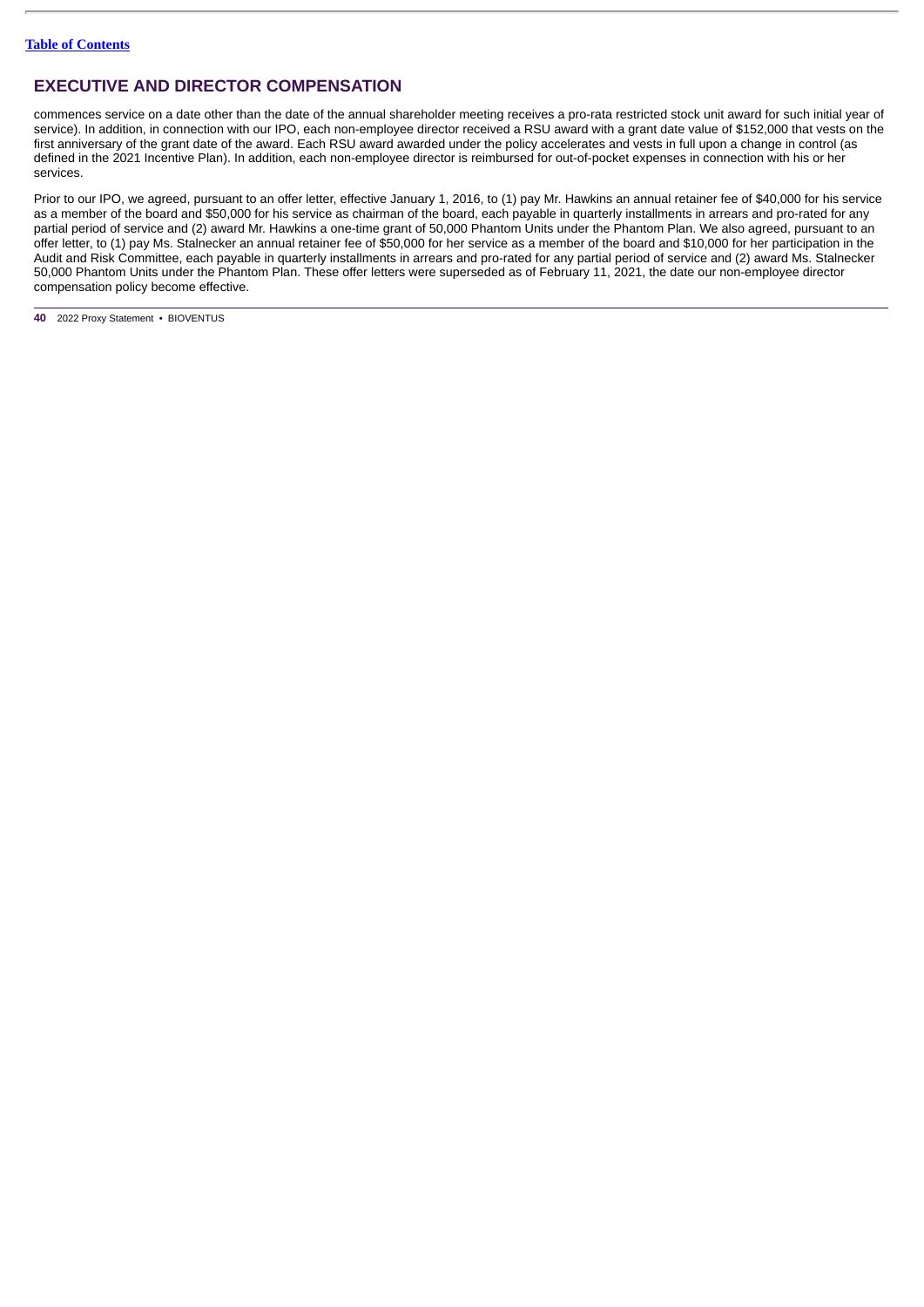# <span id="page-44-0"></span>Security Ownership of Certain Beneficial Owner and Management

The following table presents information as to the beneficial ownership of our Class A common stock and Class B Common Stock, as of April 22, 2022 for:

- each person, or group of affiliated persons, known by us to beneficially own more than 5% of our Class A common stock or our Class B common stock;
- each named executive officer;
- each of our directors; and
- all executive officers and directors as a group.

Smith & Nephew Inc. (the "Continuing LLC Owner") is entitled to have its LLC Interests (as defined below) redeemed for Class A common stock on a one-for-one basis, or, if we and the Continuing LLC Owner agree, a cash payment equal to the market value of the applicable number of our shares of Class A common stock. In addition, at Bioventus's election, Bioventus may effect a direct exchange of such Class A common stock or such cash (if mutually agreed) for such LLC Interests in lieu of such a redemption. In connection with our IPO, we issued to the Continuing LLC Owner one share of Class B common stock for each LLC Interest it owns. As a result, the number of shares of Class B common stock listed in the table below correlates to the number of LLC Interests the Continuing LLC Owner owns.

The number of shares beneficially owned by each stockholder is determined under rules issued by the SEC and includes voting or investment power with respect to securities. Under these rules, beneficial ownership includes any shares as to which the individual or entity has sole or shared voting power or investment power. In computing the number of shares beneficially owned by an individual or entity and the percentage ownership of that person, shares of Common Stock subject to options, or other rights, including the redemption right described above, held by such person that are currently exercisable or will become exercisable within 60 days of April 22, 2022, are considered outstanding, although these shares are not considered outstanding for purposes of computing the percentage ownership of any other person. Unless otherwise indicated, the address of each of the individuals and entities named below is c/o Bioventus Inc., 4721 Emperor Boulevard, Suite 100, Durham, NC 27703. Each of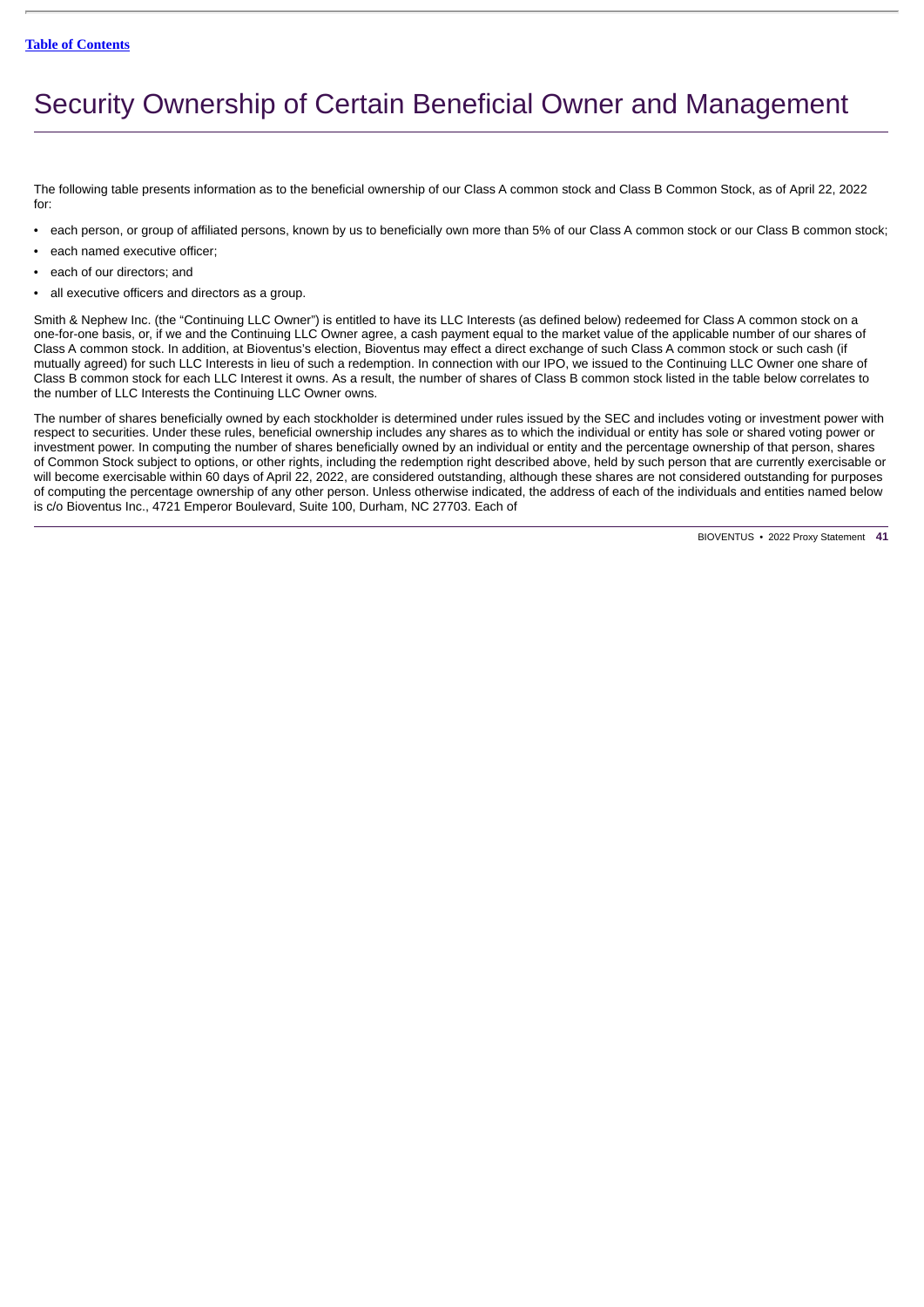# **SECURITY OWNERSHIP OF CERTAIN BENEFICIAL OWNER AND MANAGEMENT**

the stockholders listed has sole voting and investment power with respect to the shares beneficially owned by the stockholder unless noted otherwise, subject to community property laws where applicable.

|                                                                               | <b>Shares of</b><br><b>Class A</b><br><b>Common Stock</b><br><b>Beneficially</b><br>Owned |          | <b>Shares of</b><br><b>Class B</b><br><b>Common Stock</b><br><b>Beneficially</b><br>Owned | <b>Combined</b><br><b>Voting</b><br>Power(1) |          |
|-------------------------------------------------------------------------------|-------------------------------------------------------------------------------------------|----------|-------------------------------------------------------------------------------------------|----------------------------------------------|----------|
| <b>Name of Beneficial Owner</b>                                               | <b>Number</b>                                                                             | $\%$     | <b>Number</b>                                                                             | $\frac{9}{6}$                                | %        |
| 5% Stockholders                                                               |                                                                                           |          |                                                                                           |                                              |          |
| EW Healthcare Partners(2)                                                     | 13,021,324                                                                                | 21.3%    |                                                                                           |                                              | 16.9%    |
| Smith & Nephew(3)                                                             | 6,229,991                                                                                 | 10.2%    | 15,786,737                                                                                | 100%                                         | 28.6%    |
| Spindletop Healthcare Capital L.P.(4)                                         | 3,906,395                                                                                 | 6.4%     |                                                                                           |                                              | 5.1%     |
| Ampersand Capital(5)                                                          | 3,255,332                                                                                 | 5.3%     |                                                                                           |                                              | 4.2%     |
| <b>Named Executive Officers and Directors</b>                                 |                                                                                           |          |                                                                                           |                                              |          |
| Kenneth M. Reali(6)                                                           | 791,738                                                                                   | 1.3%     |                                                                                           |                                              | 1.0%     |
| Gregory O. Anglum(7)                                                          | 237,843                                                                                   | $^\star$ |                                                                                           |                                              | $\star$  |
| John E. Nosenzo(8)                                                            | 193,581                                                                                   | $\star$  |                                                                                           |                                              | $^\star$ |
| William A. Hawkins(9)                                                         | 92,361                                                                                    | $^\star$ |                                                                                           |                                              | $\star$  |
| Patrick Beyer(10)                                                             | 34,906                                                                                    | $\star$  |                                                                                           |                                              | $^\star$ |
| Philip G. Cowdy                                                               |                                                                                           |          |                                                                                           |                                              |          |
| Mary Kay Ladone                                                               |                                                                                           |          |                                                                                           |                                              |          |
| Guido J. Neels(11)                                                            | 11,700                                                                                    | $^\star$ |                                                                                           |                                              | $\star$  |
| Guy P. Nohra(12)                                                              | 11,700                                                                                    | $^\star$ |                                                                                           |                                              | $\star$  |
| Michelle McMurry-Heath                                                        |                                                                                           | —        |                                                                                           |                                              |          |
| Martin P. Sutter(13)                                                          | 11,700                                                                                    | $\star$  |                                                                                           |                                              | $\star$  |
| Susan M. Stalnecker(14)                                                       | 32,416                                                                                    | $\star$  |                                                                                           |                                              | $\star$  |
| Stavros G. Vizirgianakis(15)                                                  | 3,566,303                                                                                 | 5.8%     |                                                                                           |                                              | 4.6%     |
| All directors and executive officers as a group $(13 \text{ persons})^{(16)}$ | 5,115,817                                                                                 | 8.1%     |                                                                                           |                                              | 6.7%     |

Represents beneficial ownership of less than 1%.

1. Represents the voting power of each owner based on the voting power held through both the owner's Class A common stock and Class B common stock deemed to be beneficially owned.<br>Represents percentage of voting power of t

Based on a Schedule 13G filed with the SEC on January 31, 2022. Represents 12,096,702 shares held by EW Healthcare Partners Acquisition Fund, L.P. (the "Essex Stockholder") and<br>924,622 shares held by White Pine Medical, LL

3. Based on a Schedule 13G filed with the SEC on February 7, 2022. Represents 6,229,991 shares of Class A common stock held by Smith & Nephew USD Limited ("SNUSD") and 15,786,737 shares of Class B common stock held by Smith & Nephew, Inc. ("SNI"). Smith & Nephew plc ("S&N") is the parent entity of SNUSD and SNUSD is the parent entity of SNI. SNI also holds<br>15,786,737 common units of Bioventus LLC w Tennessee 38116.

4. Based on a Schedule 13G filed with the SEC on February 10, 2022. Represents 3,906,395 shares of Class A common stock held of record by Spindletop Healthcare Capital L.P. Mr. Melrose is<br>the manager of Spindletop GP Manag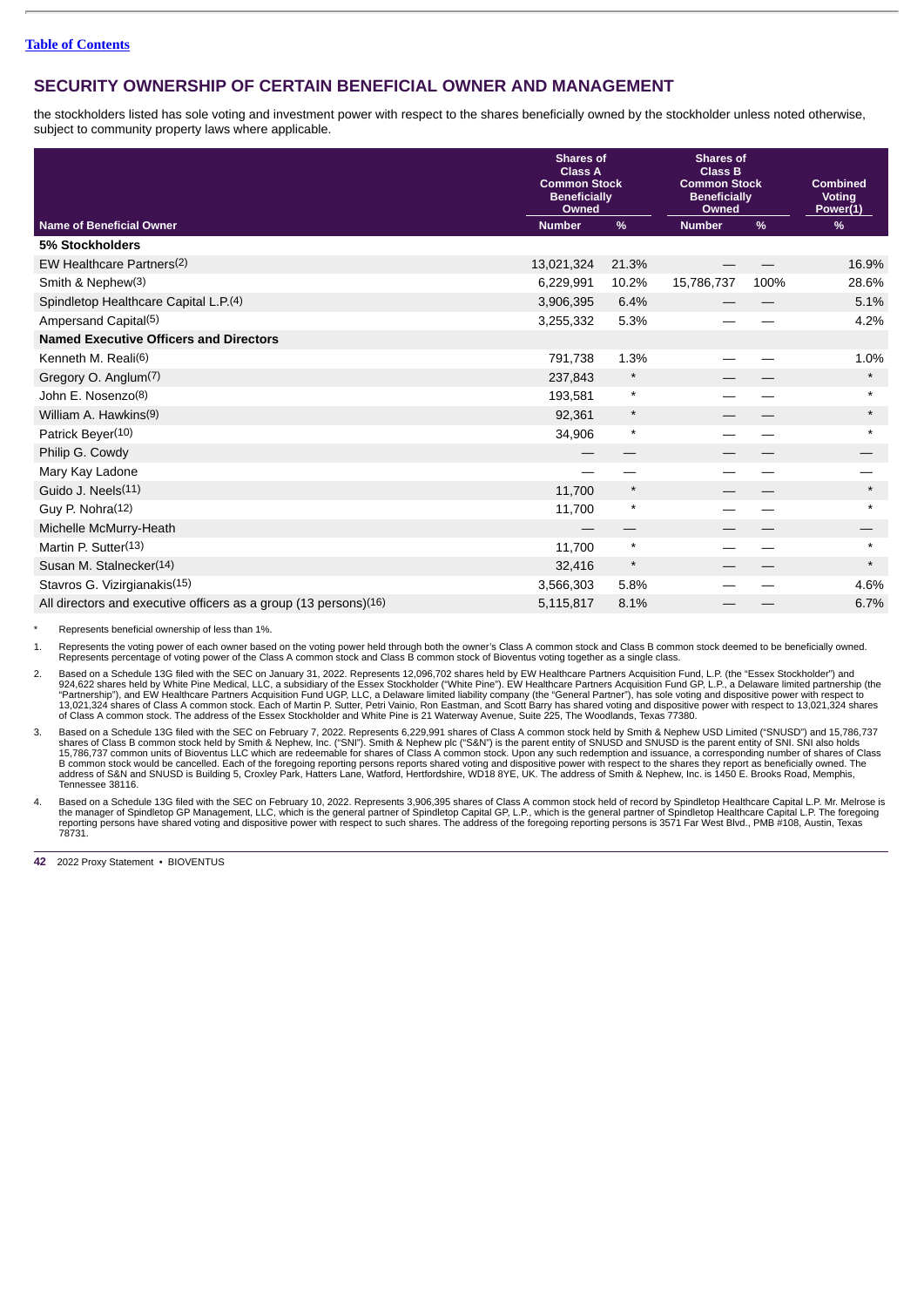# **SECURITY OWNERSHIP OF CERTAIN BENEFICIAL OWNER AND MANAGEMENT**

- 5. Based on a Schedule 13G filed with the SEC on February 11, 2022. Represents 3,255,332 shares of Class A common stock held by AMP-CF Holdings, LLC ("investor"). Ampersand CF<br>Limited Partnership ("AMP-CF LP") and Ampersan
- 6. Consists of 11,175 shares of Class A common stock and 780,563 shares of Class A common stock issuable upon the exercise of options that either are vested or that may vest within 60 days of April 22, 2022.
- 7. Consists of 153,843 shares of Class A common stock and 84,000 shares of Class A common stock issuable upon the exercise of options that either are vested or that may vest within 60 days of April 22, 2022.
- 8. Consists of 152,456 shares of Class A common stock and 41,125 shares of Class A common stock issuable upon the exercise of options that either are vested or that may vest within 60 days of April 22, 2022.
- 9. Consists of 92,361 shares of Class A common stock.
- 10. Consists of 34,906 shares of Class A common stock issuable upon the exercise of options that either are vested or that may vest within 60 days of April 22, 2022.
- 11. Consists of 11,700 shares of Class A common stock.
- 12. Consists of 11,700 shares of Class A common stock.
- 13. Consists of 11,700 shares of Class A common stock.
- 14. Consists of 32,416 shares of Class A common stock.
- 15. Consists of 785,380 shares of Class A common stock issuable upon the exercise of options that either are vested or that may vest within 60 days of April 22, 2022 and 2,780,923 shares of Class A common stock.
- 16. Consists of 3,345,906 shares of Class A common stock and 1,769,911 shares of Class A common stock issuable upon the exercise of options that either are vested or that may vest within 60 days of April 22, 2022.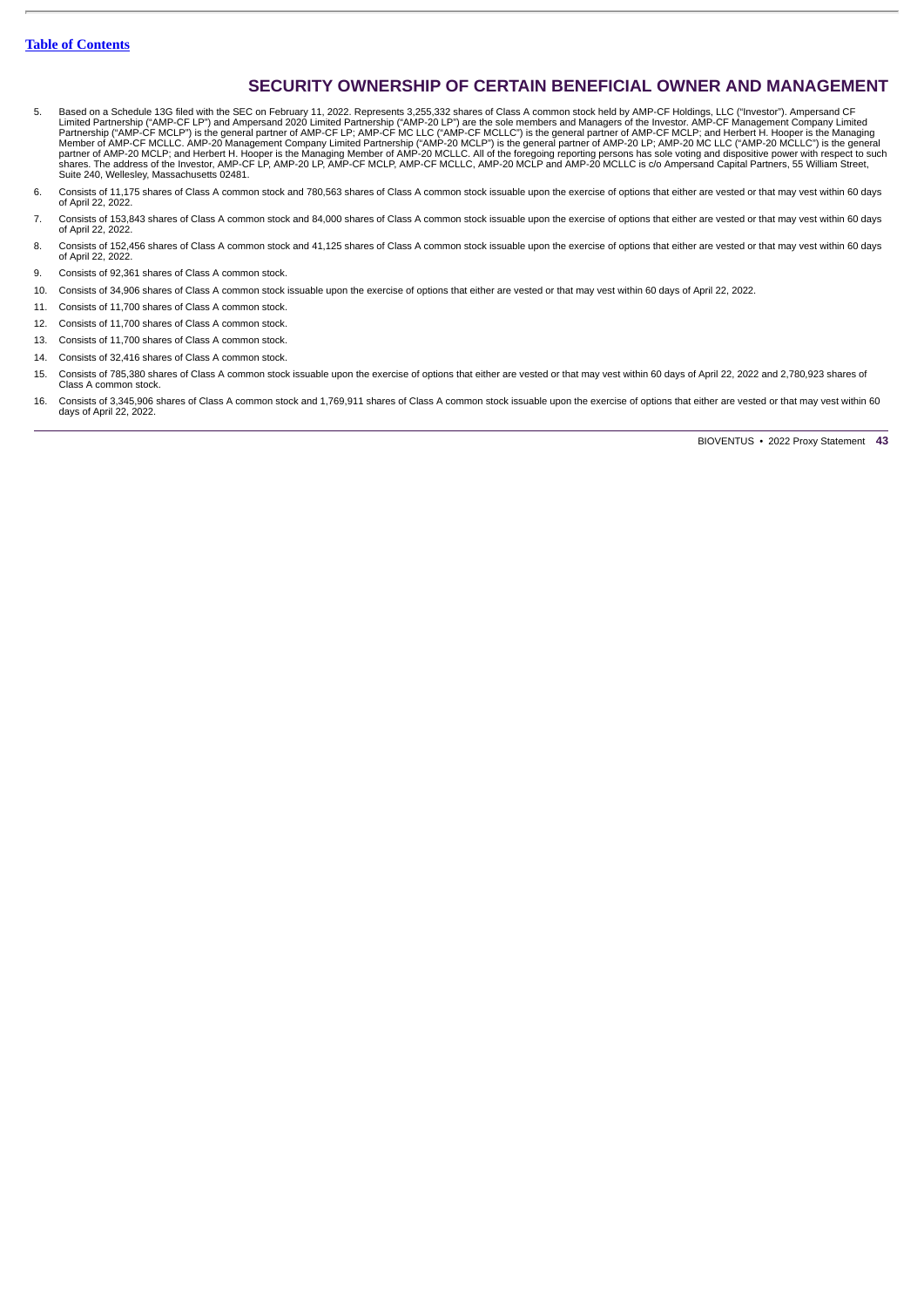# <span id="page-47-0"></span>Certain Relationships and Related Person Transactions

### Policies and Procedures for Related Person Transactions

Our Board has adopted a written Related Party Transaction Policy, which sets forth the policies and procedures for the review and approval or ratification of related person transactions. This policy covers, with certain exceptions set forth in Item 404 of Regulation S-K, any transaction, arrangement or relationship, or any series of similar transactions, arrangements or relationships, in which we were (or any of our subsidiaries) are to be a participant, where the amount involved exceeds \$120,000 since the beginning of the prior fiscal year and a related person had, has or will have a direct or indirect material interest.

Under the policy, our legal team is primarily responsible for developing and implementing procedures to obtain information regarding related persons and with respect to potential related person transactions, and then determining, based on the facts and circumstances, whether such transactions constitute related person transactions subject to the policy. Our General Counsel is then required to present to the Audit and Risk Committee each proposed related person transaction. In reviewing and approving any such transactions, our Audit and Risk Committee is tasked to consider all relevant facts and circumstances, including, but not limited to, whether the transaction is on terms comparable to those that could be obtained in an arm's length transaction and the extent of the related person's interest in the transaction.

If advance Audit and Risk Committee approval of a related person transaction is not feasible, then the transaction may be preliminarily entered into by management upon prior approval by the Chair of the Audit and Risk Committee, subject to ratification of the transaction by the Audit and Risk Committee at such committee's next regularly scheduled meeting. Management is responsible for updating the Audit and Risk Committee as to any material changes to any approved or ratified related person transaction and for providing a status report at least annually of all then current related person transactions at a regularly scheduled meeting of the Audit and Risk Committee. No director may participate in approval of a related person transaction for which he or she is a related person. Unless noted otherwise, all of the transactions, agreements or relationships described in this section occurred prior to the adoption of this policy.

Since January 1, 2021, we engaged in certain transactions for which the amount involved exceeds \$120,000 with our directors, executive officers or beneficial holders of more than 5% of our Class A common stock, or immediate family member thereof. The following are summaries of certain provisions of our agreements with related persons and are qualified in their entirety by reference to all of the provisions of such agreements. Because these descriptions are only summaries of the applicable agreements, they do not necessarily contain all of the information that you may find useful. We therefore urge you to review the agreements in their entirety. Copies of the agreements (or forms of the agreements) are included as exhibits to our Annual Report on Form 10-K, and are available electronically on the website of the SEC at www.sec.gov.

# Our IPO and Transactions

In connection with the IPO, we engaged in certain transactions with certain of our directors, executive officers and other persons and entities that are or became holders of 5% or more of our voting securities upon the consummation of the IPO and including, without limitation (a) the amendment and restatement of the limited liability company agreement of BV LLC (the "Bioventus LLC Agreement") entered into by us and Smith & Nephew Inc. (the "Continuing LLC Owner") to, among other things, (i) provide for a new single class of common membership interests in BV LLC (the "LLC Interests"), (ii) exchange all of the then existing membership interests of the holders of BV LLC membership interests (the "Original LLC Owners") for LLC Interests and (iii) appoint Bioventus Inc. as the sole managing member of BV LLC; (b) the acquisition, by various mergers, of certain members of BV LLC prior to the IPO (the "Former LLC Owners") for which we issued 31,838,589 shares of Class A common stock as merger consideration (the "IPO Merger"); (c) entry into a tax receivable agreement (the "TRA") with the Continuing LLC Owner, the Stockholders Agreement and a registration rights agreement with the Original LLC Owners (the "Registration Rights Agreement") and (d) the satisfaction of a \$3.3 million cash entitlement of the Continuing LLC Owner, in respect of an equity participation right unit held by the Continuing LLC Owner.

The IPO Merger involved the exchange of the indirect ownership interest in LLC Interests held by Former LLC Owners and occurred as a result of various mergers, whereby, in each case, a newly formed subsidiary of Bioventus merged into an entity

**<sup>44</sup>** 2022 Proxy Statement • BIOVENTUS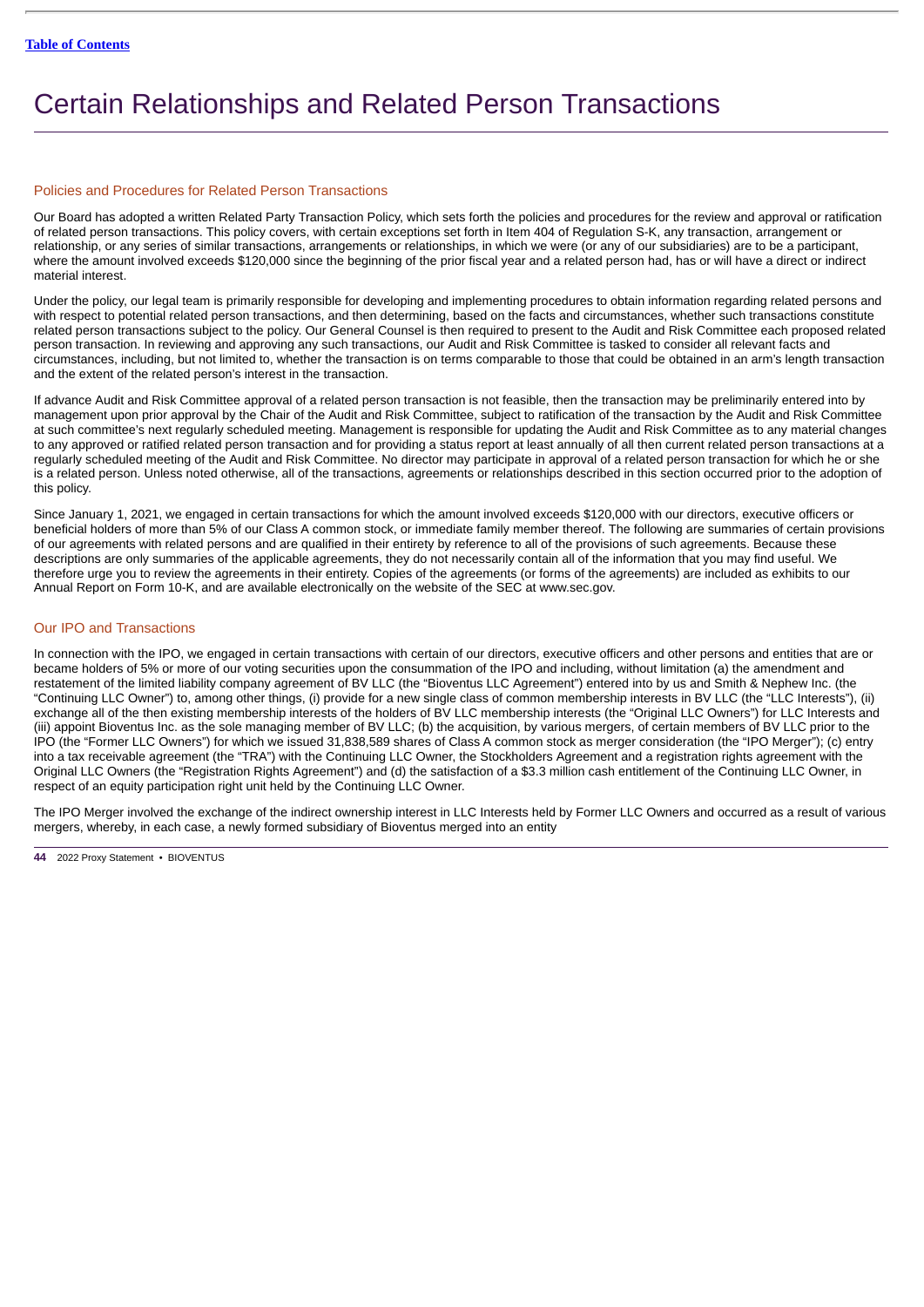that holds LLC Interests (and of which the Former LLC Owners were owners) with each entity becoming a wholly owned subsidiary of Bioventus and the Former LLC Owners receiving Class A common stock. Each Former LLC Owner and/or one or more its affiliates has agreed, pursuant to their respective merger agreement, to indemnify us against all historic liabilities of the entity transferred in the applicable merger. Subsequent to these mergers, each such entity merged into Bioventus resulting in Bioventus owning directly the LLC Interests exchanged by the Former LLC Owners pursuant to the initial mergers. In connection with the IPO Merger, the aggregate fair value of the Class A common stock transferred to certain of the Former LLC Owners, including EW Healthcare Partners, Smith & Nephew (Europe) B.V., Spindletop Healthcare Capital L.P., Ampersand Capital, Pantheon Global Co-Investment Opportunities Fund L.P. and Alta Partners VIII, L.P., each beneficially owing 5% or more of our Class A common stock, was approximately \$413.9 million.

# Tax Receivable Agreement

We expect to obtain an increase in our share of the tax basis of the assets of BV LLC when the Continuing LLC Owner receives shares of our Class A common stock or, if we and the Continuing LLC Owner agree, cash in connection with an exercise of the Continuing LLC Owner's right to have its LLC Interests redeemed by BV LLC or, at our election, directly exchanged (such basis increases, together with the basis increases resulting from certain distributions (or deemed distributions) from BV LLC, the "Basis Adjustments"). We intend to treat such redemptions or exchanges of LLC Interests as the direct purchase of LLC Interests by us from the Continuing LLC Owner for U.S. federal income and other applicable tax purposes, regardless of whether such LLC Interests are surrendered by the Continuing LLC Owner to BV LLC for redemption or sold to us upon the exercise of our election to acquire such LLC Interests directly. A Basis Adjustment may have the effect of reducing the amounts that we would otherwise pay in the future to various tax authorities. The Basis Adjustments may also decrease gains (or increase losses) on future dispositions of certain capital assets to the extent tax basis is allocated to those capital assets.

We entered into the TRA with the Continuing LLC Owner. The TRA provides for our payment to the Continuing LLC Owner of 85% of the amount of tax benefits, if any, that we actually realize, or in some circumstances are deemed to realize, as a result of any Basis Adjustments and certain other tax benefits arising from payments under the TRA. BV LLC has in effect an election under Section 754 of the Code effective for each taxable year in which a redemption or exchange (including deemed exchange) of LLC Interests for shares of our Class A common stock or cash occurs. These TRA payments are not conditioned upon any continued ownership interest in either BV LLC or us by the Continuing LLC Owner. The rights of the Continuing LLC Owner under the TRA are assignable to transferees of its LLC Interests (other than us as transferee pursuant to subsequent redemptions or exchanges of the transferred LLC Interests). We expect to benefit from the remaining 15% of tax benefits, if any, that we may actually realize.

The actual Basis Adjustments, as well as any amounts paid to the Continuing LLC Owner under the TRA, will vary depending on a number of factors, including:

- *the timing of any subsequent redemptions or exchanges—*for instance, the increase in any tax deductions will vary depending on the fair value, which may fluctuate over time, of the depreciable or amortizable assets of BV LLC at the time of each redemption or exchange;
- *the price of shares of our Class A common stock at the time of redemptions or exchanges*—the Basis Adjustments, as well as any related increase in any tax deductions, is directly related to the price of shares of our Class A common stock at the time of each redemption or exchange;
- *the extent to which such redemptions or exchanges are taxable—*if a redemption or exchange is not taxable for any reason, increased tax deductions will not be available; and
- *the amount and timing of our income—*the TRA generally requires us to pay 85% of the tax benefits as and when those benefits are treated as realized under the terms of the TRA. Except as discussed below in cases of (i) a material breach of a material obligation under the TRA, (ii) a change of control or (iii) an early termination of the TRA, if we do not have taxable income, it will generally not be required to make payments under the TRA for that taxable year because no tax benefits will have been realized. However, any tax benefits that do not result in realized tax benefits in a given taxable year may generate tax attributes that may be utilized to generate tax benefits in future taxable years. The utilization of any such tax attributes will result in payments under the TRA.

For purposes of the TRA, cash savings in income tax will be computed by comparing our actual income tax liability to the amount of such taxes that it would have been required to pay had there been no Basis Adjustments and had the TRA not been entered into. The TRA generally applies to each of our taxable years, beginning with the first taxable year ending after the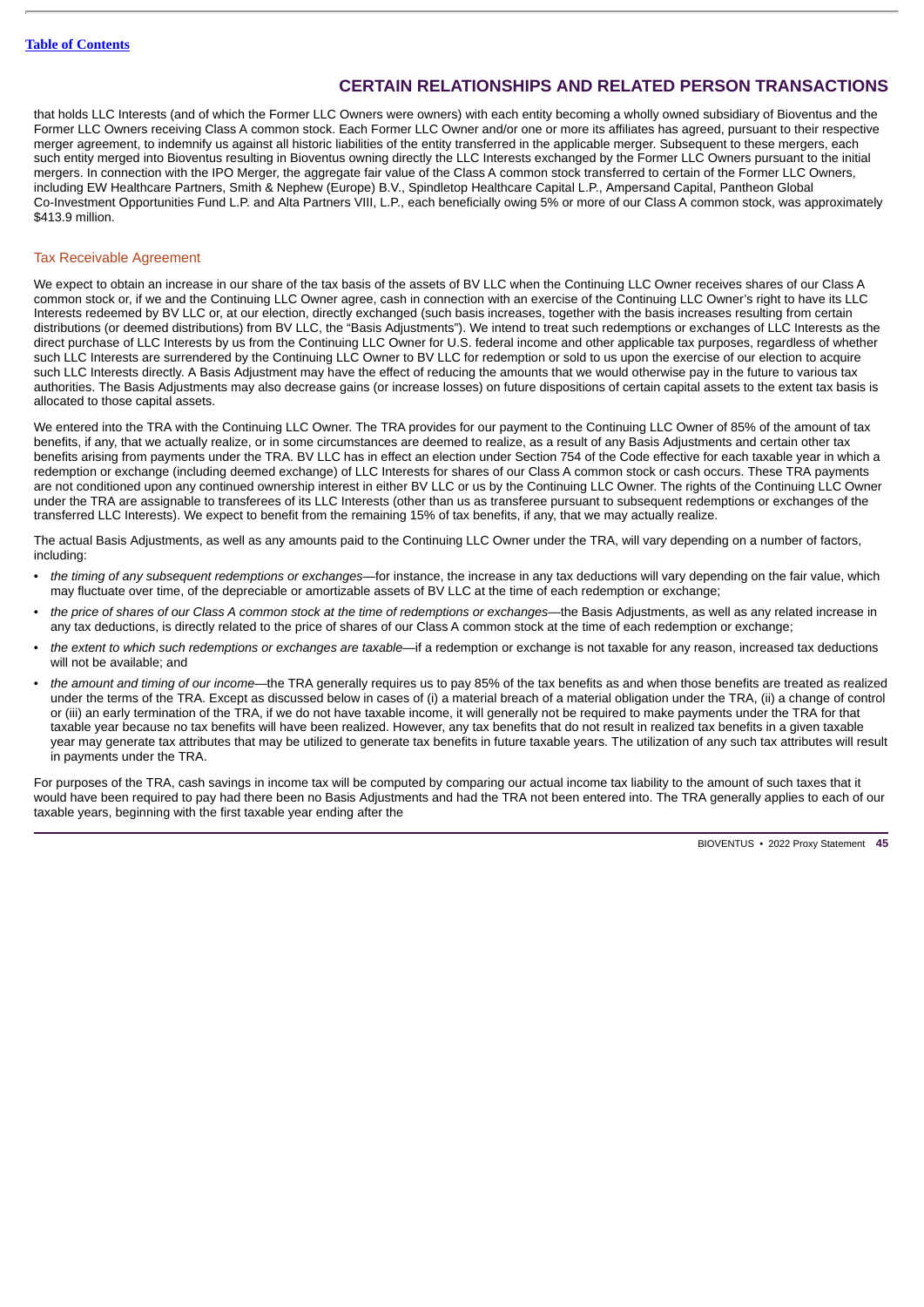consummation of the offering. There is no maximum term for the TRA; however, the TRA may be terminated by us pursuant to an early termination procedure that requires us to pay the Continuing LLC Owner an agreed upon amount equal to the estimated present value of the remaining payments to be made under the agreement (calculated based on certain assumptions, including regarding tax rates and utilization of the Basis Adjustments).

The payment obligations under the TRA are our obligation and not BV LLC's. Although the actual timing and amount of any payments that may be made under the TRA will vary, we expect that the payments that we may be required to make to the Continuing LLC Owner could be significant. Any payments made by us to the Continuing LLC Owner under the TRA generally reduces the amount of overall cash flow that might have otherwise been available to us or to BV LLC and, to the extent that we are unable to make payments under the TRA for any reason, the unpaid amounts generally are deferred and accrue interest until paid by us.

Decisions made by us in the course of running our business, such as with respect to mergers, asset sales, other forms of business combinations or other changes in control, may influence the timing and amount of payments that are received by the Continuing LLC Owner under the TRA. For example, the earlier disposition of assets following a transaction that results in a Basis Adjustment generally accelerate payments under the TRA and increase the present value of such payments.

The TRA provides that if (i) we materially breach any of our material obligations under the TRA, (ii) certain mergers, asset sales, other forms of business combination, or other changes of control were to occur, on or before December 31, 2021 or (iii) we elect an early termination of the TRA, then our obligations, or our successor's obligations, under the TRA would be based on certain assumptions, including an assumption that we would have sufficient taxable income to fully utilize all potential future tax benefits that are subject to the TRA. The TRA also provides that in the case of certain mergers, asset sales, other forms of business combination or other changes of control occurring on or after December 31, 2021, payments under the TRA would be based on certain assumptions, including an assumption that in each taxable year ending on or after the change of control, we would have taxable income equal to the greater of (A) actual taxable income for such taxable year and (B) the product of (x) four and (y) the highest taxable income in any of the four fiscal quarters ended prior to the change in control (increased by 10% for each taxable year beginning with the second taxable year following the change in control), in each case, as adjusted to take into account our actual percentage ownership in BV LLC for the taxable year for which the tax benefit payment is being determined.

As a result of the foregoing, (i) we could be required to make cash payments to the Continuing LLC Owner that are greater than the specified percentage of the actual benefits we ultimately realize in respect of the tax benefits that are subject to the TRA, and (ii) if we materially breach any of our material obligations under the TRA or if we elected to terminate the TRA early, we would be required to make an immediate cash payment equal to the present value of the anticipated future tax benefits that are the subject of the TRA, which payment may be made significantly in advance of the actual realization, if any, of such future tax benefits. In these situations, our obligations under the TRA could have a material adverse effect on our liquidity and could have the effect of delaying, deferring or preventing certain mergers, asset sales, other forms of business combination, or other changes of control. There can be no assurance that we will be able to finance our obligations under the TRA. We anticipate funding ordinary course payments under the TRA from distributions from BV LLC out of distributable cash, to the extent permitted by our agreements governing our indebtedness.

Payments under the TRA are based on the tax reporting positions that we determine. Pursuant to the TRA, the Continuing LLC Owner is required to reimburse us for cash payments previously made to it pursuant to the TRA if any tax benefits actually realized by us are subsequently challenged by a taxing authority and ultimately disallowed. In addition, but without duplication of any amounts previously reimbursed by the Continuing LLC Owner, any excess cash payments made by us to the Continuing LLC Owner will be netted against any future cash payments that we might otherwise be required to make under the terms of the TRA. However, a challenge to any tax benefits actually realized by us may not arise for a number of years following the initial time of such payment and we might not determine that we have effectively made an excess cash payment to the Continuing LLC Owner for a number of years following the initial time of such payment. Moreover, there can be no assurance that any excess cash payments for which the Continuing LLC Owner has a reimbursement obligation under the TRA will be repaid to us. As a result, it is possible that we could make cash payments under the TRA that are substantially greater than our actual cash tax savings. The applicable U.S. federal income tax rules are complex and factual in nature, and we cannot assure you that the IRS or a court will not disagree with our tax reporting positions. We have full responsibility for, and sole discretion over, all of our and BV LLC's tax matters, including the filing and amendment of all tax returns and claims for refund and defense of all tax contests, subject to certain participation and approval rights held by the Continuing LLC Owner.

Payments are generally due under the TRA within a specified period of time following the filing of our tax return for the taxable year with respect to which the payment obligation arises, although interest on such payments begin to accrue at a rate of LIBOR

**<sup>46</sup>** 2022 Proxy Statement • BIOVENTUS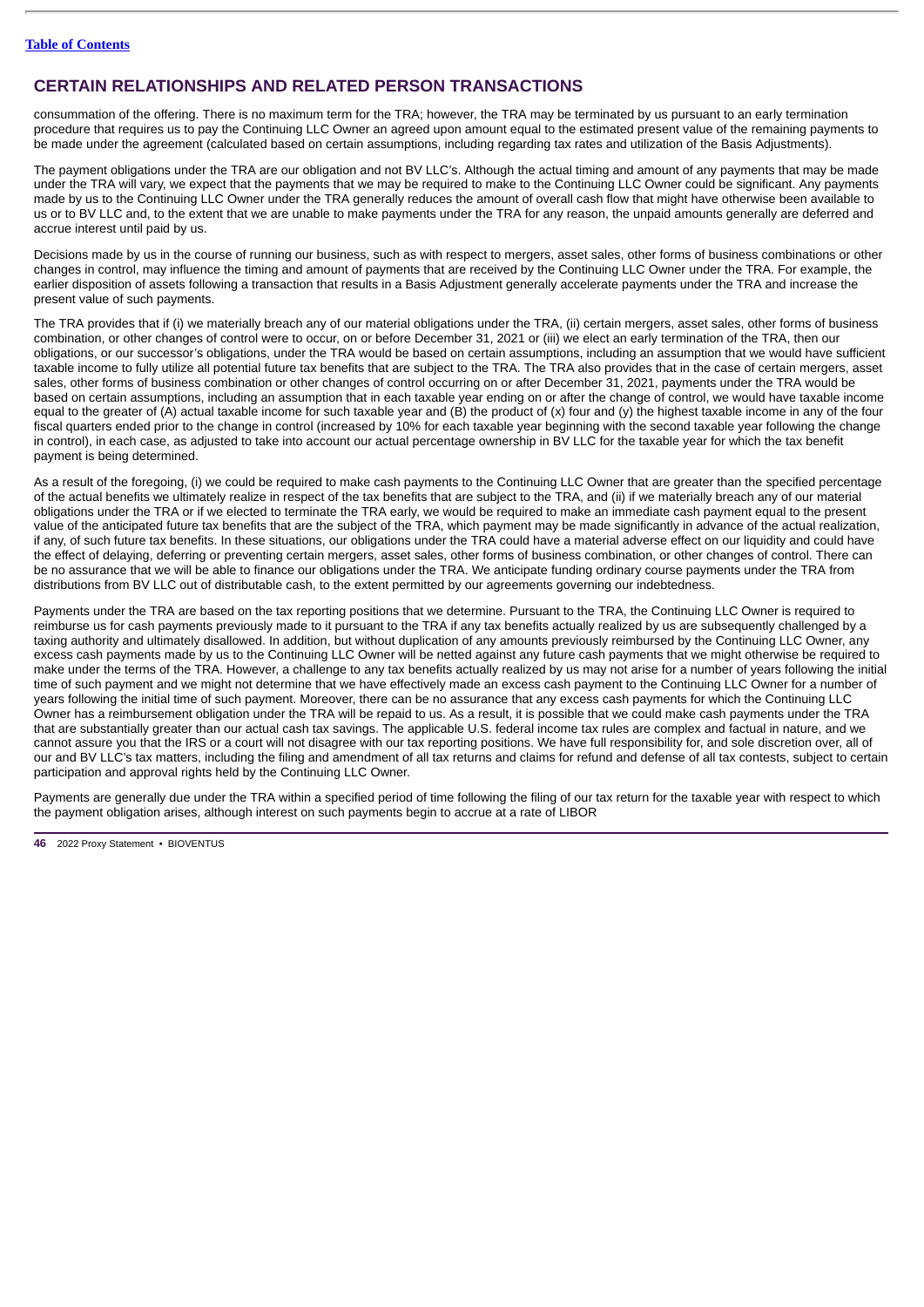plus 100 basis points from the due date, without extensions, of such tax return and ending on the date that such payments are required to be made under the terms of the TRA. Any late payments that may be made under the TRA continue to accrue interest at LIBOR plus 500 basis points from the due date of such payments under the TRA until such payments are made, including any late payments that we may subsequently make because we did not have enough available cash to satisfy our payment obligations at the time at which they originally arose, including as a result of restrictions on payments to our equity owners in the agreements governing our indebtedness. There have been no payments to the Continuing LLC Owner made by the Company pursuant to this agreement since January 1, 2020.

# Bioventus LLC Agreement

We operate our business through BV LLC and its subsidiaries. We and the Continuing LLC Owner entered into the Bioventus LLC Agreement, which sets forth terms for the operations of BV LLC, and the rights and obligations of the holders of LLC Interests.

### Appointment as Manager

Under the Bioventus LLC Agreement, we are a member and the sole manager of BV LLC. As the sole manager, we are able to control all of the day-to-day business affairs and decision-making of BV LLC. As such, we, through our officers and directors, are responsible for all operational and administrative decisions of BV LLC and the day-to-day management of BV LLC's business. Pursuant to the terms of the Bioventus LLC Agreement, we cannot, under any circumstances, be removed as the sole manager of BV LLC except by our election.

### Compensation

We are not entitled to compensation for our services as manager. We are entitled to reimbursement or capital contribution credit by BV LLC for fees and expenses incurred on behalf of BV LLC, including all expenses associated with our IPO and maintaining our corporate existence.

### Recapitalization.

The Bioventus LLC Agreement recapitalizes the units that were held prior to the IPO in BV LLC into a new single class of common membership units, which we refer to as the "LLC Interests." Each LLC Interest entitles the holder to a pro rata share of the net profits and net losses and distributions of BV  $ILC.$ 

### **Distributions**

The Bioventus LLC Agreement requires "tax distributions" to be made by BV LLC to its members, as that term is defined in the agreement. Tax distributions will be made to members on a pro rata basis, including us, in an amount sufficient to allow the members, including us, to pay taxes owed in respect of income allocated by BV LLC and to allow us to meet our obligations under the TRA (as described above under the heading "Tax Receivable Agreement" above). For tax distributions made in the fiscal year ending December 31, 2021 (the 2021 fiscal year), the tax rate that we will use for purposes of determining tax distributions from BV LLC to its members will equal the combined federal, state, and local statutory tax rate applicable to us for the 2021 fiscal year, taking into account the deductibility of state and local taxes for federal purposes. For each subsequent fiscal year, the tax rate applicable to us for the 2021 fiscal year will apply with respect to tax distributions made during such fiscal year unless our Board determines otherwise. The tax rate used to determine tax distributions will apply regardless of the actual final tax liability of any such member. Tax distributions will also be made only to the extent all distributions from BV LLC for the relevant period were otherwise insufficient to enable each member to cover its tax liabilities as calculated in the manner described above. The Bioventus LLC Agreement allows for distributions to be made by BV LLC to its members on a pro rata basis out of "distributable cash," as that term is defined in the agreement. We expect BV LLC may make distributions out of distributable cash periodically to the extent permitted by our agreements governing our indebtedness and necessary to enable us to cover our operating expenses and other obligations, including our tax liability and obligations under the TRA, as well as to make dividend payments, if any, to the holders of our Class A common stock.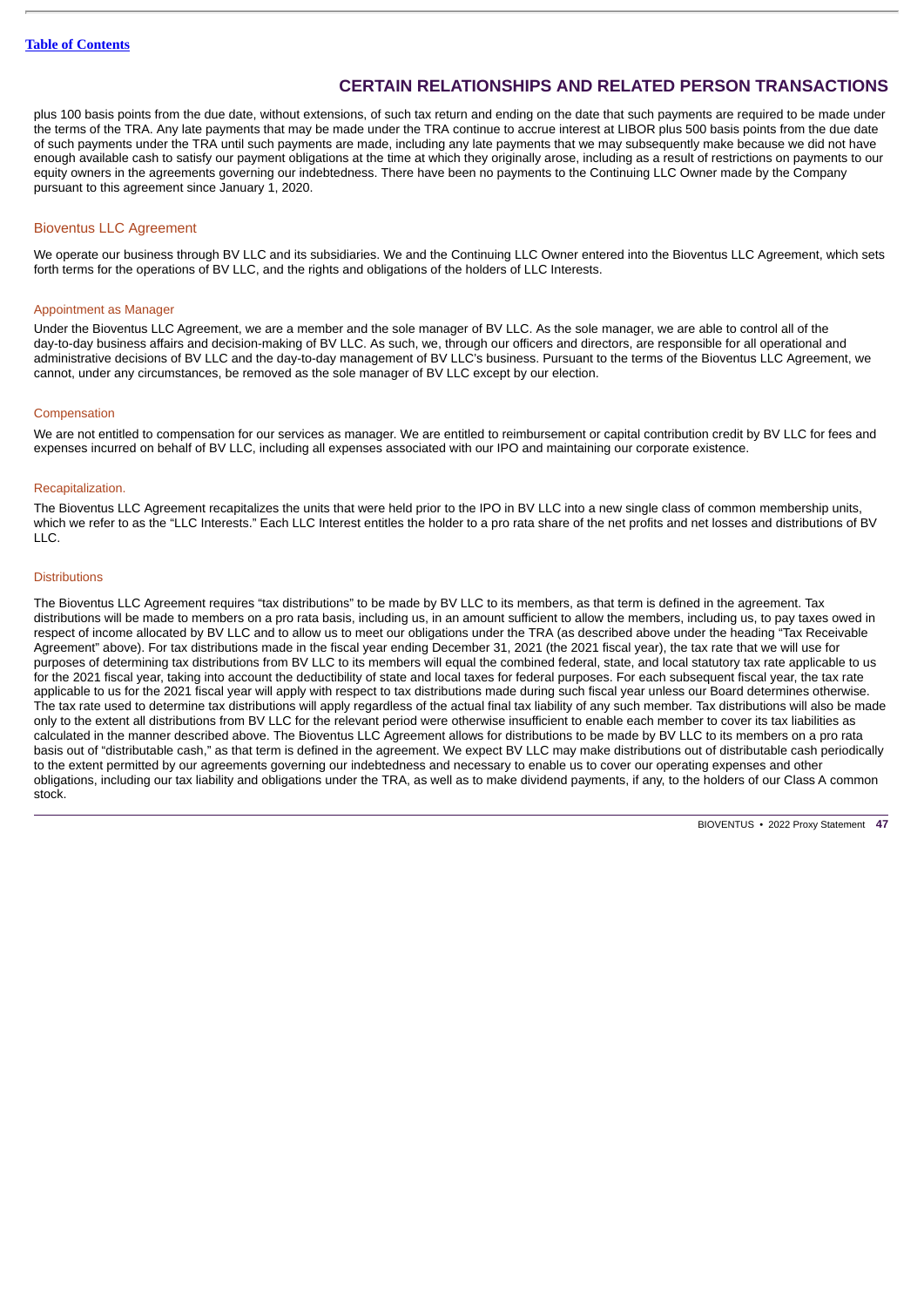# LLC Interest Redemption Right

The Bioventus LLC Agreement provides a redemption right to the Continuing LLC Owner which entitles it to have its LLC Interests redeemed, at its election, for newly-issued shares of our Class A common stock on a one-for-one basis or a cash payment equal to a volume weighted average market price of one share of Class A common stock for each LLC Interest redeemed (subject to customary adjustments, including for stock splits, stock dividends and reclassifications). If the Continuing LLC Owner elects to receive a cash payment, we may elect to settle such redemption with Class A common stock in lieu of a cash payment, provided that if we elect to do so, the Continuing LLC Owner has the option to rescind its redemption request within a specified time period. Upon the exercise of the redemption right, the redeeming member will surrender its LLC Interests to BV LLC for cancellation. The Bioventus LLC Agreement requires that we contribute cash or shares of our Class A common stock to BV LLC in exchange for an amount of newly-issued LLC Interests in BV LLC that will be issued to us equal to the number of LLC Interests redeemed from the Continuing LLC Owner. BV LLC will then distribute the cash or shares of our Class A common stock to the Continuing LLC Owner to complete the redemption. In the event of such a redemption election by the Continuing LLC Owner, we may effect a direct exchange of cash or Class A common stock for such LLC Interests in lieu of such a redemption. Whether by redemption or exchange, we are obligated to ensure that at all times the number of LLC Interests that we own equals the number of shares of Class A common stock issued by us (subject to certain exceptions for treasury shares and shares underlying certain convertible or exchangeable securities).

#### Indemnification

The Bioventus LLC Agreement provides for indemnification of the manager, members and officers of BV LLC and their respective subsidiaries or affiliates.

### Stockholders Agreement

The Former LLC Owners and Continuing Owner, which hold Class A common stock or Class B common stock representing approximately 58.3% of the combined voting power of our Class A and Class B common stock as of April 22, 2022, entered into the Stockholders Agreement with us on February 16, 2021.

#### Voting Agreement

Pursuant to the terms of the Stockholders Agreement, EW Healthcare Partners, Spindletop Healthcare Capital, Pantheon Global, Ampersand Capital, Alta Partners and their respective affiliates (the "Essex Members"), collectively have the right to designate up to three individuals to be included in the slate of nominees recommended by our Board. Smith & Nephew, Inc. and Smith & Nephew (Europe) B.V. (the "SN Members"), collectively have the right to designate up to two individuals to be included in the slate of nominees recommended by our Board. The number of individuals that the Essex Members and SN Members may designate decreases if they dispose of certain percentages of the shares of our Class A common stock or Class B common stock, as applicable, that they owned as of the date of the IPO. At such time as the Essex or SN Members each own less than 10% of the shares of Class A common stock and Class B common stock that they owned as of the date of the IPO, the Essex Members or SN Members, as the case may be, will no longer have designation rights under the Stockholders Agreement. Until such time, or if the Stockholders Agreement is otherwise terminated in accordance with its terms, the parties to the Stockholders Agreement agree to vote their shares of Class A common stock and Class B common stock in favor of the election of the nominees of the Essex and SN Members to our Board upon their nomination by the nominating and corporate governance committee of our Board.

#### Voting Group Approvals

Under the Stockholders Agreement, any increase or decrease in the size of our Board or any committee, and any amendment to our organizational documents, in each case require the approval of the Essex and SN Members, for so long as each collectively own at least 10% of the total shares of our Common Stock owned by them as of the date of our IPO as follows:

Essex Members - Class A common stock  $SN$  Members  $\overline{S}$  Class A and B common stock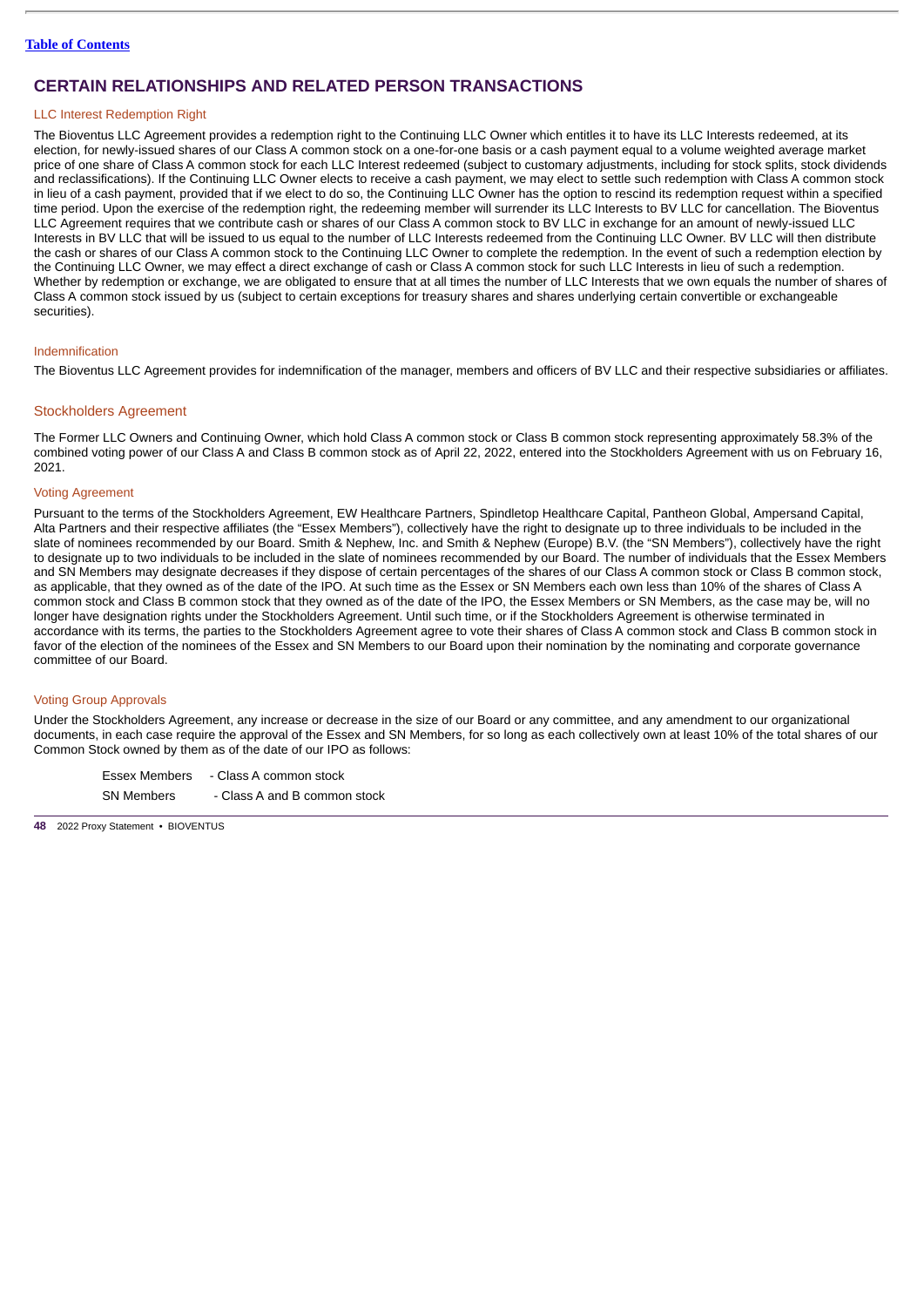# Registration Rights Agreement

We entered into the Registration Rights Agreement with the Original LLC Owners on February 16, 2021 in connection with our IPO. The Registration Rights Agreement provides the Original LLC Owners certain registration rights whereby, the Continuing LLC Owner can require us to register under the Securities Act shares of Class A common stock issuable to it upon, at our election, redemption or exchange of its LLC Interests, and the Former LLC Owners can require us to register under the Securities Act the shares of Class A common stock issued to them in connection with certain transactions completed in connection with the IPO. The Registration Rights Agreement provides for piggyback registration rights for the Original LLC Owners. There have been no payments made by the Company pursuant to this agreement since January 1, 2021.

### Minoan Medical (Pty) Ptd.

Minoan Medical (Pty) Ptd. ("Minoan") (formerly Applied BioSurgical) is an independent distributor of the Company's products in South Africa. The chief executive officer and controlling stockholder of Minoan is the brother of our director, Stavros G. Vizirgianakis. Minoan became a customer of the Company in connection with the Company's acquisition of Misonix. The Company's sales to Minoan subsequent to the Company's acquisition of Misonix through December 31, 2021 were \$370,894.80.

# Indemnification Agreements

We have entered into separate indemnification agreements with our directors and executive officers. The indemnification agreements provide for indemnification of our directors and executive officers for expenses, judgments, fines and settlement amounts incurred by this person in any action or proceeding arising out of this person's services as a director or executive officer or at our request. There have been no payments made by the Company pursuant to these agreements since January 1, 2021.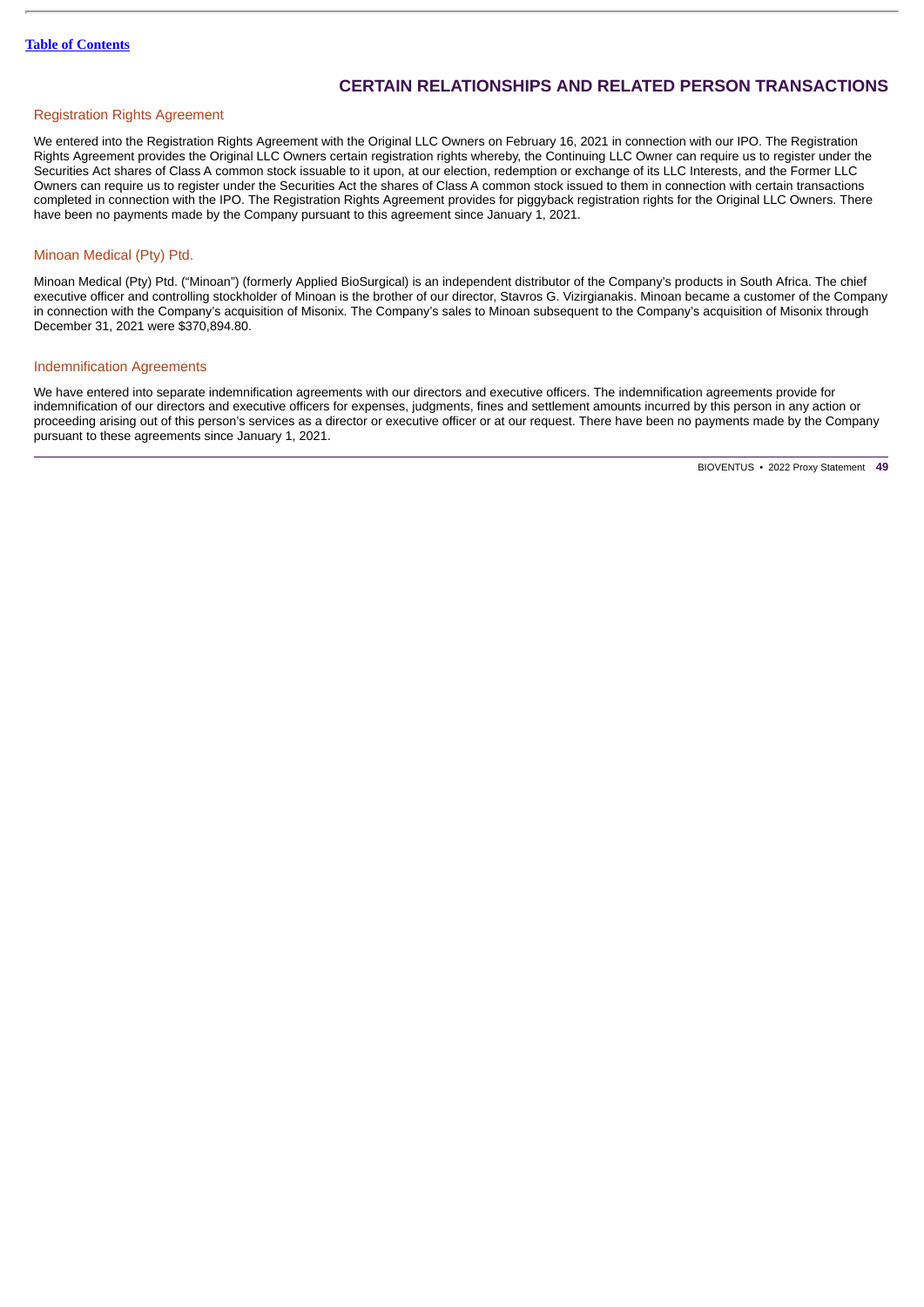# <span id="page-53-0"></span>Stockholders' Proposals

Stockholders who intend to have a proposal considered for inclusion in our proxy materials for presentation at our 2023 Annual Meeting of Stockholders pursuant to Rule 14a-8 under the Exchange Act must submit the proposal to our Secretary at our offices at 4721 Emperor Blvd. Ste. 100, Durham, North Carolina 27703 in writing not later than January 4, 2023.

Stockholders intending to present a proposal at the 2023 Annual Meeting of Stockholders, but not to include the proposal in our proxy statement, or to nominate a person for election as a director, must comply with the requirements set forth in our Amended and Restated Bylaws. Our Amended and Restated Bylaws require, among other things, that our Secretary receive written notice from the stockholder of record of their intent to present such proposal or nomination not less than 90 days nor more than 120 days prior to the anniversary of the preceding year's annual meeting. Therefore, we must receive notice of such a proposal or nomination for the 2023 Annual Meeting of Stockholders no later than March 19, 2023 and no earlier than February 17, 2023. The notice must contain the information required by the Amended and Restated Bylaws, a copy of which is available upon request to our Secretary. In the event that the date of the 2023 Annual Meeting of Stockholders is more than 30 days before or more than 60 days after June 17, 2023, then our Secretary must receive such written notice not later than the close of business on the 90th day prior to the 2023 Annual Meeting and not earlier than the close of business on the 120th day prior to the 2023 Annual Meeting or, if later, the close of business on 10th day following the day on which public disclosure of the date of such meeting is first made by us.

In addition to satisfying the foregoing requirements under our Amended and Restated Bylaws, to comply with the universal proxy rules, stockholders who intend to solicit proxies in support of director nominees other than our nominees for the 2023 Annual Meeting of Stockholders must provide notice that sets forth the information required by Rule 14a-19 under the Exchange Act no later than April 18, 2023.

We reserve the right to reject, rule out of order, or take other appropriate action with respect to any proposal that does not comply with these or other applicable requirements.

# Delinquent Section 16(a) Reports

Section 16(a) of the Exchange Act requires our directors, officers (as defined under Rule 16a-1(f) under the Exchange Act) and stockholders who beneficially own more than 10% of any class of our equity securities registered pursuant to Section 12 of the Exchange Act (collectively, the "Reporting Persons") to file initial statements of beneficial ownership of securities and statements of changes in beneficial ownership of securities with respect to our equity securities with the SEC. All Reporting Persons are required by SEC regulation to furnish us with copies of all reports that such Reporting Persons file with the SEC pursuant to Section 16(a). Based solely on our review of the copies of such forms received by us and upon written representations of the Reporting Persons received by us, we believe that there has been compliance with all Section 16(a) filing requirements applicable to such Reporting Persons with respect to the fiscal year ended December 31, 2021, other than one late Form 4 reporting one late transaction for each of Kenneth Reali, Alessandra Pavesio, Anthony D'Adamio, Gregory Anglum, John Nosenzo, Katrina Church and Stavros G. Vizirgianakis.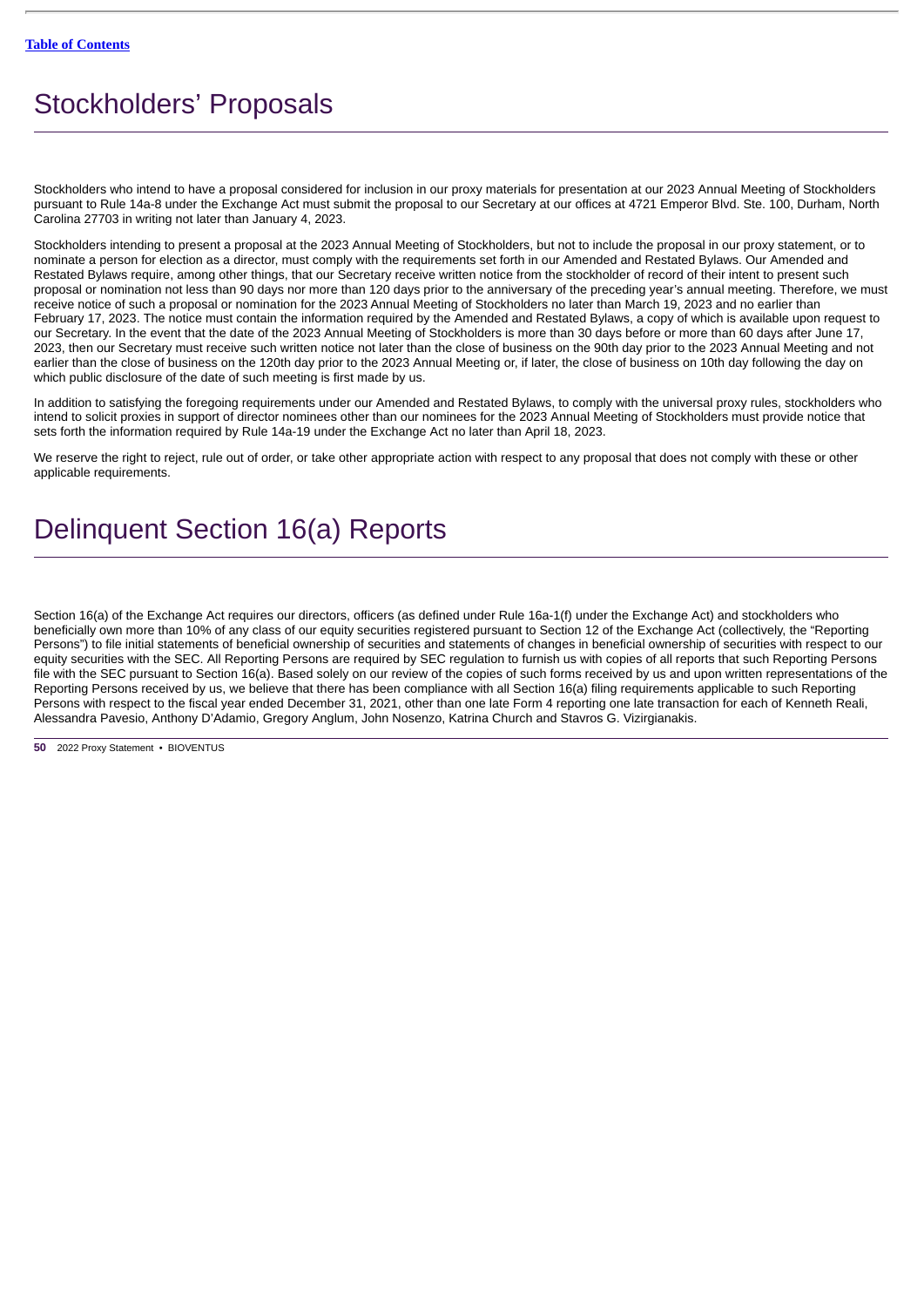# <span id="page-54-0"></span>Compensation Committee Interlocks and Insider Participation

During the fiscal year ended December 31, 2021, Guido J. Neels, Mary Kay Ladone and Guy P. Nohra served as members of our Compensation Committee. To our knowledge, during the fiscal year ended December 31, 2021, none of the relationships required to be disclosed by the rules of the SEC existed aside from those identified herein See "Certain Relationships and Related Person Transactions" for a description of certain agreements involving EW Healthcare Partners and Alta Partners.

# <span id="page-54-1"></span>Other Matters

Our Board of Directors is not aware of any matter to be presented for action at the Annual Meeting other than the matters referred to above and does not intend to bring any other matters before the Annual Meeting. However, if other matters should come before the Annual Meeting, it is intended that holders of the proxies named on the Company's proxy card will vote thereon in their discretion.

# <span id="page-54-2"></span>Solicitation of Proxies

The accompanying proxy is solicited by and on behalf of our Board of Directors, whose Notice of Annual Meeting is attached to this proxy statement, and the entire cost of our solicitation will be borne by us. In addition to the use of mail, proxies may be solicited by personal interview, telephone, e-mail and facsimile by our directors, officers and other employees who will not be specially compensated for these services. We will also request that brokers, nominees, custodians and other fiduciaries forward soliciting materials to the beneficial owners of shares held by the brokers, nominees, custodians and other fiduciaries. We will reimburse these persons for their reasonable expenses in connection with these activities.

We intend to file a proxy statement and WHITE proxy card with the SEC in connection with our solicitation of proxies for our 2023 Annual Meeting of Stockholders. Stockholders may obtain our proxy statement (and any amendments and supplements thereto) and other documents as and when filed by Bioventus with the SEC without charge from the SEC's website at: www.sec.gov.

Certain information contained in this proxy statement relating to the occupations and security holdings of our directors and officers is based upon information received from the individual directors and officers.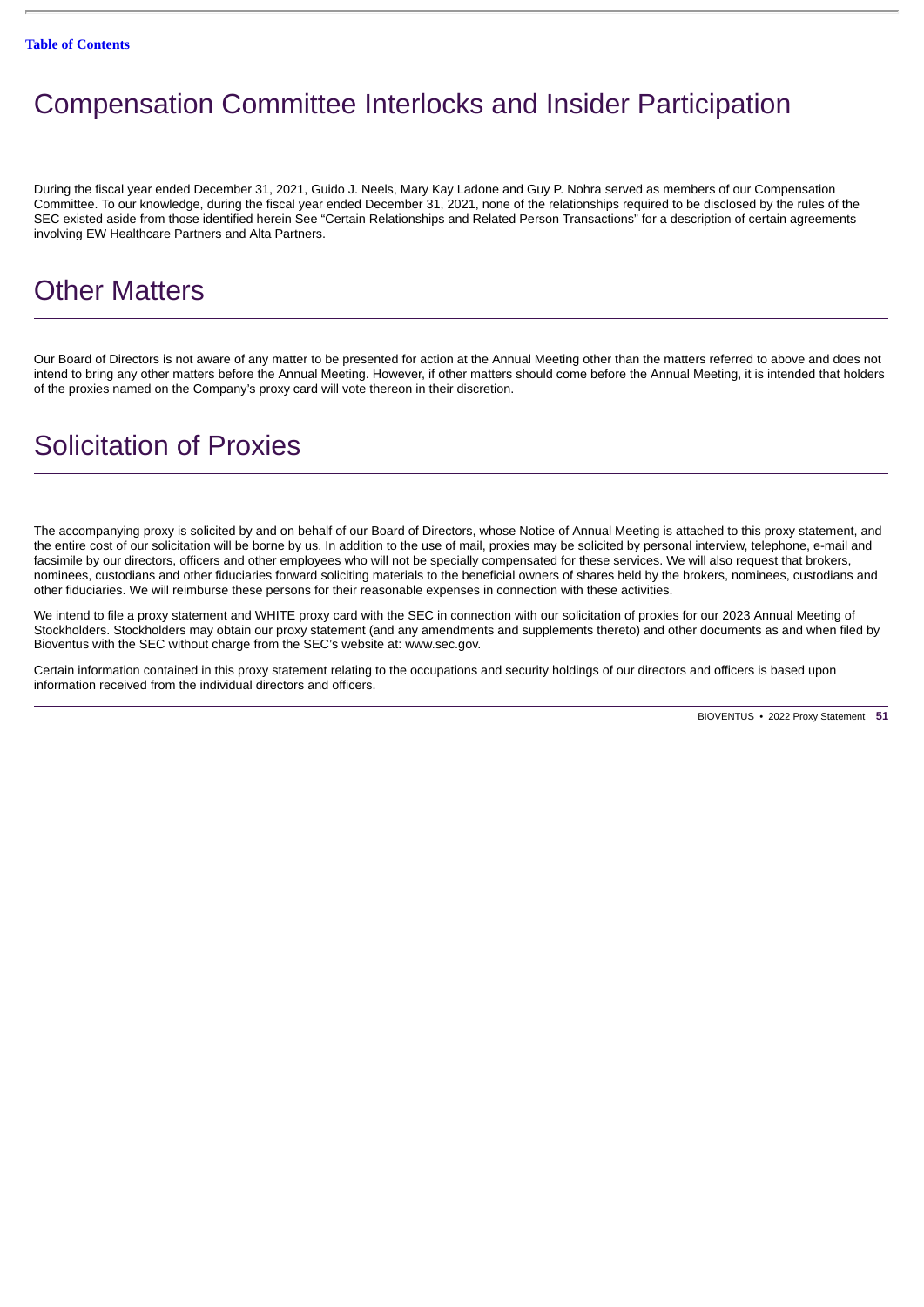# <span id="page-55-0"></span>Bioventus's Annual Report on Form 10-k

A copy of Bioventus' Annual Report on Form 10-K for the fiscal year ended December 31, 2021, including financial statements and schedules thereto but not including exhibits, as filed with the SEC, will be sent to any stockholder of record on April 22, 2022 without charge upon written request addressed to:

Bioventus Inc.

Attention: Secretary 4721 Emperor Blvd. Ste. 100, Durham, North Carolina 27703

A reasonable fee will be charged for copies of exhibits. You also may access this proxy statement and our Annual Report on Form 10-K at *www.proxyvote.com*. You also may access our Annual Report on Form 10-K for the fiscal year ended December 31, 2021 at *www.Bioventus.com*.

**WHETHER OR NOT YOU PLAN TO ATTEND THE ANNUAL MEETING ONLINE, WE URGE YOU TO VOTE YOUR SHARES VIA THE TOLL-FREE TELEPHONE NUMBER OR OVER THE INTERNET, AS DESCRIBED IN THIS PROXY STATEMENT. IF YOU RECEIVED A COPY OF THE PROXY CARD BY MAIL, YOU MAY SIGN, DATE AND MAIL THE PROXY CARD IN THE ENCLOSED RETURN ENVELOPE. PROMPTLY VOTING YOUR SHARES WILL ENSURE THE PRESENCE OF A QUORUM AT THE ANNUAL MEETING AND WILL SAVE US THE EXPENSE OF FURTHER SOLICITATION.**

By Order of the Board of Directors

Anthony D'Adamio Senior Vice President, General Counsel and Secretary Durham, North Carolina April 29, 2022